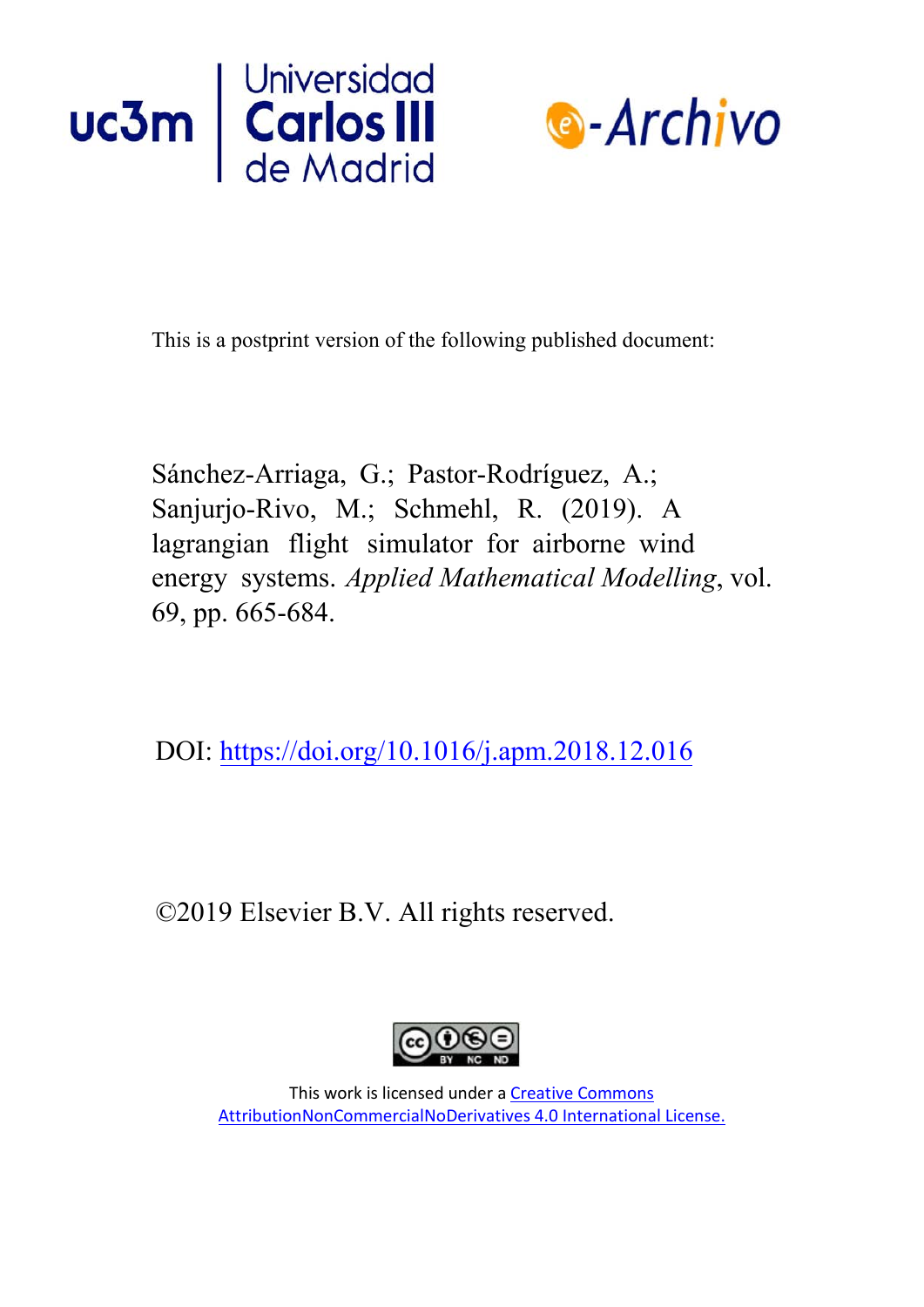# A Lagrangian Flight Simulator for Airborne Wind Energy Systems

G. Sánchez-Arriaga<sup>a,∗</sup>, A. Pastor-Rodríguez<sup>a</sup>, M. Sanjurjo-Rivo<sup>a</sup>, R. Schmehl<sup>b</sup>

<sup>a</sup>Bioengineering and Aerospace Engineering Department, Universidad Carlos III de Madrid, Avda de la Universidad 30, 28911, Leganés, Spain

 $^{b}$  Delft University of Technology, Faculty of Aerospace Engineering, Kluyverweg 1, 2629 HS Delft, The Netherlands

# Abstract

A parallelized flight simulator for the dynamic analysis of airborne wind energy (AWE) systems for ground- and fly-generation configurations is presented. The mechanical system comprises a kite or fixed-wing drone equipped with rotors and linked to the ground by a flexible tether. The time-dependent control vector of the simulator mimics real AWE systems and it includes the length of the main tether, the geometry of the bridle, the torque of the motor controllers of the rotors, and the deflections of ailerons, rudder and elevator. The use of a lagrangian formulation with a minimal coordinate approach and discretizing the main tether as a chain of inelastic straight rods linked by ideal (dissipative-less) rotational joints, yielded a non-stiff set of ordinary differential equations free of algebraic constraints. Several verification tests, including a reel-in maneuver that admits an analytical solution, are presented. The efficiency of the parallelization with the number of tether segments, and trade-off analysis of the lagrangian and hamiltonian formulations are also considered. The versatility of the simulator is highlighted by analyzing two maneuvers that are relevant for AWE scenarios. First, the simulator is used to compute periodic figure-of-eight trajectories with an open-loop control law that varies the geometry of the kite's bridle, as frequently done in ground generation AWE systems. Second, an unstable equilibrium state of a tethered drone equipped with two rotors for energy

Preprint submitted to Applied Mathematical Modelling 2018-12-14

<sup>∗</sup>Corresponding author: gonzalo.sanchez@uc3m.es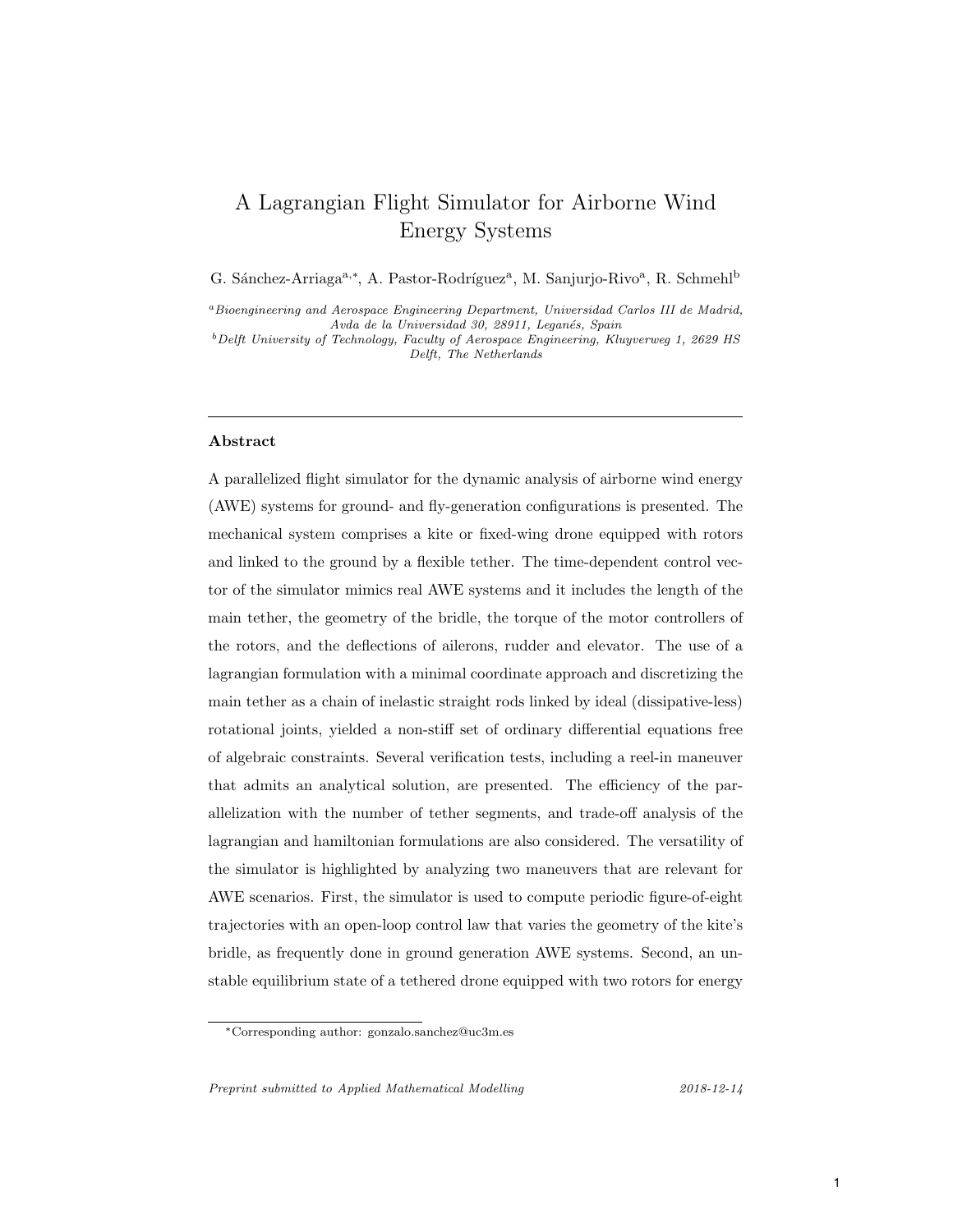harvesting is stabilized by implementing a close-loop control strategy for the deflection of the control aerodynamic surfaces.

Keywords: Kite Modeling, Lagrangian Systems, Kite Control

# Nomenclature

| В                | wingspan $(m)$                       |
|------------------|--------------------------------------|
| $\mathcal{C}$    | chord $(m)$                          |
| $C_f$            | rotor thrust/drag coefficient        |
| $C_m$            | rotor torque coefficient             |
| $D_T$            | tether diameter $(m)$                |
| $E_T$            | tether Young's modulus $(Pa)$        |
| $\overline{g}$   | gravitational acceleration $(m/s^2)$ |
| I                | tensor of inertia $(kgm^2)$          |
| L                | length $(m)$                         |
| $L_{T0}$         | initial tether length $(m)$          |
| $\ell_B$         | dimensionless length of a rod        |
| $\ell_B$         | dimensionless length of the bridle   |
| М                | mass $(kg)$                          |
| $N_R$            | Number of rods                       |
| $N_G$            | Number of rotors                     |
| $q_{s}$          | vector of degrees of freedom         |
| $q_c$            | vector of control variables          |
| $\boldsymbol{R}$ | position vector $(m)$                |
| S                | Kite/drone surface $(m^2)$           |
| $\boldsymbol{u}$ | control vector                       |
| $\boldsymbol{V}$ | velocity vector $(m/s)$              |
|                  |                                      |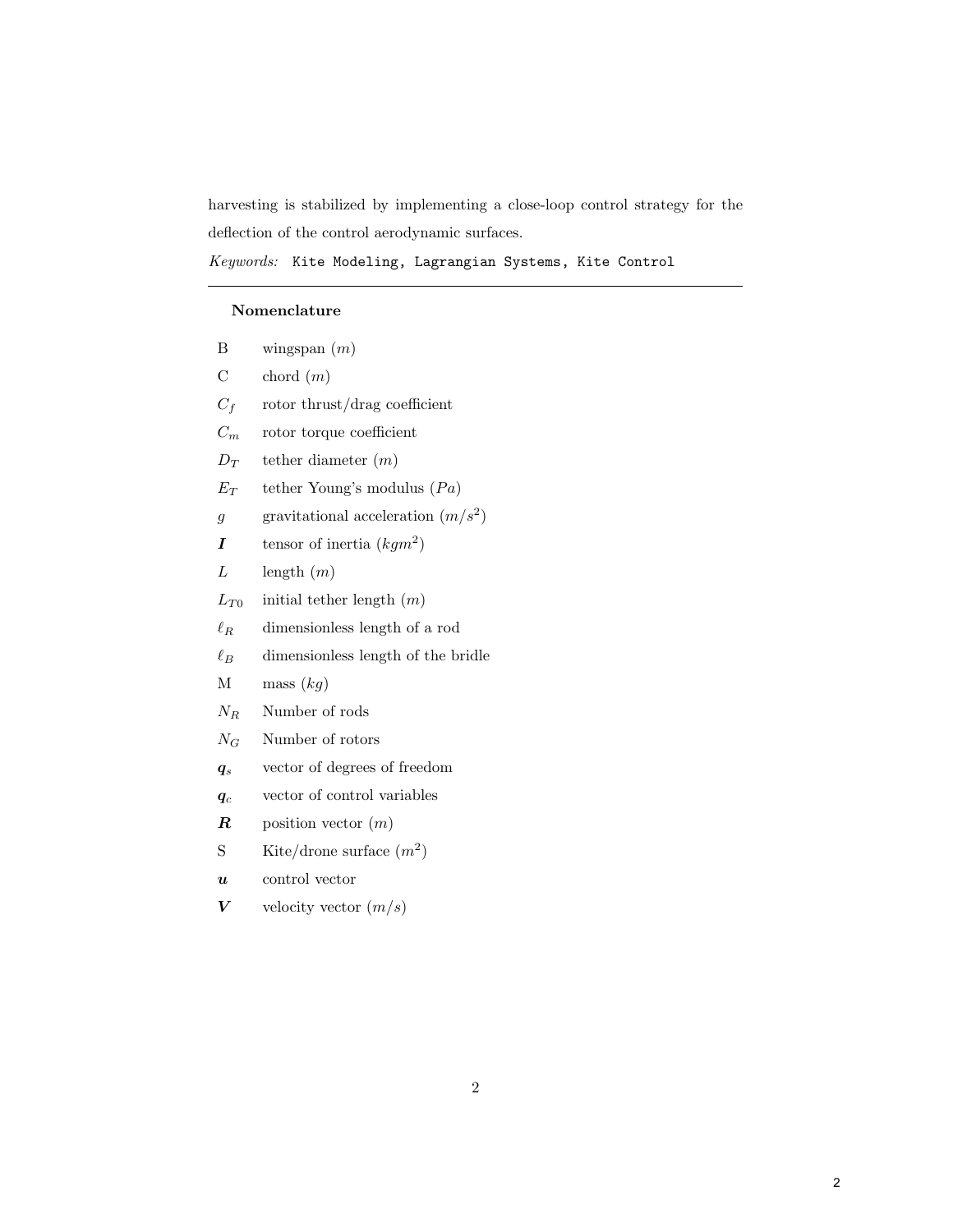| $\boldsymbol{x}$                                       | state vector                                  |  |  |
|--------------------------------------------------------|-----------------------------------------------|--|--|
| $\boldsymbol{x}_i, \boldsymbol{y}_i, \boldsymbol{z}_i$ | unit vectors of frame i                       |  |  |
| $\alpha$                                               | angle of attack $(rad)$                       |  |  |
| β                                                      | sideslip angle (rad)                          |  |  |
| $\delta$                                               | longitudinal angle of the bridle $(rad)$      |  |  |
| $\eta$                                                 | lateral angle of the bridle $(rad)$           |  |  |
| $\gamma$                                               | elevation angle of a rod $(rad)$              |  |  |
| $\varphi$                                              | lateral angle of a rod $(rad)$                |  |  |
| $\theta$                                               | pitch angle $(rad)$                           |  |  |
| ψ                                                      | yaw angle $(rad)$                             |  |  |
| $\phi$                                                 | roll angle $(rad)$                            |  |  |
| $\lambda$                                              | rotor angle $(rad)$                           |  |  |
| $\nu$                                                  | rotor mounting angle $(rad)$                  |  |  |
| $\rho$                                                 | air density $(kg/m^3)$                        |  |  |
| $\rho_T$                                               | tether density $(kg/m^3)$                     |  |  |
| Ω                                                      | angular velocity $\left(\frac{rad}{s}\right)$ |  |  |
| $\tau$                                                 | dimensionless time                            |  |  |
| ξ                                                      | dimensionless torque of a motor controller    |  |  |
|                                                        |                                               |  |  |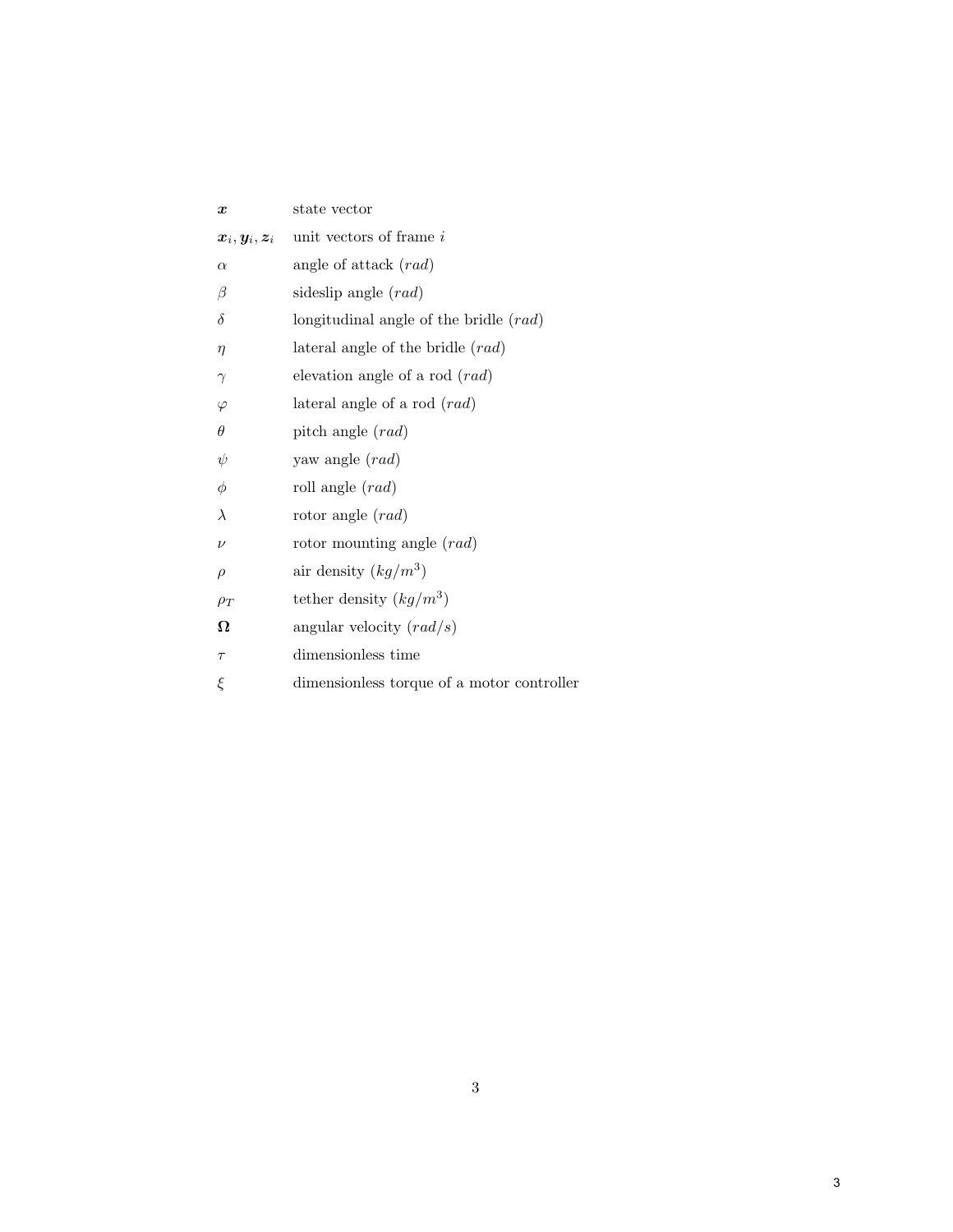# $\label{subscripts}Subscripts$

- E Earth-fixed frame
- G generator/rotor
- K kite or drone
- R rods
- T tether
- W wind

# Notation

|           | Upper case Physical variable      |
|-----------|-----------------------------------|
|           | Lower case Dimensionless variable |
| $s\alpha$ | $sin\alpha$                       |
| $c\alpha$ | $cos\alpha$                       |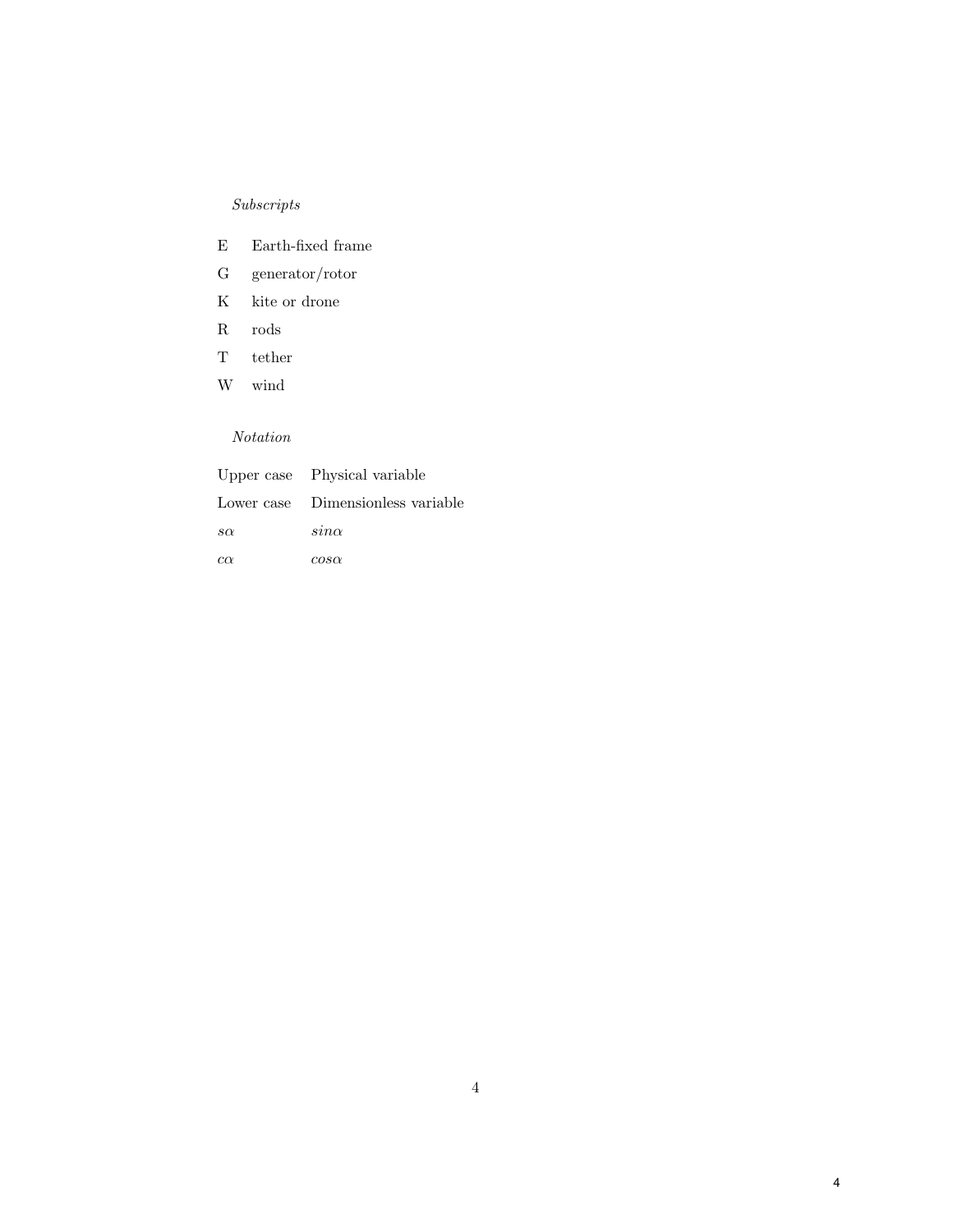## 1. Introduction

The development of airborne wind energy (AWE) systems faces several challenges. Apart from safety issues, demonstration of autonomous and continuous operation over long periods of time, including take off and landing, are among the most important ones [\[1,](#page-38-0) [2\]](#page-38-1). In addition, the architecture of current technology demonstrators and their control laws should be optimized in order to increase the energy conversion efficiency. These demanding tasks inevitably need to make use of system simulators, some of them already shared with the research community  $[3, 4, 5, 6]$  $[3, 4, 5, 6]$  $[3, 4, 5, 6]$  $[3, 4, 5, 6]$  $[3, 4, 5, 6]$  $[3, 4, 5, 6]$  $[3, 4, 5, 6]$ . The performance of the simulators are conditioned by the choice of the model of the kite or drone, as well as the elastic or inelastic character of the tether, and the incorporation of the control variables in the dynamical system. As explained in the following, these choices affect critically the fidelity and computational efficiency of the simulators.

As highlighted in Ref. [\[7\]](#page-39-3), most of past works on automated kite control used a point mass kite model (see for instance [\[8,](#page-39-4) [9,](#page-39-5) [10,](#page-39-6) [11\]](#page-39-7)). Although such approximation is useful to get first estimations of some relevant variables such as the average power output, it is not sufficiently accurate for advanced analyses. The aerodynamic force acting on the kite depends on the kite attitude, a feature that is not captured by a point mass model. A kite model consisting of several connected point masses has been proposed [\[5\]](#page-39-1). An alternative is representing the kite as a rigid body [\[12,](#page-40-0) [13,](#page-40-1) [14,](#page-40-2) [15\]](#page-40-3) which provides a good balance between accuracy and computational cost. Flexibility effects have been incorporated in kite flight simulators by using a multibody-system model reduction process [\[16\]](#page-40-4).

The tether model is also relevant because it heavily affects the accuracy and the speed of the simulator. Tether models based on point masses linked by elastic springs and dampers [\[5,](#page-39-1) [17\]](#page-40-5) can be easily implemented and they capture both flexibility and elasticity effects. However, due to their high stiffness, elastic tethers exhibit fast longitudinal waves of velocity  $\sqrt{E_T/\rho_T}$ , with  $E_T$  and  $\rho_T$  being the Young's modulus and the tether density, respectively. These waves are typically much faster than the transverse waves (vibrating string), which have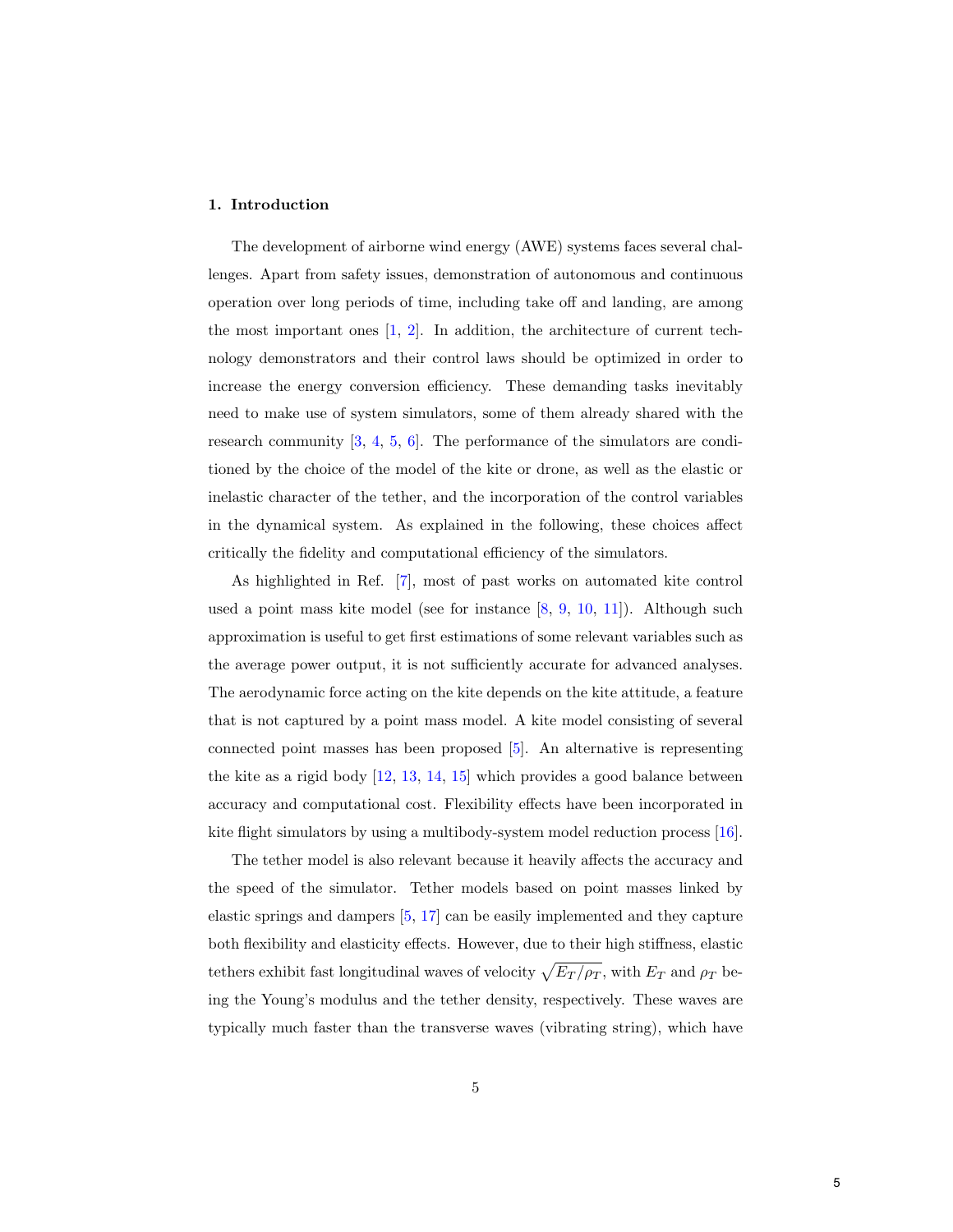a velocity  $\sqrt{T / A_T \rho_T}$ , with T and  $A_T$  being the tether tension and cross section area. As a consequence, the equations of motion of elastic tethers have two different time scales and the use of implicit integrators become unavoidable. The stiffness problem disappears by using an inelastic tether model that captures flexibility effects, such as tether sagging, and removes completely the longitudinal fast oscillations. However, inelastic tethers introduce constraints, and a classical formalism for the equations of motion yields a mixed system of ordinary differential equations and nonlinear algebraic equations [\[18,](#page-40-6) [19\]](#page-40-7). For this reason, many studies on space tethers [\[20,](#page-40-8) [21,](#page-41-0) [22,](#page-41-1) [23\]](#page-41-2) and kites [\[24,](#page-41-3) [12,](#page-40-0) [25,](#page-41-4) [13,](#page-40-1) [26,](#page-41-5) [15,](#page-40-3) [27\]](#page-41-6) used a Lagrange's formalism based on minimal coordinates and Minakov's theory [\[28\]](#page-41-7).

Most of previous works used simple models for the control inputs. For instance, the angle of attack  $[5, 25]$  $[5, 25]$  $[5, 25]$ , the turn rate of the kite  $[10]$ , and the lift coefficient and roll angle [\[11\]](#page-39-7) were directly taken as control inputs or correlated through simple analytical laws. Although these hypotheses do not yield a self-consistent dynamical system, they simplify the dynamics notably and interesting results on kite control and stability were found. However, variables such as the angle of attack or the lift coefficient are not directly controlled in real AWE systems. Some of them have a winch on the ground station that reels in and out the main tether. They can also be equipped with a control unit, either suspended below the wing or on the ground station, that regulates the relative lengths of the lines of the kite bridle. Rigid wing AWES frequently have movable aerodynamic surfaces, like elevators, rudders, and ailerons.

This work presents a mathematical model for the simulation of AWE systems with the following characteristics: (i) the kite/drone is modeled as a rigid body, (ii) the tether is divided in segments, and each of them is modeled as a inelastic and straight rod, (iii) the equations of motion of the mechanical system are derived with Lagrange's formalism and they are not coupled with algebraic constraints, and (iv) tether reel-in and -out, bridle line control, and the deflection of the aerodynamic surfaces are incorporated rigorously in the model. The simulator can be used to study both ground-generation (GG) AWE systems, where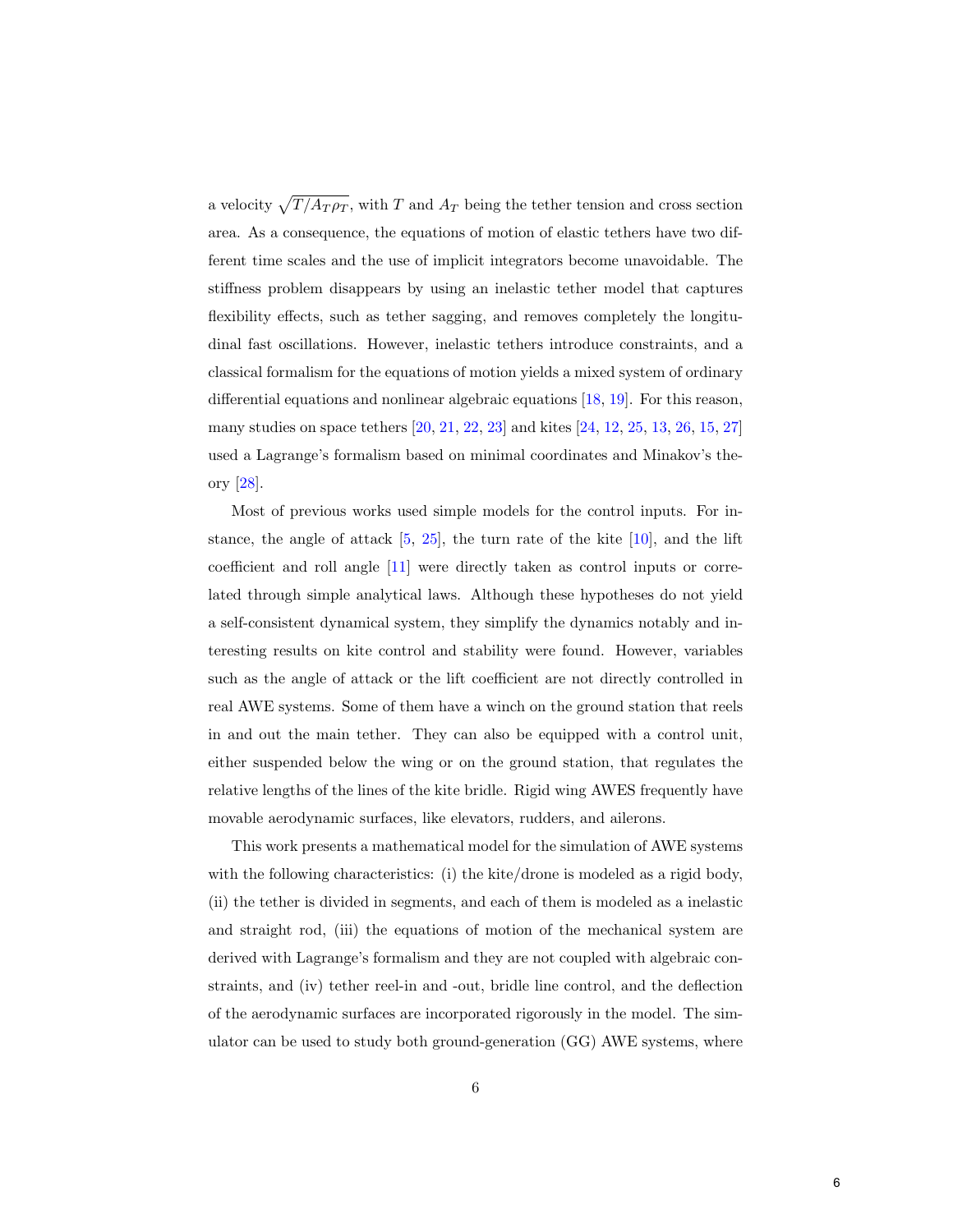the tether tension is used to produce electrical energy with a drum-generator module at the ground, and fly-generation (FG) systems in which the kinetic energy of the wind is converted into electricity by onboard wind turbines. Each rotor, whose dynamic is also included self-consistently in the equations of motion, drives a permanent magnet motor/generator to generate power in normal operation or to drive propellers in a powered flight mode during take off and landing.

The manuscript is organized as follows. Section [2](#page-7-0) presents the model that, in the most general case, includes a kite or a drone, a tether, a bridle, and an arbitrary number of rotors. Some cumbersome calculations related to the kinematics of the system and the aerodynamic forces are summarized in Appendix (A)-(C). Section [3](#page-15-0) gives the explicit form of the equations of motion using both Lagrange and Hamilton's formalisms. The performance of the parallelized code and details about its verification are provided in Sec. [4.](#page-19-0) Some capabilities of the code are shown in Sec. [5,](#page-25-0) which presents simulation results of GG and FG systems with open and close loop control strategies, respectively. The conclusion of the work are summarized in Sec. [6.](#page-30-0) The code is a module of a more general package on AWE systems named LAKSA  $[29]$  and its MATLAB<sup>®</sup> version is available in a public repository [\[30\]](#page-42-0)

## <span id="page-7-0"></span>2. System model

The notation, frame of references and methodology are similar to the ones used in previous works  $[26, 15]$  $[26, 15]$  $[26, 15]$ . The kite or drone mass  $M_K$ , the initial length of the tether  $L_{T0}$ , and the gravitational acceleration g are the characteristic parameters of the system from which dimensionless variables and parameters can be derived. Capital and lower case letters are used to denote variables with and without dimensions, respectively. For instance, we introduce the position vector of the center of mass of the kite  $\mathbf{R}_K = L_{T0} \mathbf{r}_K$ , its velocity  $\mathbf{V}_K = \sqrt{gL_{T0}} \mathbf{v}_K$ , its angular velocity  $\mathbf{\Omega}_{KE} = \sqrt{g/L_{T0}} \boldsymbol{\omega}_{KE}$ , the aerodynamic force  $\boldsymbol{F}_A = M_K g \boldsymbol{f}_A$ , and the aerodynamic moment about the center of mass  $M_A = M_K g L_{T0} m_A$ .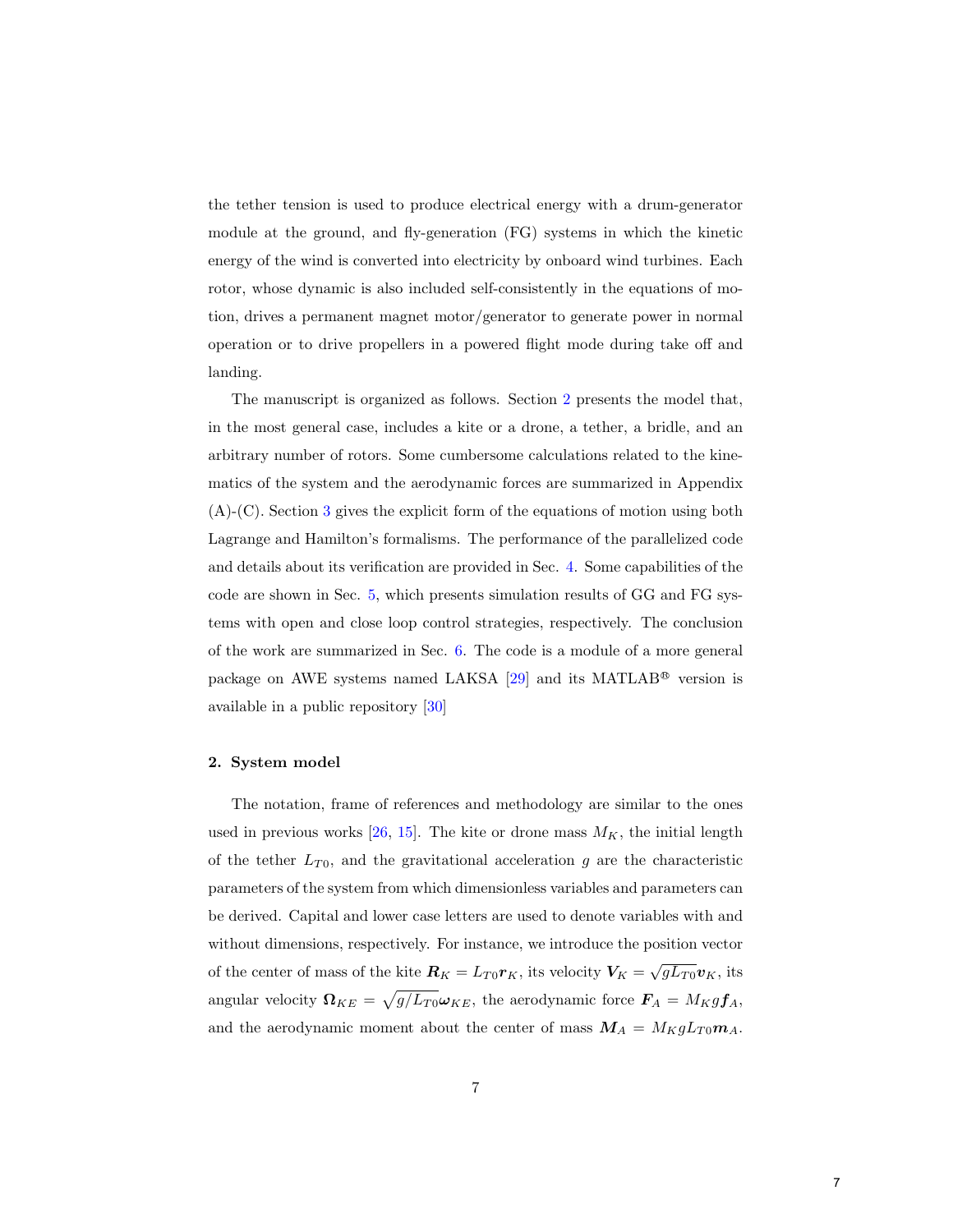Derivatives with respect to the dimensionless time  $\tau = t\sqrt{g/L_{T0}}$  are denoted with dots. Frames of references are indicated by the symbol  $S_A$  and their unit basis vectors by  $x_A, y_A$ , and  $z_A$ .

We now describe the main elements of the most general version of the simulator and, at the end of this section, it is shown how GG and FG AWE systems naturally arise as particular cases in the model. The most complex mechanical system comprises: an inelastic but flexible tether, a kite or a drone, and an even number  $N_G$  of rotors. The modeling of such a complex dynamical system requires a set of simplifications and hypotheses. The following paragraphs provide a description of each element of the model and introduce the most important frames of reference used in the analysis. Concurrently, we will describe thoroughly the variables of the vectors

<span id="page-8-1"></span>
$$
\boldsymbol{q}_s(\tau) = [\gamma_1, \dots \gamma_{N_R}, \ \varphi_1, \dots \varphi_{N_R}, \ \theta, \ \psi, \ \phi, \ \lambda_1, \dots \lambda_{N_G}]^T
$$
 (1)

$$
\boldsymbol{q}_c(\tau) = [l_R, l_B, \delta, \eta, \xi_1, \dots, \xi_{N_G}, \delta_a, \delta_r, \delta_e]^T
$$
 (2)

<span id="page-8-0"></span>where  $q_s$  and  $q_c$  contain the coordinates or degrees of freedom of the mechanical system and the control variables, respectively. The evolution of  $q_s$  is governed by the Lagrange equations (see Sec. [3\)](#page-15-0) whereas  $q_c(\tau)$  is imposed externally and follows prescribed control laws. The precise meaning of each coordinate and control variable is presented along the following sections.

#### 2.1. Drum-generator module and tether

The simulator considers a drum-generator module that can reel-in and reelout the tether and controls the tether length  $L_T(t)$ . The modeling and dynamics of the winch are beyond the scope of this work (find a simple model in Ref. [\[5\]](#page-39-1)). For convenience, we introduce an inertial frame of reference  $S_E$  with origin at the generator (point  $O_E$ ),  $z_E$  pointing to the center of the Earth, and vectors  $x_E$  and  $y_E$  spanning the assumed flat Earth surface. The unit vector  $x_E$  points opposite to the wind velocity, which reads

$$
V_W(t) = -\sqrt{gL_{T0}}v_W(\tau)\boldsymbol{x}_E
$$
\n(3)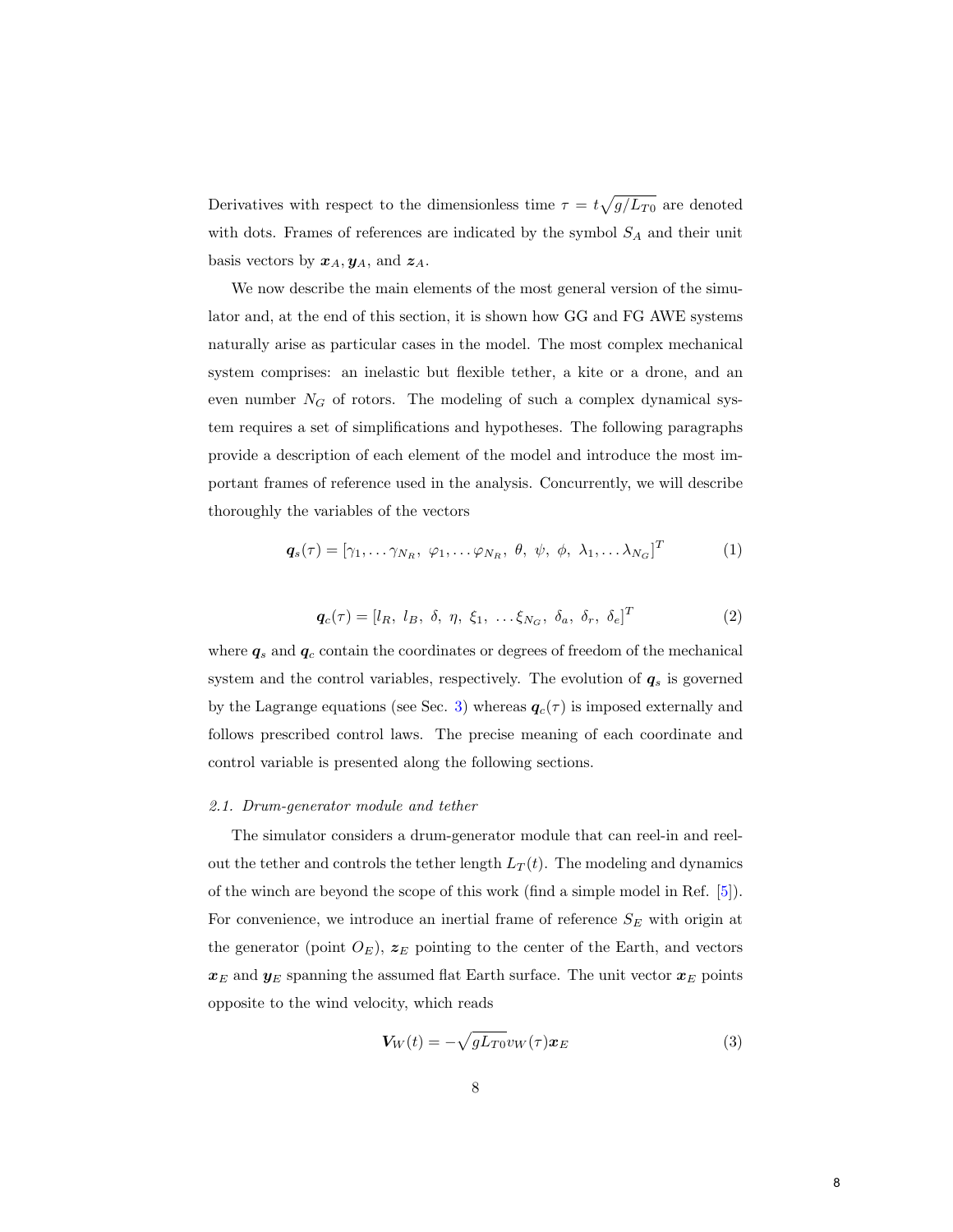

Figure 1: Frame of references and coordinates of the kite-tether system.

where  $v_W(\tau)$  is a dimensionless function.

A tether with density  $\rho_T$  and diameter  $D_T$  connects the drum-generator module at the origin of  $S_E$  with the bridle of the kite at point  $Q$ . Our model incorporates tether flexibility effects but it ignores its elasticity, thus assuming that longitudinal perturbations travel at infinite velocity. This assumption does not affect significantly the reliability of the simulator, and is very convenient from a numerical point of view because it removes the fast longitudinal oscillations. Otherwise, the equation of motion would be stiff due to the existence of low frequency transversal oscillations and fast frequency longitudinal oscillations. Following previous works on space tethers [\[22,](#page-41-1) [23\]](#page-41-2) and kites [\[15\]](#page-40-3), the tether is divided into  $N_R$  segments. Each of them is modeled as a rigid and uniform rod linked by ideal joints (without dissipation) to the contiguous elements (the ground station, other rods, or the kite). All the tether segments or rods have the same instantaneous length  $L_R(t)$  and mass  $M_R(t)$ , being the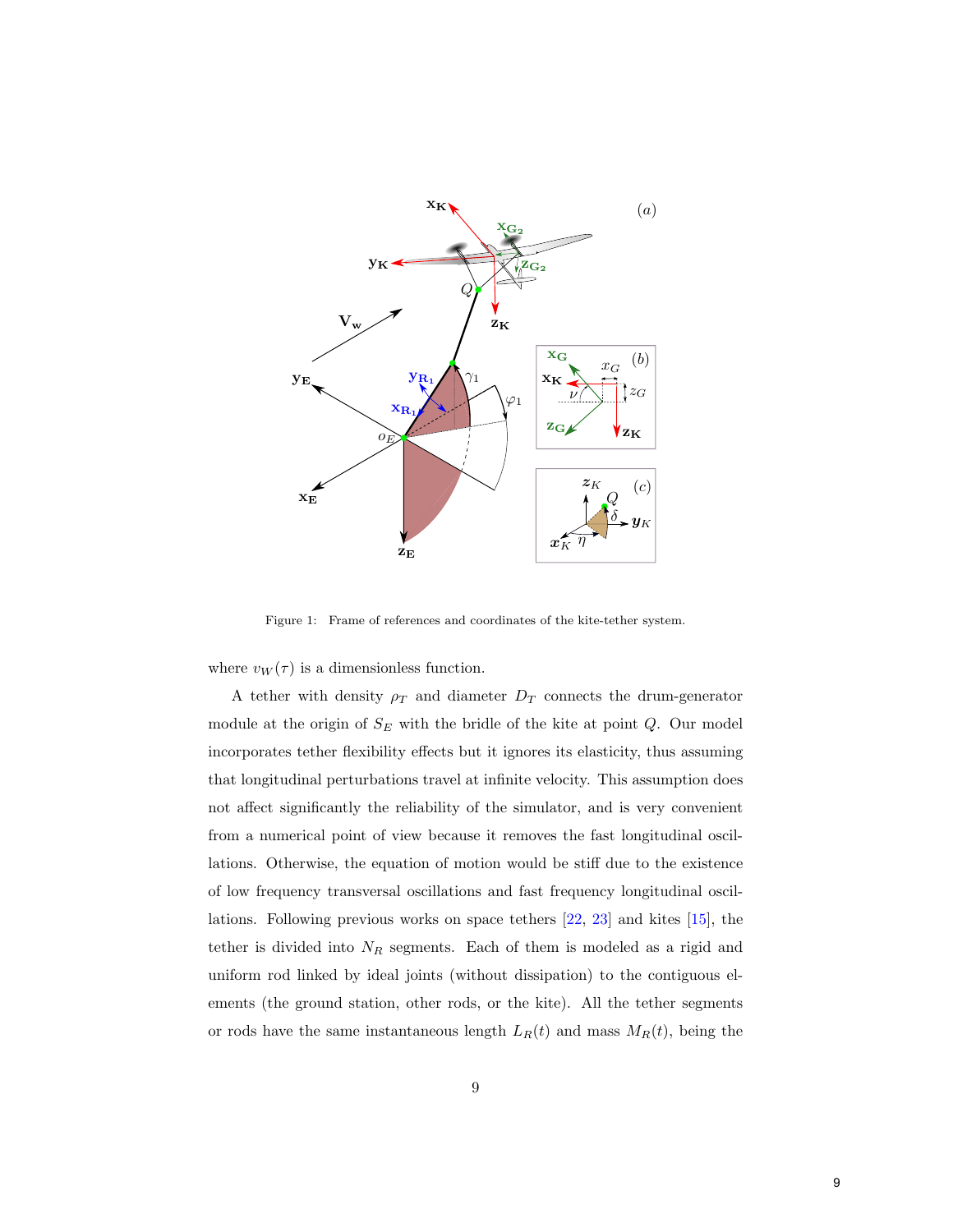total length of the tether  $L_T(t) = N_R L_R(t)$ . Two important dimensionless parameters related with the tether segments are the ratios

$$
l_R(\tau) \equiv \frac{L_R(t)}{L_{T0}}\tag{4}
$$

and

$$
\frac{M_R}{M_K} = \sigma_T l_R(\tau), \qquad \sigma_T \equiv \frac{\rho_T \pi D_T^2 L_{T0}}{4M_K} \tag{5}
$$

According to these definitions, the initial dimensionless length of a tether segment is  $l_R(0) = 1/N_R$ . The function  $l_R(\tau)$  is the first component of the vector with the control variables in Eq.  $(2)$ . For tether segment i, we introduce a frame of reference  $S_{Ri}$  attached to it at any instant. Its origin  $O_{Ri}$  is at the middle of the tether segment and the unit vector  $x_{Ri}$  is along the direction defined by the segment itself. The components in  $S_{Ri}$  of the tensor of inertia of segment i about its center of mass are

$$
I_R(t) = M_K L_{T0}^2 \times \sigma_T l_R^3(\tau) \nu_R, \qquad \nu_R \equiv \begin{pmatrix} 0 & 0 & 0 \\ 0 & 1/12 & 0 \\ 0 & 0 & 1/12 \end{pmatrix}
$$
 (6)

Tether segments are infinitely thin, and just two angles are enough to define their orientation. Our model uses the lateral angles  $\varphi_i$  and the elevation angles  $\gamma_i$  defined in Fig. [1\)](#page--1-0), which correspond to the first  $2N_R$  components of the vector of coordinates in Eq. [\(1\)](#page-8-1). Vector components in  $S_E$  and  $S_{Ri}$  are related by the rotation matrix  $\mathbf{R}_i^{RE}$  that depends on the angles  $\varphi_i$  and  $\gamma_i$  [see Eq.  $(A.1)$ ]. The normalized position vector of the center of mass of segment i can also be written as a function of these angles

<span id="page-10-0"></span>
$$
\boldsymbol{r}_{Ri} = -l_R \sum_{j=1}^{i} e_j \left[ c \gamma_j \left( c \varphi_j \boldsymbol{x}_E + s \varphi_j \boldsymbol{y}_E \right) + s \gamma_j \boldsymbol{z}_E \right] \tag{7}
$$

where the factors  $e_j$ , which will always appear inside a sum in this study, are equal to  $e_j = 1/2$  for j equal to the maximum index of the summation  $[j = i$  in Eq. [\(7\)](#page-10-0)], and  $e_j = 1$  otherwise  $(j < i)$ . The absolute velocity, i.e. the one found by an observer at  $S_E$ , is given by  $\mathbf{v}_{Ri} = d\mathbf{r}_{Ri}/d\tau |_{S_E}$ . As shown in [Appendix](#page-33-0)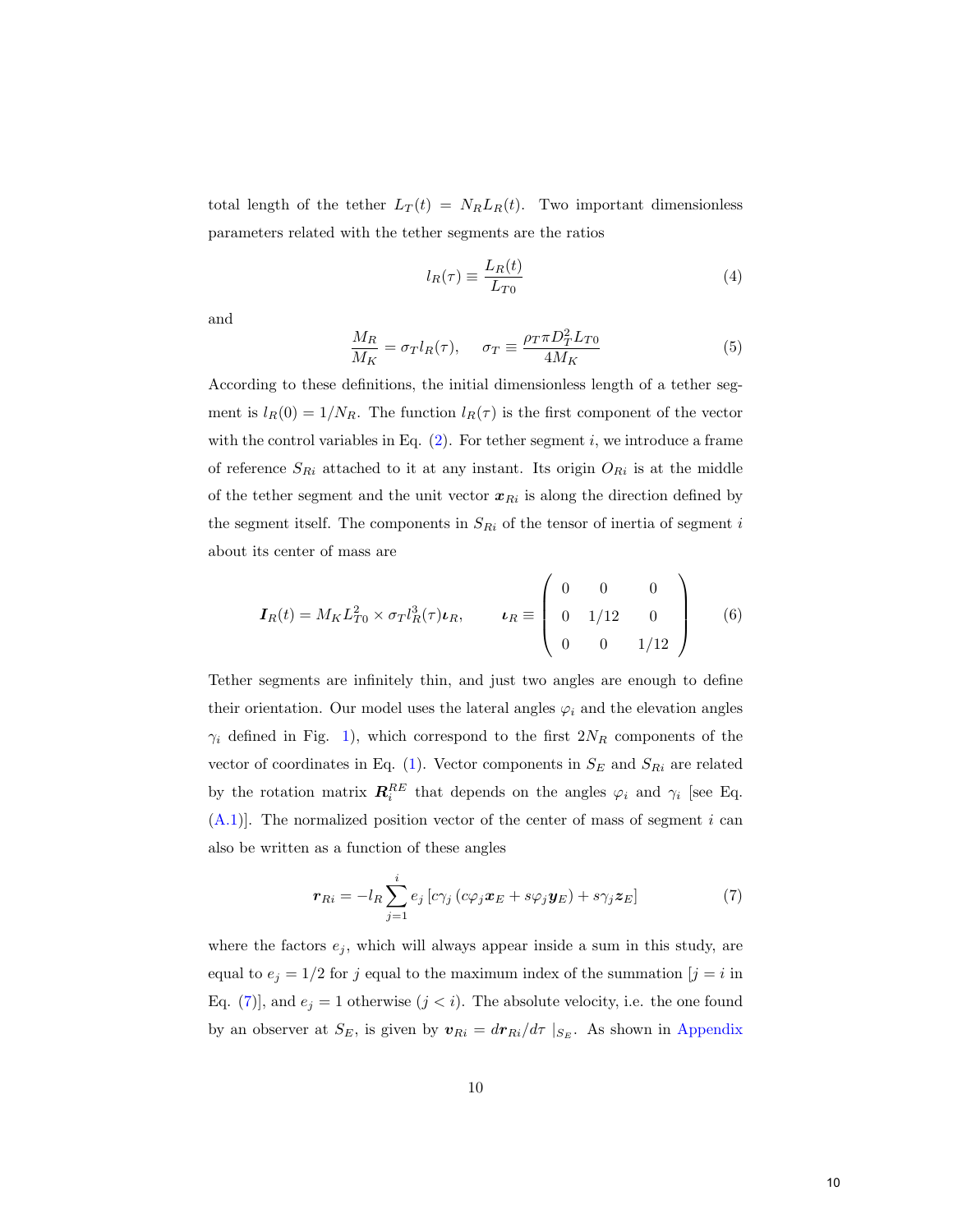[B,](#page-33-0) such a vector can be written as

<span id="page-11-3"></span><span id="page-11-2"></span>
$$
\boldsymbol{v}_{Ri} = \frac{d\boldsymbol{r}_{Ri}}{d\tau} \mid_{S_E} = \boldsymbol{S}_{Ri}\dot{\boldsymbol{q}}_s + \boldsymbol{C}_{Ri}\dot{\boldsymbol{q}}_c \tag{8}
$$

where  $S_{Ri}$  and  $C_{Ri}$  are two matrices that depend on  $q_s$  and  $q_c$  (but not on their  $\tau$ -derivatives). Similarly, the normalized angular velocity of a frame  $S_{Ri}$  with respect to  $S_E$  is

$$
\omega_{Ri} = W_{Ri}\dot{q}_s \tag{9}
$$

with  $W_{Ri}$  being a matrix given in [Appendix B.](#page-33-0) Interestingly,  $\omega_{Ri}$  does not depend on  $\dot{q}_c$ .

# 2.2. Bridle and kite/drone

The kite or drone, with mass  $M_K$ , chord C, wingspan B, and surface S, is connected to the main tether at point  $Q$  by a set of lines, which are commonly referred as bridle (see Fig. [1\)](#page--1-0). The dimensionless position vector of point  $Q$  is a function of all the  $\varphi_i$  and  $\gamma_i$  and it reads

<span id="page-11-1"></span>
$$
\boldsymbol{r}_{Q} = -l_{R} \sum_{j=1}^{N_{R}} \left[ c\gamma_{j} \left( c\varphi_{j} \boldsymbol{x}_{E} + s\varphi_{j} \boldsymbol{y}_{E} \right) + s\gamma_{j} \boldsymbol{z}_{E} \right]
$$
(10)

The lengths and masses of the bridle's lines are very small if compared with the ones of the main tether, and these lines typically acquire a straight shape due to the high tension. For these reasons, our model substitutes the lines of the bridle by a set of massless rods. Moreover, under such assumption, the details of the bridle, like the number of lines or the precise location of their attachment points at the kite, are not needed. The lines of the bridle impose a geometrical constraint and just the relative position between point Q and the center of mass of the kite  $O_K$  is relevant, i.e:

<span id="page-11-0"></span>
$$
\frac{\overline{QO_K}}{L_{T0}} = -l_B \left( c \delta c \eta \boldsymbol{x}_K + c \delta s \eta \boldsymbol{y}_K + s \delta \boldsymbol{z}_K \right),\tag{11}
$$

where  $l_B(\tau)$ ,  $\delta(\tau)$ , and  $\eta(\tau)$ , are three known functions. According to Eq. [\(11\)](#page-11-0) and the lower inset of Fig. [1,](#page--1-0)  $l_B$  is the normalized distance between  $O_K$  and  $Q$ , and  $\delta$  and  $\eta$  are two angles that determine the position of  $Q$  inside and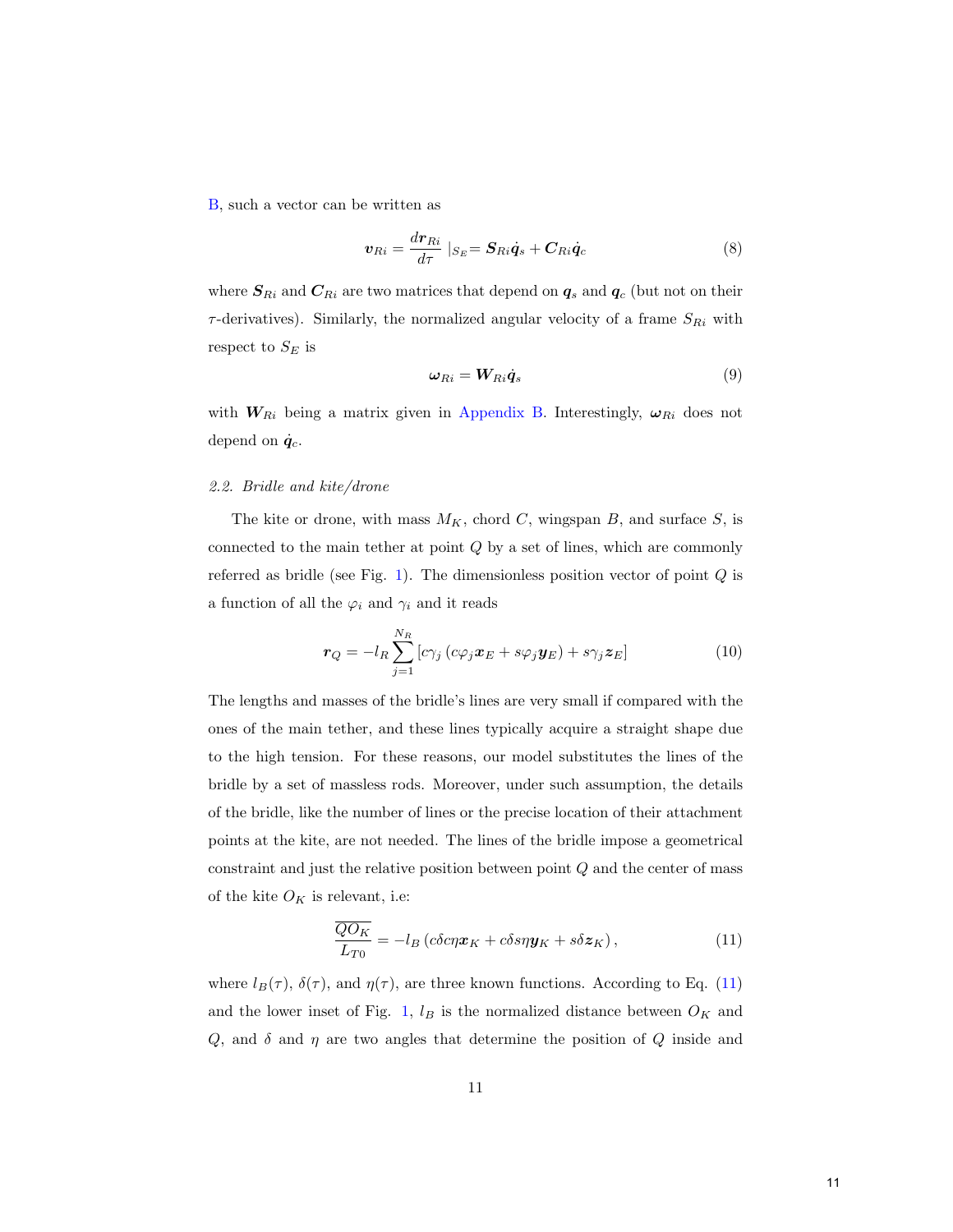outside the plane of symmetry of the kite, respectively. The evolutions of these variables, which are part of the vector with the control variables in Eq. [\(2\)](#page-8-0), are imposed by the kite control unit that reels-in and reels-out the lines of the bridle.

Vectors  $x_K$ ,  $y_K$ , and  $z_K$  in Eq. [\(11\)](#page-11-0) form a basis of the frame of reference  $S_K$  with origin at the center of mass of the kite  $(O_K)$ . Axes  $O_K x_K$  and  $O_K z_K$ belong to the plane of symmetry of the kite and axis  $O_K x_K$  points forward in normal flight attitude (see Fig. [1\)](#page--1-0). As usual in flight mechanics, the yaw  $(\psi)$ , pitch ( $\theta$ ) and roll ( $\phi$ ) angles are used to orientate frame  $S_K$  with respect to  $S_E$ . These three variables are included in the vector of coordinates in Eq. [1](#page-8-1) and also appear in the rotation matrix that relate vector components in the  $S_E$  and  $S_K$ frames [see Eq. [A.2\]](#page-32-1). The components in  $S_K$  of the tensor of inertia of the kite about  $O_K$  then takes the following form:

$$
\boldsymbol{I}_K = M_K L_{T0}^2 \boldsymbol{\iota}_K \quad \iota_K \equiv \begin{pmatrix} \iota_{xx} & 0 & \iota_{xz} \\ 0 & \iota_{yy} & 0 \\ \iota_{xz} & 0 & \iota_{zz} \end{pmatrix} \tag{12}
$$

with  $\iota_{xx}, \iota_{yy}, \iota_{zz}$ , and  $\iota_{xz}$  four constants that depend on the geometry and mass distribution of the kite.

The normalized position vector of the center of mass of the kite is easily found by combining Eqs.  $(10)$  and  $(11)$  as follows

<span id="page-12-2"></span><span id="page-12-0"></span>
$$
\boldsymbol{r}_K = \boldsymbol{r}_Q + \frac{\overline{QO_K}}{L_{T0}},\tag{13}
$$

and the absolute dimensionless velocity of the kite,  $\boldsymbol{v}_K = d\boldsymbol{r}_K/d\tau\mid_{S_E},$  reads

$$
\boldsymbol{v}_K = \boldsymbol{S}_K \dot{\boldsymbol{q}}_s + \boldsymbol{C}_K \dot{\boldsymbol{q}}_c \tag{14}
$$

with  $S_K$  and  $C_K$  given in [Appendix B.2.](#page-34-0) The normalized angular velocity of the kite with respect to the inertial frame  $S_E$ 

<span id="page-12-1"></span>
$$
\omega_K = W_K \dot{q}_s \tag{15}
$$

is also independent of the  $\tau$ -derivative of  $q_c$  (see [Appendix B.2\)](#page-34-0).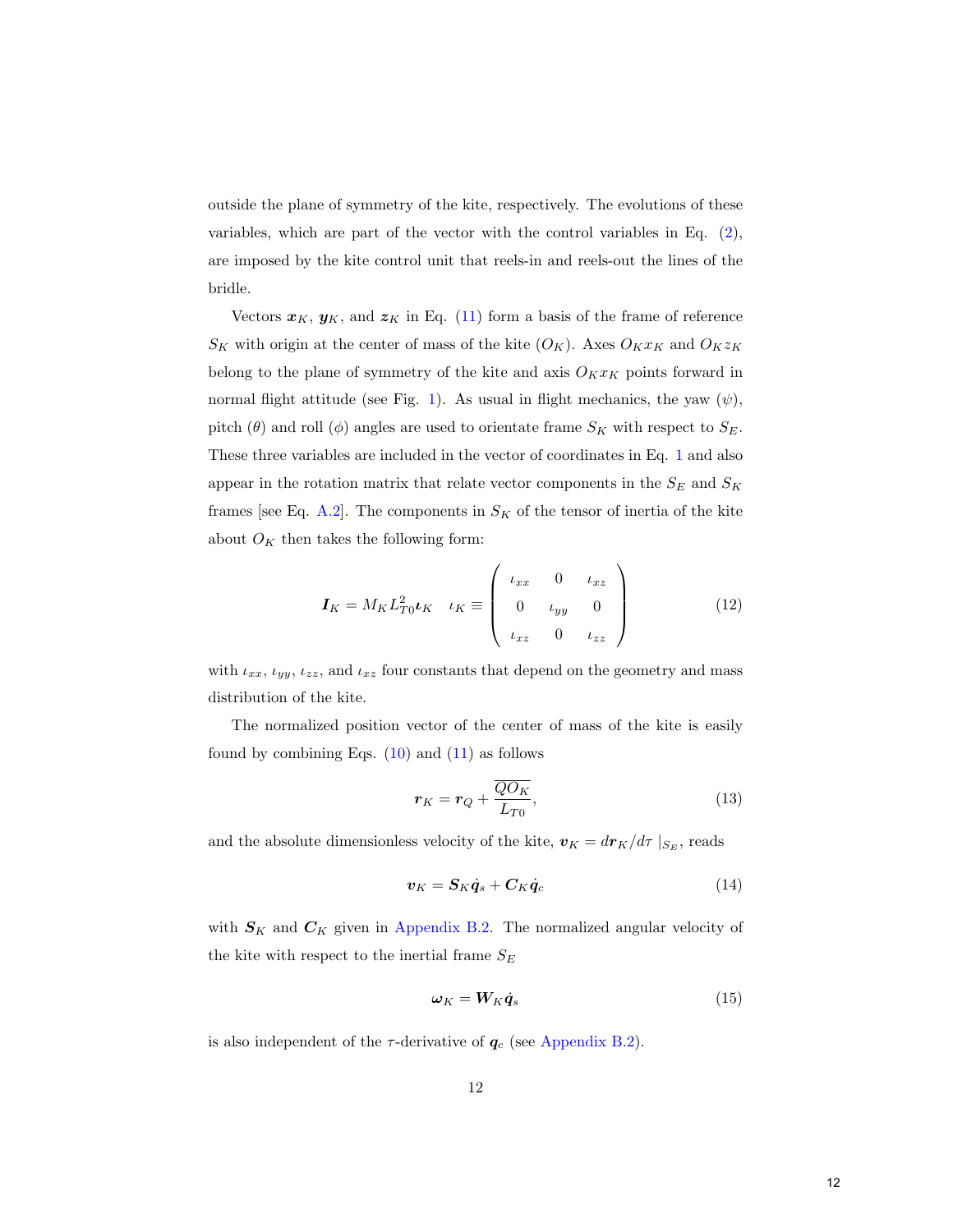### 2.3. On board rotors

In the case of FG AWES, the model also includes  $N<sub>G</sub>$  rotors that are distributed symmetrically with respect to the plane of symmetry of the kite. Each rotor is taken as a rigid body made of a thin shaft and three blades. The two dimensionless parameters characterizing the rotors are

$$
\sigma_G \equiv \frac{M_G}{M_K}, \quad l_G \equiv \frac{R_G}{L_{T0}} \tag{16}
$$

with  $M_G$  the total mass of the rotor and  $R_G$  the length of each blade. Subscript G has been used to remind that in normal operation the rotors acts as generators. The centers of mass of the rotors, at points  $O_{G_j}$  with  $j = 1, ..., N_G$ , are at fixed locations for an observed linked to the kite. We then can write

$$
\frac{\overline{O_K O_{Gj}}}{L_{T0}} = x_{Gj}\boldsymbol{x}_K + y_{Gj}\boldsymbol{y}_K + z_{Gj}\boldsymbol{z}_K
$$
\n(17)

where  $x_{Gj}$ ,  $y_{Gj}$ , and  $z_{Gj}$  are known constants. The shafts of the rotors are contained in planes that are parallel to the plane of symmetry of the kite but they all form a constant angle  $\nu$  with  $x_K$  (see Fig. [1b](#page--1-0)). For each rotor with subscript j, we introduce a frame of reference  $S_{Gj}$  with origin at  $O_{Gj}$ , and axes  $O_{Gj}x_{Gj}$  and  $O_{Gj}y_{Gj}$  along the directions of the shaft and one of the blades, respectively. Since the axes of this frame are principal axes of inertial, the components in  $S_{Gj}$  of the tensor of inertial of the rotor about its center of mass are

$$
\boldsymbol{I}_G = M_K L_{T0}^2 \times \sigma_G l_G^2 \ \boldsymbol{\iota}_G, \qquad \boldsymbol{\iota}_G = \begin{pmatrix} 1/3 & 0 & 0 \\ 0 & 1/6 & 0 \\ 0 & 0 & 1/6 \end{pmatrix} \qquad (18)
$$

where we assumed that the blades are uniform, straight, and infinitely thin and also ignored the mass of the shaft as compared to the mass of a blade.

From the position vectors of the centers of mass of the rotors

<span id="page-13-0"></span>
$$
\boldsymbol{r}_{Gj} = \boldsymbol{r}_K + \frac{\overline{O_K O_{Gj}}}{L_{T0}},\tag{19}
$$

one can also compute the velocities of their center of mass with respect to  ${\cal S}_E$ 

$$
\boldsymbol{v}_{Gj} = \frac{d\boldsymbol{r}_{Gj}}{d\tau}|_{S_E} = \boldsymbol{S}_{Gj}\boldsymbol{\dot{q}}_s + \boldsymbol{C}_{Gj}\boldsymbol{\dot{q}}_c \tag{20}
$$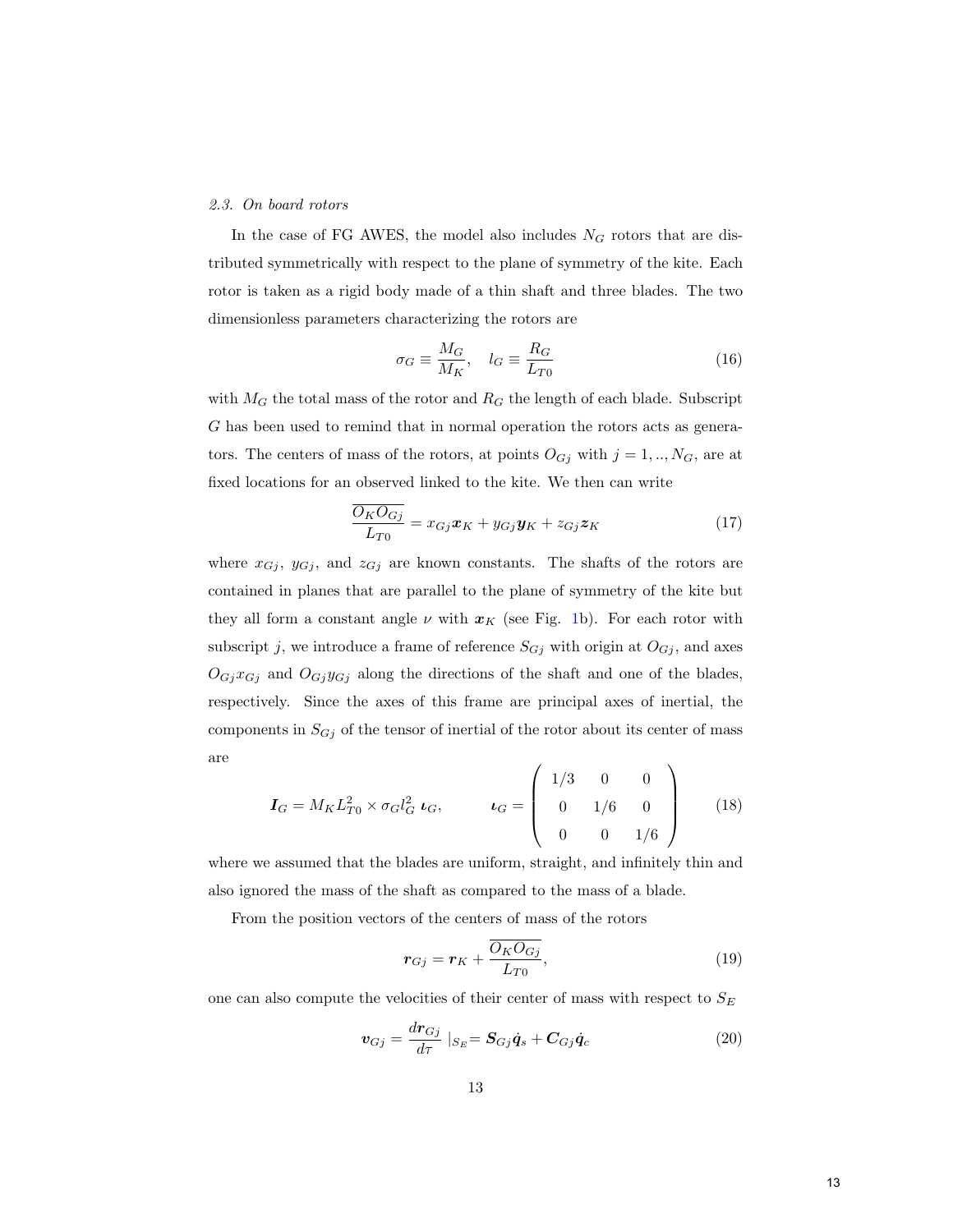where  $j = 1, ..., N_G$ . Matrices  $S_{Gj}$  and  $C_{Gj}$  are given in [Appendix B.3.](#page-36-0) Each rotor has one degree of freedom that corresponds to its rotation angle  $\lambda_j(\tau)$ about the shaft. These angles are included in the vector of coordinates of the simulator [see Eq. [\(1\)](#page-8-1)]. The angular velocity of the rotors with respect to the Earth frame is

<span id="page-14-0"></span>
$$
\omega_{G_j} = \omega_K + \dot{\lambda}_j x_{Gj} = W_{Gj} \dot{q}_s
$$
\n(21)

The explicit form of matrix  $W_{Gj}$  is given in [Appendix B.3.](#page-36-0)

#### 2.4. Onboard controls

In some GG systems, such as the one developed in TU Delft, the control is carried out by the already described drum-generator module and the bridle control unit, which set the values of  $l_R$ , and  $l_B$ ,  $\delta$ , and  $\eta$ , respectively. However, there are other configurations, such as the FG system by Makani, with different control actuators. In order to cover all the possible cases and combinations, we now introduce motor controllers of the rotors and the movable aerodynamic surfaces: ailerons, elevators, and rudder. For simplicity, the equivalent circuit model of the motor controller that involves other variables such as current, voltage, and motor parameters are not included in the simulator. Our model incorporates the motor controller by adding a normalized torque  $m_{CG}^j$  acting upon each rotor j. Such a torque reads

$$
\mathbf{m}_{CG}^j = -\xi_j(\tau)\mathbf{x}_{Gj} \tag{22}
$$

where  $\xi_j$  is a dimensionless function imposed by the motor controller. Therefore, the following reaction dimensionless torque acts upon the kite

$$
m_{CK} = -\sum_{j=1}^{N_G} m_{CG}^j
$$
 (23)

On the other hand, the aerodynamic model of the kite or drone explained in [Appendix C](#page-36-1) depends on the deflections of the ailerons  $\delta_a(\tau)$ , elevator  $\delta_e(\tau)$ , and rudder  $\delta_r(\tau)$ .

For the most general configuration of the simulator, the vectors with the coordinates and the control variables have dimensions equal to  $N_s = 2N_R + 3 + N_G$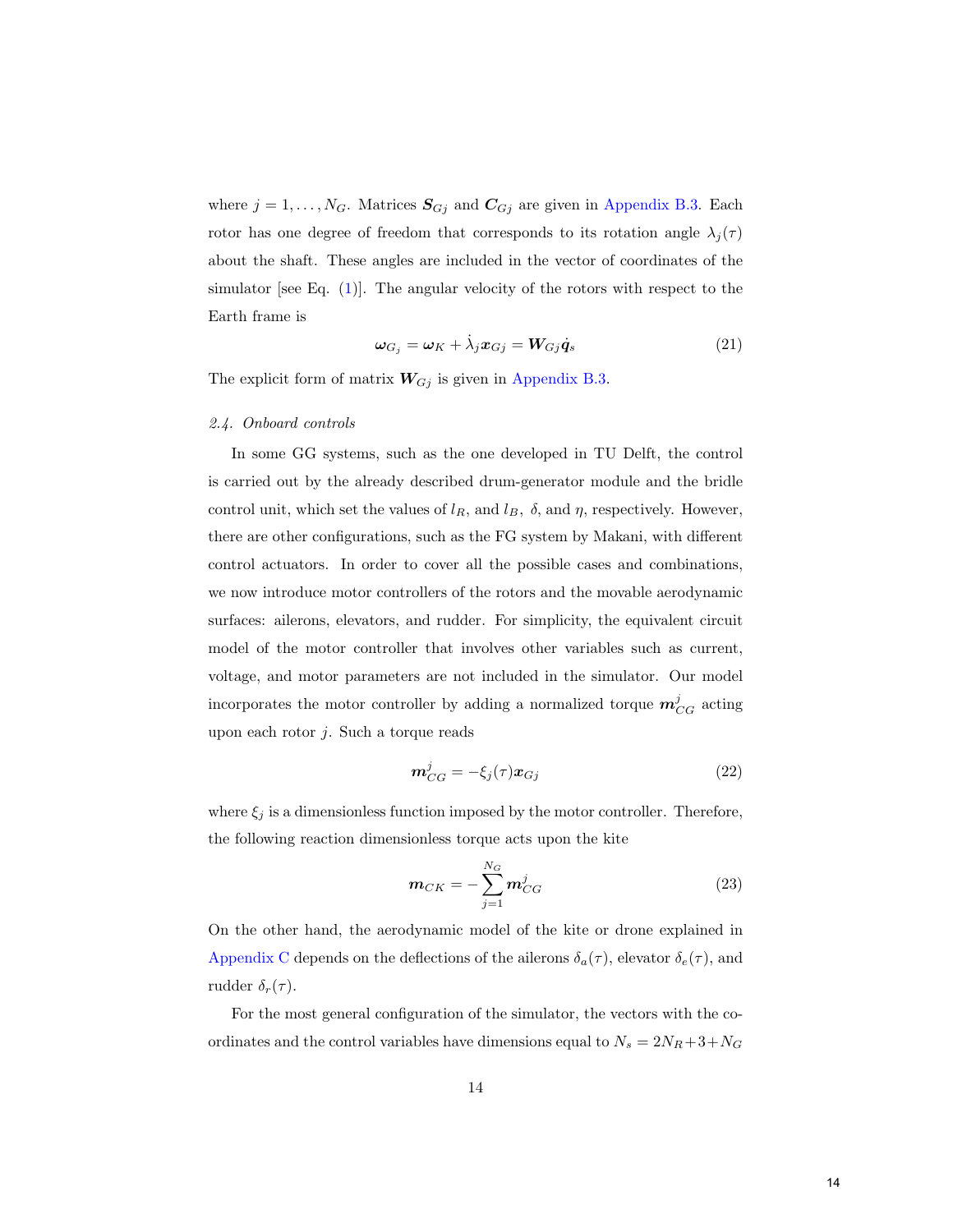(tether segments + kite + rotors) and  $N_c = 1 + 3 + N_G + 3$  (tether + bridle + motor controller torques + aerodynamic surface deflection), respectively. Therefore, the simulator is suitable for most of the AWE systems under development. For instance, the GG AWES by TU Delft is obtained as a particular case of the simulator if all the variables related with the rotors and the movable aerodynamic surfaces, are ignored. On the other hand, the normal operation of Makani's prototype, which is a FG system, can be simulated by setting constant values to the control variable  $l_R$ ,  $l_B$ ,  $\delta$ , and  $\eta$ , and giving time histories for  $\xi_j(\tau)$ ,  $\delta_a(\tau)$ ,  $\delta_e(\tau)$ , and  $\delta_r(\tau)$ . During its take-off and landing  $l_R$  is not constant but it would follow the control law imposed by the drum module on the ground. The systems of other companies (Ampyx Power, Kite Power Systems, . . . ) are also subcases of our simulator.

# <span id="page-15-0"></span>3. Equations of motion

# 3.1. Lagrangian formulation

The set of equations that governs  $q_s(\tau)$  for a given control law  $q_c(\tau)$  are

<span id="page-15-2"></span><span id="page-15-1"></span>
$$
\frac{\mathrm{d}}{\mathrm{d}\tau} \left( \frac{\partial \mathcal{L}}{\partial \dot{q}_{sm}} \right) - \frac{\partial \mathcal{L}}{\partial q_{sm}} = Q_m \tag{24}
$$

with  $m = 1, ..., N_s$ . Due to the large number of involved bodies in the model, the computation of the normalized lagrangian function  $\mathcal L$  and the generalized force components  $Q_m$  is cumbersome. The lagrangian  $\mathcal{L} = \mathcal{T} - \mathcal{U}$  involves the total normalized kinetic energy of the system

$$
\mathcal{T} = \frac{1}{2} \left[ \sigma_T l_R \sum_{i=1}^{N_R} \left( v_{Ri}^2 + l_R^2 \omega_{Ri}^T \cdot \boldsymbol{\iota}_R \cdot \omega_{Ri} \right) + v_K^2 + \omega_K^T \cdot \boldsymbol{\iota}_K \cdot \omega_K + \sigma_G \sum_{i=1}^{N_G} \left( v_{Gi}^2 + l_G^2 \omega_{Gi}^T \cdot \boldsymbol{\iota}_G \cdot \omega_{Gi} \right) \right]
$$
(25)

The results presented in Sec. [2](#page-7-0) make the computation of the lagrangian function straightforward. Substituting Eqs.  $(8)$ ,  $(14)$ , and  $(20)$  for the velocities and Eqs.  $(9)$ ,  $(15)$ , and  $(21)$  for the angular velocities in Eq.  $(25)$  yields

<span id="page-15-3"></span>
$$
\mathcal{T} = \frac{1}{2} \left( \dot{\boldsymbol{q}}_s^T \boldsymbol{M}_s \dot{\boldsymbol{q}}_s + 2 \dot{\boldsymbol{q}}_s^T \boldsymbol{M}_{sc} \dot{\boldsymbol{q}}_c + \dot{\boldsymbol{q}}_c^T \boldsymbol{M}_c \dot{\boldsymbol{q}}_c \right)
$$
(26)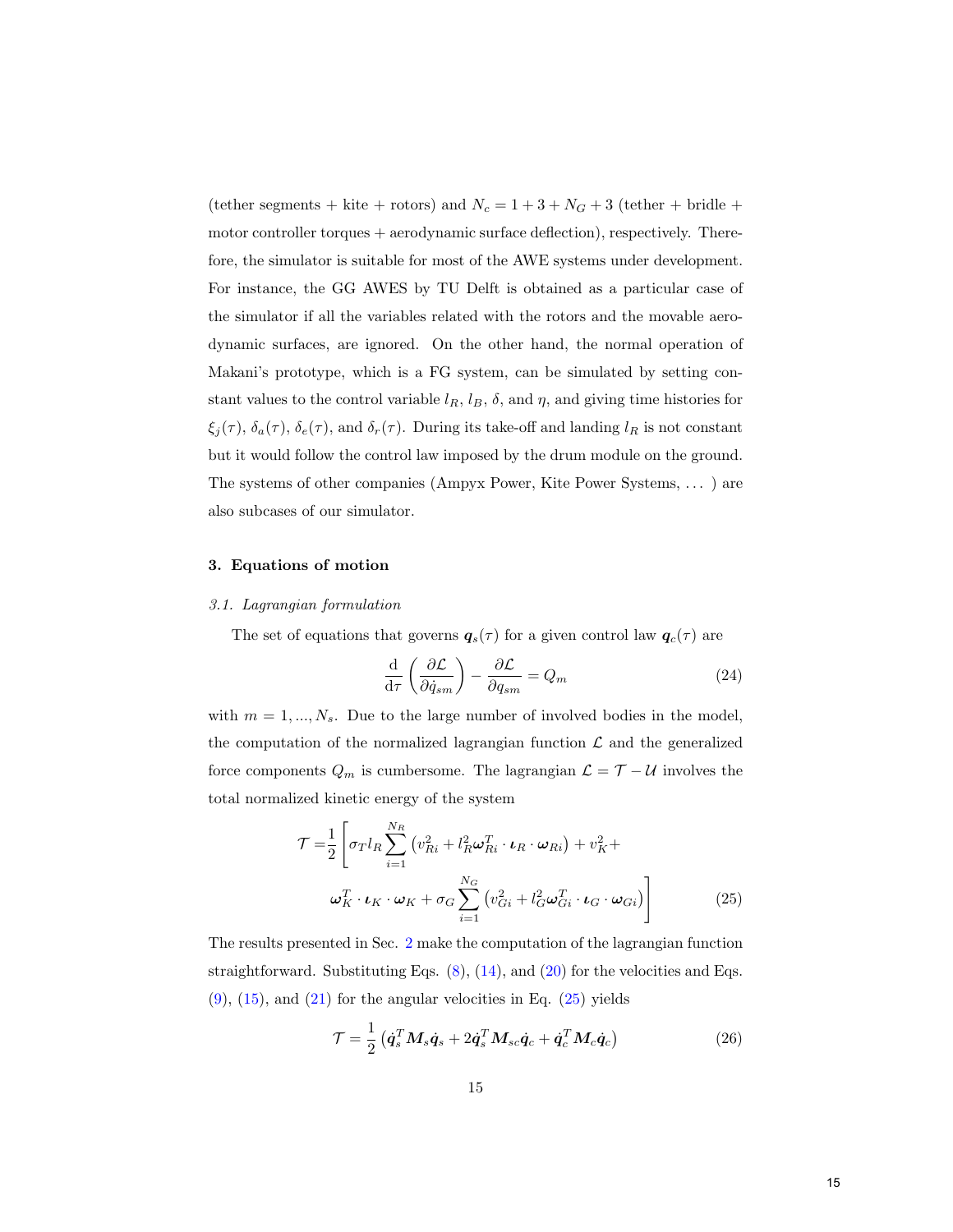with

$$
\boldsymbol{M}_{s} = \sigma_{T} l_{R} \sum_{i=1}^{N_{R}} \left( \boldsymbol{S}_{R i}^{T} \boldsymbol{S}_{R i} + l_{R}^{2} \boldsymbol{W}_{R i}^{T} \boldsymbol{\iota}_{R} \boldsymbol{W}_{R i} \right) + \boldsymbol{S}_{K}^{T} \boldsymbol{S}_{K} + \boldsymbol{W}_{K} l_{K} \boldsymbol{\Omega}_{K} + \sigma_{G} \sum_{i=1}^{N_{G}} \left( \boldsymbol{S}_{Gi}^{T} \boldsymbol{S}_{Gi} + l_{G}^{2} \boldsymbol{W}_{Gi}^{T} \boldsymbol{\iota}_{G} \boldsymbol{W}_{Gi} \right) \tag{27}
$$

$$
M_{sc} = \sigma_T l_R \sum_{i=1}^{N_R} S_{Ri}^T C_{Ri} + S_K^T C_K + \sigma_G \sum_{i=1}^{N_G} S_{Gi}^T C_{Gi}
$$
 (28)

$$
M_c = \sigma_T l_R \sum_{i=1}^{N_R} C_{Ri}^T C_{Ri} + C_K^T C_K + \sigma_G \sum_{i=1}^{N_G} C_{Gi}^T C_{Gi}
$$
 (29)

The lagrangian function of the system also involves the normalized potential energy

$$
\mathcal{U} = -\left(\sigma_T l_R \sum_{i=1}^{N_R} r_{Ri} + r_K + \sigma_G \sum_{i=1}^{N_G} r_{Gi}\right) \cdot z_E \tag{30}
$$

Constraints forces among tether segments (tether tensions), between the kite and the bridle, and the kite and the rotors, do not appear explicitly in the equations of motion because the joints are assumed ideal. This is the main advantage of the lagrangian formulation with a minimal coordinate approach. However, the torque of the motor controller and the aerodynamic forces and torques upon all the elements of the system should be included in the generalized forces

<span id="page-16-0"></span>
$$
Q_m = \sum_{i=1}^{N_R} \mathbf{f}_{AR}^i \cdot \frac{\partial \mathbf{v}_{Ri}}{\partial \dot{q}_{sm}} + \mathbf{f}_{AK} \cdot \frac{\partial \mathbf{v}_K}{\partial \dot{q}_{sm}} + \mathbf{m}_K \cdot \frac{\partial \boldsymbol{\omega}_K}{\partial \dot{q}_{sm}} \n\sum_{i=1}^{N_G} \left[ \mathbf{f}_{AG}^i \cdot \frac{\partial \mathbf{v}_{Gi}}{\partial \dot{q}_{sm}} + \mathbf{m}_G^i \cdot \frac{\partial \boldsymbol{\omega}_{Gi}}{\partial \dot{q}_{sm}} \right]
$$
\n(31)

with  $m = 1...N_s$  and  $f_{AR}^i$ ,  $f_{AK}$ , and  $f_{AG}^i$  the normalized aerodynamic forces acting on the tether segments, the kite, and the rotors,respectively. Equation [\(31\)](#page-16-0) neglects the aerodynamic torque on the rods. However, it considers the total torque upon the kite  $m_K = m_{AK} + m_{CK}$  and the rotors  $m_G^i = m_{AG}^i + m_{CG}^i$ that involve their aerodynamic torques and the one coming from the motor controllers. These forces and torques are functions of the coordinates and the control variables, and their explicit forms are given in [Appendix C\)](#page-36-1).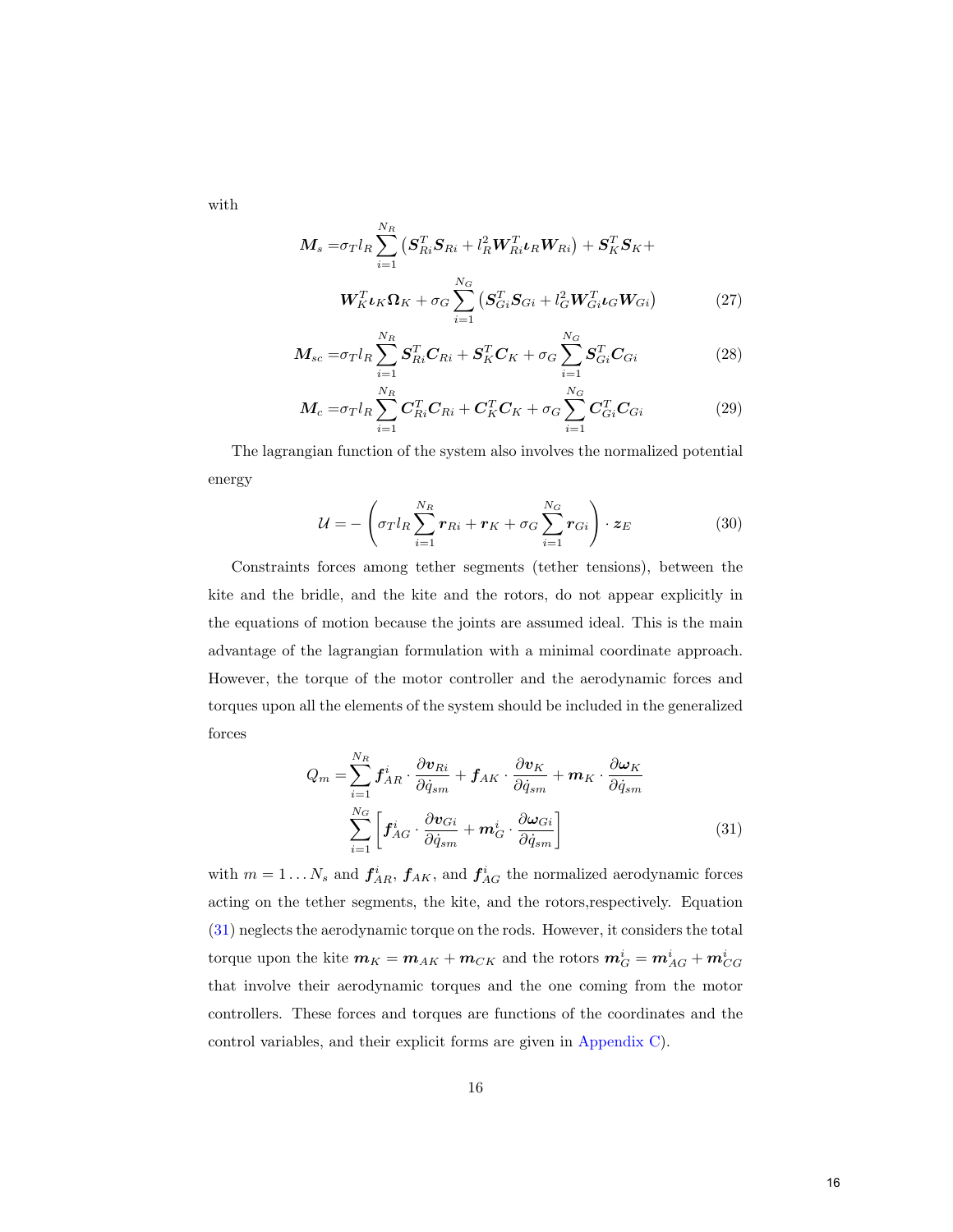Substituting these results for the lagrangian and the generalized forces in Eq.  $(24)$  leads to the following set of second order differential equations

<span id="page-17-1"></span>
$$
M_{smj}\ddot{q}_{sj} + M_{scmj}\ddot{q}_{cj} + \frac{\partial M_{smj}}{\partial q_{sk}}\dot{q}_{sk}\dot{q}_{sj} + \frac{\partial M_{scmj}}{\partial q_{sk}}\dot{q}_{sk}\dot{q}_{sj} + \frac{\partial M_{scmj}}{\partial q_{sk}}\dot{q}_{sk}\dot{q}_{cj} - \frac{1}{2}\left(\frac{\partial M_{sjk}}{\partial q_{sm}}\dot{q}_{sj}\dot{q}_{sk} + 2\frac{\partial M_{scjk}}{\partial q_{sm}}\dot{q}_{sj}\dot{q}_{ck} + \frac{\partial M_{cjk}}{\partial q_{sm}}\dot{q}_{cj}\dot{q}_{ck}\right) + \frac{\partial M}{\partial q_{sm}} = Q_m
$$
\n(32)

with  $m = 1 \dots N_s$ .

#### 3.2. Hamiltonian formulation

Most of previous works on kite dynamics use classical mechanics or lagrangian formulation. However, Hamilton's equations have several interesting features, and can be straightforwardly obtained from the Lagrange equations. We now show the main steps to find the equations of motion of the system by using Hamiltonian formulation and discuss their peculiarities. The matrix and index notation introduced in previous sections make the transformation from lagrangian to hamiltonian formulations very simple.

After computing the momenta by differentiating the lagrangian function with respect to the generalized velocities, i.e.:

<span id="page-17-2"></span><span id="page-17-0"></span>
$$
p = \frac{\partial \mathcal{L}}{\partial \dot{q}_s} = M_s \dot{q}_s + M_{sc} \dot{q}_c, \qquad (33)
$$

one finds hamiltonian function

$$
\mathcal{H} \equiv \dot{\boldsymbol{q}}_s^T \cdot \boldsymbol{p} - \mathcal{L} = \frac{1}{2} \left( \dot{\boldsymbol{q}}_s^T \boldsymbol{M}_s \dot{\boldsymbol{q}}_s - \dot{\boldsymbol{q}}_c^T \boldsymbol{M}_c \dot{\boldsymbol{q}}_c \right) + \mathcal{U}
$$
(34)

We now eliminate  $\dot{q}_s$  by using Eq. [\(33\)](#page-17-0) and write the hamiltonian as

$$
\mathcal{H}(\boldsymbol{q}_s, \boldsymbol{p}) = \frac{1}{2} \left[ \boldsymbol{p}^T \boldsymbol{H}_p \boldsymbol{p} - 2 \dot{\boldsymbol{q}}_c^T \boldsymbol{H}_{cp} \boldsymbol{p} + \dot{\boldsymbol{q}}_c^T \boldsymbol{H}_c \dot{\boldsymbol{q}}_c \right] + \mathcal{U}
$$
(35)

with  $H_p = M_s^{-1}$ ,  $H_{cp} = M_{sc}^T M_s^{-1}$  and  $H_c = M_{sc}^T M_s^{-1} M_{sc} - M_c$ . The explicit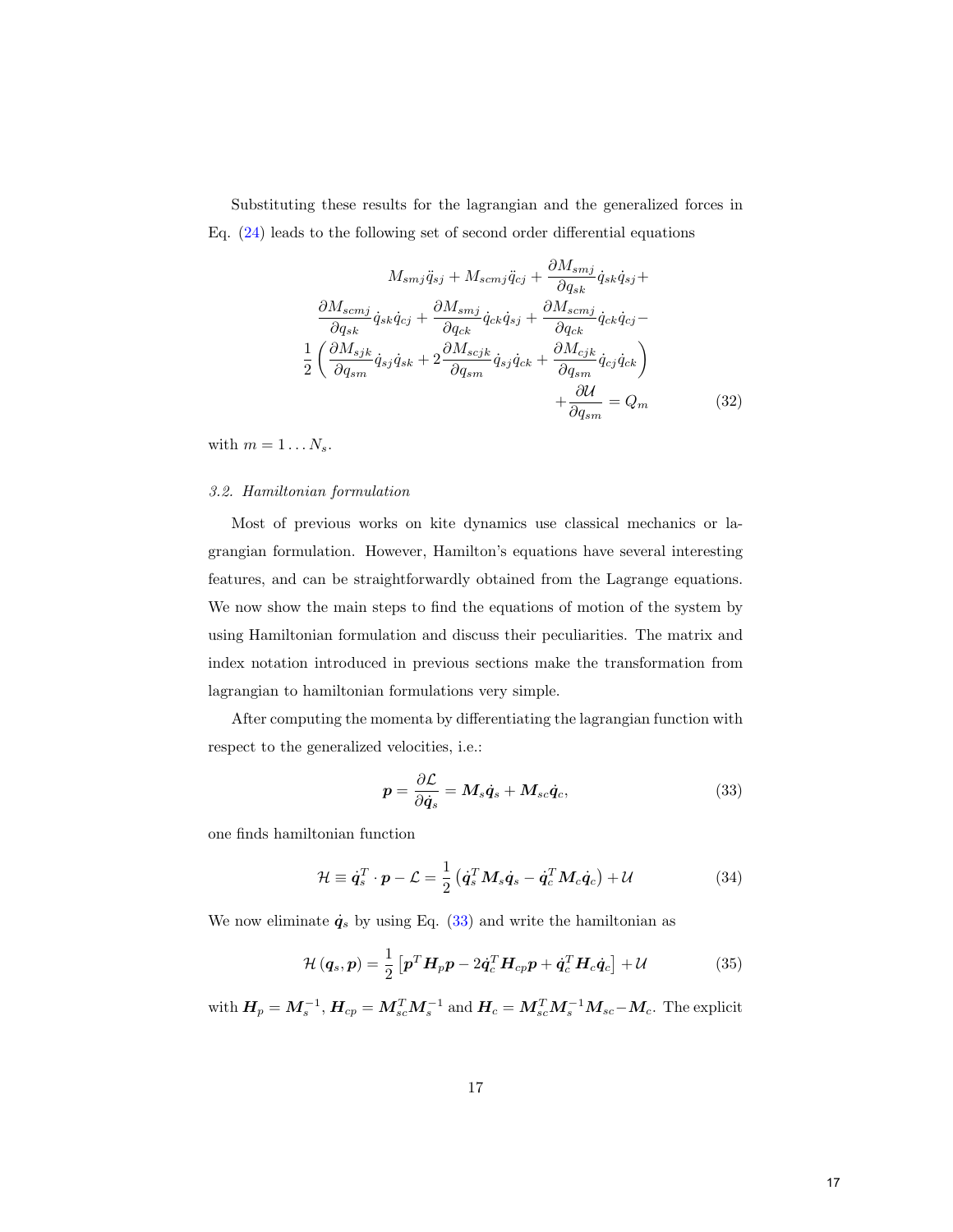form of Hamilton's equations

$$
\frac{d\mathbf{q}_s}{d\tau} = \frac{\partial \mathcal{H}}{\partial \mathbf{p}},\tag{36}
$$

<span id="page-18-3"></span><span id="page-18-1"></span>
$$
\frac{d\boldsymbol{p}}{d\tau} = -\frac{\partial \mathcal{H}}{\partial \boldsymbol{q}_s} + \boldsymbol{Q} \tag{37}
$$

is

$$
\frac{dq_{sm}}{d\tau} = H_{pmj}p_j - H_{cpjm}\dot{q}_{cj}
$$
\n
$$
\frac{dp_m}{d\tau} = -\frac{1}{2} \left[ \frac{H_{pij}}{\partial q_{sm}} p_i p_j - 2 \frac{H_{cpij}}{\partial q_{sm}} \dot{q}_{ci} p_j + \frac{H_{cij}}{\partial q_{sm}} \dot{q}_{ci} \dot{x}_{cj} \right]
$$
\n
$$
-\frac{\partial U}{\partial q_{sm}} + Q_m
$$
\n(39)

with  $m = 1 \cdots N_s$ . The evolution of the hamiltonian can be obtained by integrating the following equation

<span id="page-18-2"></span><span id="page-18-0"></span>
$$
\frac{d\mathcal{H}}{d\tau} = \dot{\boldsymbol{q}}_s^T \cdot \boldsymbol{Q} - \frac{\partial \mathcal{L}}{\partial \tau} \tag{40}
$$

where  $Q$  is a column vector with the components of the generalized forces. If the control variables are constant, then the Hamiltonian coincides with the mechanical energy  $(H = T + U)$  and thus  $\partial \mathcal{L}/\partial t = 0$ . For such a particular case, Eq. [\(40\)](#page-18-0) shows that the change of the mechanical energy of the system is equal to the work done by the non-conservative forces.

An important feature of the equations of motion is that the variables  $\lambda_i$ , i.e. the angular coordinates of the blades of the rotors, do not appear explicitly in the right hand side of Eqs.  $(38)-(39)$  $(38)-(39)$  $(38)-(39)$ . A priori, there are only two places where  $\lambda_i$  could potentially appear. First, one can check that the term  $\omega_{Gi}^T \cdot \iota_G \cdot \omega_{Gi}$ in Eq. [\(26\)](#page-15-3) does not involve  $\lambda_i$  thanks to the special form of the tensor  $\iota_G$  that has  $\iota_G(2, 2) = \iota_G(3, 3)$ . Therefore, the lagrangian and the hamiltonian functions are independent of  $\lambda_i$ . Second, the contribution of the rotors to the generalized force does not introduce an explicit dependence with  $\lambda_i$  because  $f_{AG}^i$  and  $m_G^i$ are along  $x_{Gi}$  and the first row of the rotation matrix  $R_i^{GK}$  is independent of  $\lambda_i$ . For this reason, the final implementation of our simulator does not include the variables  $\lambda_i$  in the state vector and the last  $N_G$  equations of [\(36\)](#page-18-3), which are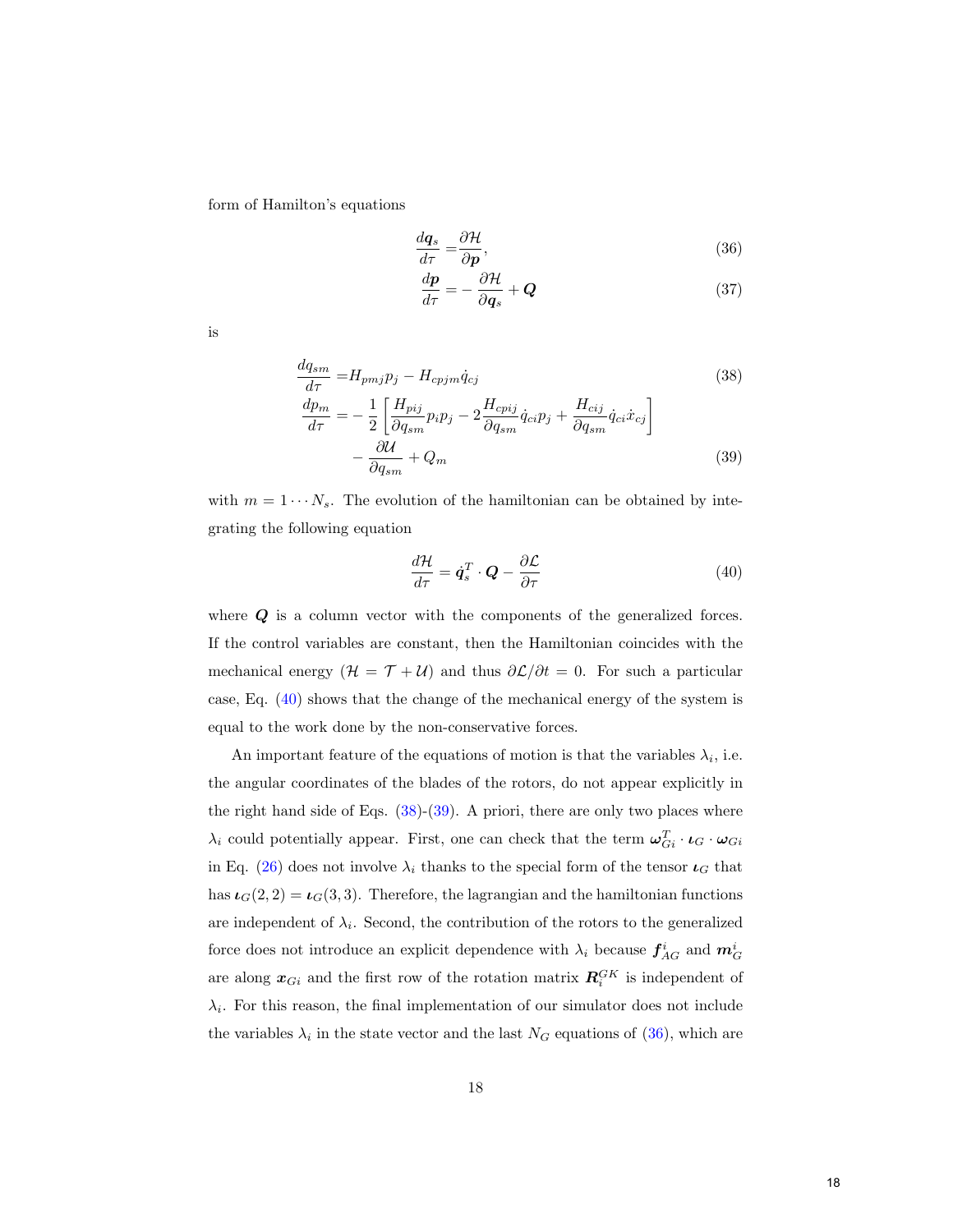decoupled from the others, are ignored. Such approach is very convenient from a numerical point of view, because the dynamics of the blades is much faster than the ones of the kite and the tether. Including the evolution equations for  $\lambda_i$ would yield a stiff set of equations, leading to worse computational performance.

#### <span id="page-19-0"></span>4. Implementation, verification and performance of the simulator

The equations of motion, i.e. Eqs.  $(32)$  or  $(38)-(39)$  $(38)-(39)$  $(38)-(39)$ , can be written as

<span id="page-19-1"></span>
$$
\frac{d\boldsymbol{x}}{d\tau} = \boldsymbol{f}\left[\boldsymbol{x}, \boldsymbol{u}\left(\tau\right)\right].\tag{41}
$$

where  $\boldsymbol{x} = [\hat{\boldsymbol{q}}_s \ \ \boldsymbol{\dot{q}}_s]$  (or  $\boldsymbol{x} = [\hat{\boldsymbol{q}}_s \ \ \boldsymbol{p}]$ ) is the state vector,  $\hat{\boldsymbol{q}}_s = [\gamma_1, \ \ldots \ \gamma_{N_R}, \ \varphi_1, \ \ldots \ \varphi_{N_R}, \ \theta, \ \psi, \ \phi]^T$ is a vector with the coordinated or degrees of freedom of the system except the  $\lambda_i$ , and  $\boldsymbol{u} = [\boldsymbol{q}_c \ \ \boldsymbol{q}_c \ \ \boldsymbol{q}_c]$  is the control vector. Therefore, the total dimension of this system is  $2 \times (N_R + 3) + N_G$ . Given a set of initial conditions, the numerical integration of the systems involves the computation of the tensors in Eq. [\(32\)](#page-17-1) or [\(38\)](#page-18-1)-[\(39\)](#page-18-2) at each time step. Although the analytical expressions of the gradients of  $M_s$ ,  $M_{sc}$ , and  $M_c$  have been implemented in the code, such a computation is the most demanding operation from a computational point of view, especially when the number of tether segments is large. We also remark that the control vector contains the first and second derivatives of  $q_c$ . Although we did not encounter any difficulty in the examples of this work, special care should be taken during numerical integrations if the rates of change of the controls are very high.

The equations of motion have been implemented in two separate simulators, aimed at different purposes. The first one is a MATLAB®-based code that runs on a single processor. Such a simulator is available in a public repository [\[30\]](#page-42-0) and is appropriate for academic purposes. The second simulator has been implemented in Fortran and uses shared memory multiprocessing (OpenMP) for the computation of the gradients of  $M_s$ ,  $M_{sc}$ , and  $M_c$ , as well as equation assembly. Both implementations can integrate the lagrangian and the hamiltonian forms of the equations of motion.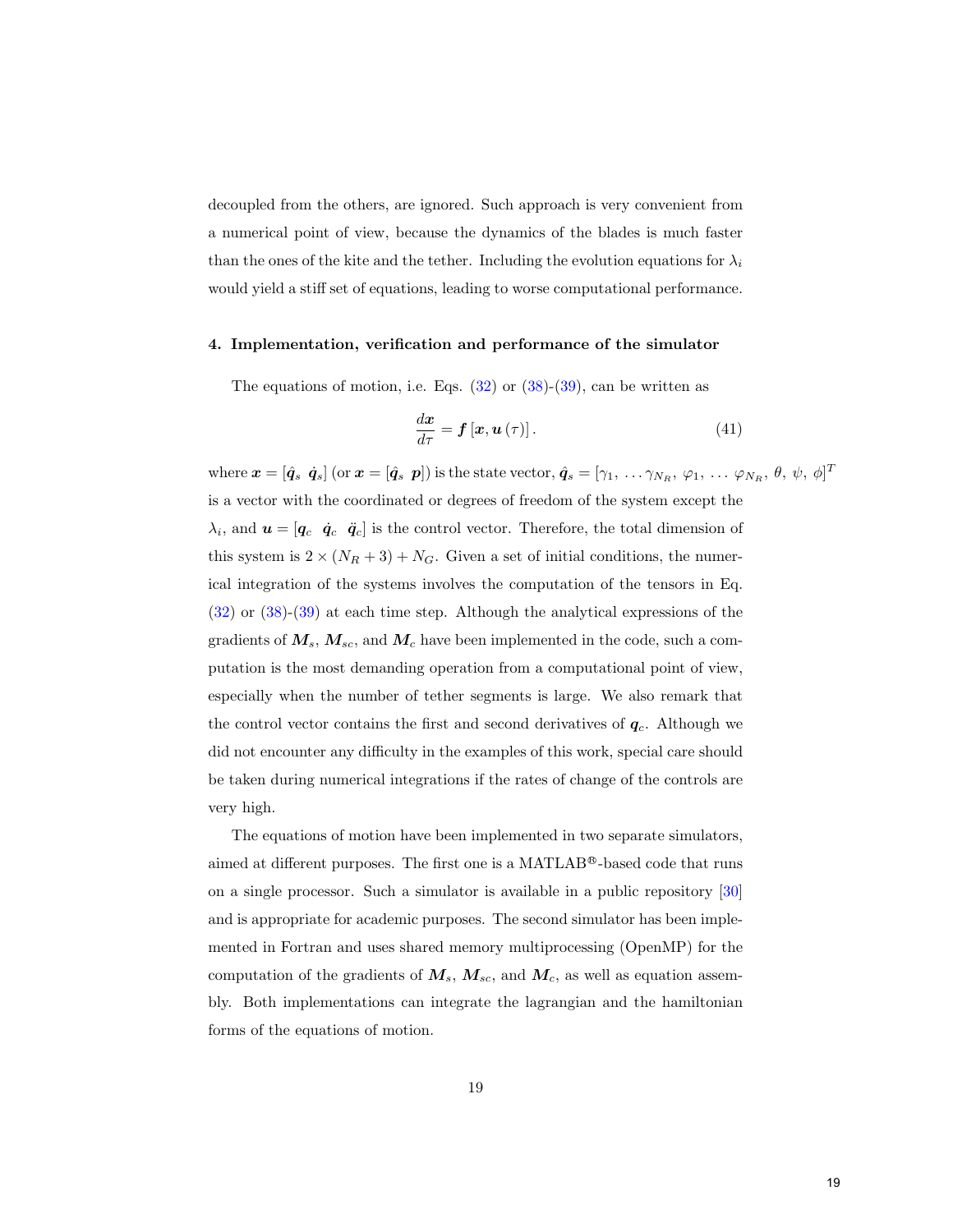## 4.1. Performance and parallel scalability

A relevant metric to measure the performances of the parallelized Fortran simulator is the required time that is necessary to evaluate the right hand side of Eq. [\(41\)](#page-19-1). The time consumed in the numerical integration of the equations of motion is directly related to this metric, and it is easier to test it with identical conditions. The analysis was performed varying the numbers of tether segments and number of processors. The computations were carried out on a dedicated cluster with 44 Intel Xeon E5-2699 v4 processors at 2.20 GHz. Tests consist on the computation of the right hand side of Eqs. [\(41\)](#page-19-1) one thousand times for exactly the same inputs. We took a batch of one thousand states vectors and instants obtained during a transient trajectory with initial condition equal to the equilibrium state of the system plus a small perturbation.

Figure [2](#page-21-0) shows the computational time by using lagrangian formulation. If the number of tether segments is small, then it is convenient to use a single thread because the parallelization deteriorates the performance. Parallelization is advantageous when flexibility effects (tether sagging) are important and a high number of tether segments are needed to capture properly tether dynamics. In this regards, the code exhibits a good scalability and the computational time is almost halved when the number of threads is doubled for a given number of tether segments.

When comparing lagrangian [Eqs. [\(32\)](#page-17-1)] and hamiltonian [Eqs. [\(38\)](#page-18-1)-[\(39\)](#page-18-2)] formulations, one readily find that the latter involves a smaller number of tensors. In particular, in Eqs.  $(38)-(39)$  $(38)-(39)$  $(38)-(39)$  there are no tensor involving the partial derivatives of matrices with respect to the control vector. From a computational point of view, this constitutes a cost saving as compared to the lagrangian formulation. However, in order to check the quality of the numerical integration, one typically add Eq. [\(40\)](#page-18-0) to the system of equations. Since the term  $\partial \mathcal{L}/\partial t$ involves the calculation of the partial derivatives of some matrices with respect the control, the Hamiltonian formulation does not allow to save significant computational resources in practical implementations. Actually, as shown in Fig. [3,](#page-22-0) the required time to evaluate one thousand times the right-hand side of the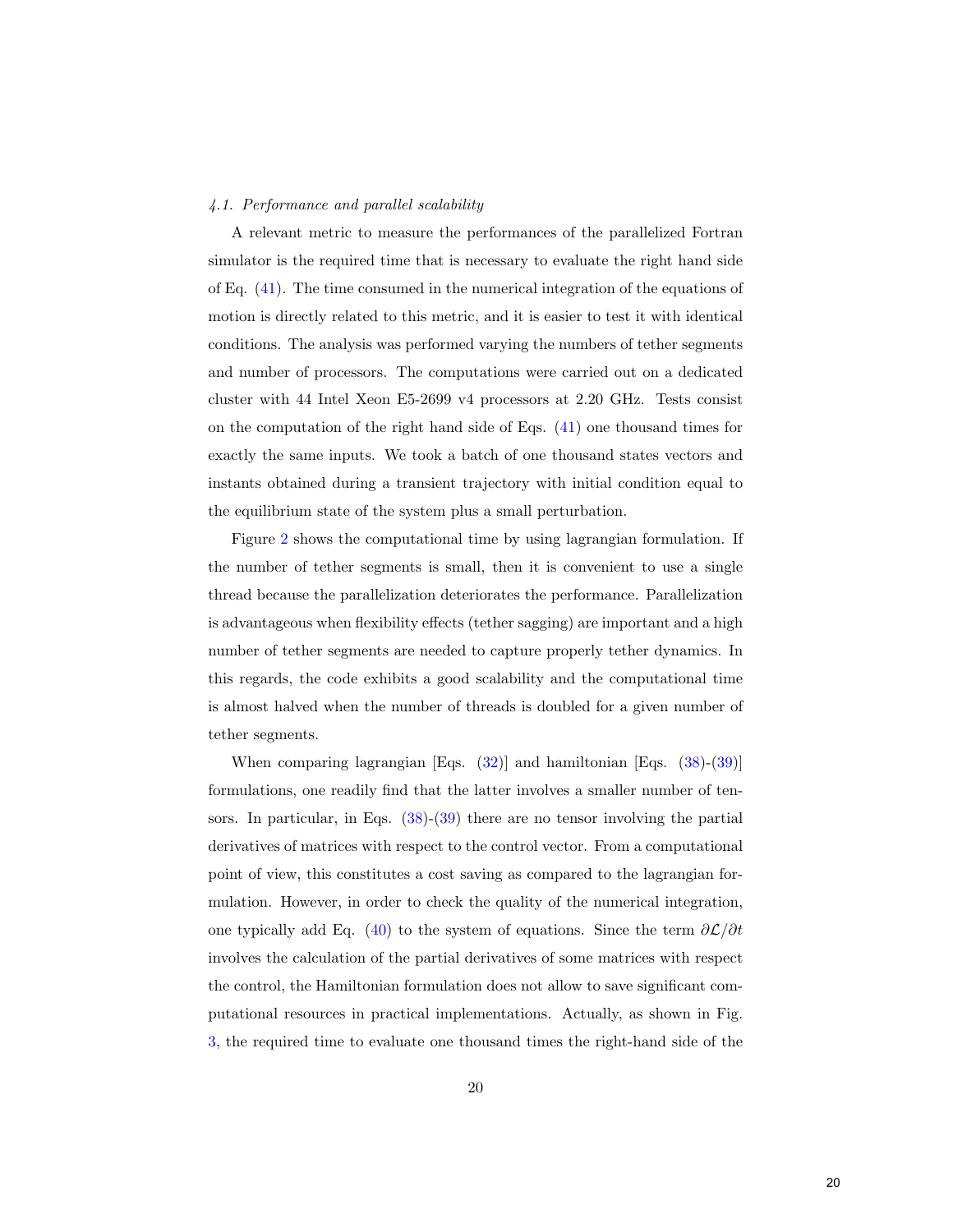equations of motion with Hamiltonian formulation is typically a ten percent higher than the lagrangian one.

Taking into account that the chosen metric is an indirect indicator of the integration performance, the above conclusion does not mean necessarily than the lagrangian formulation is more efficient. Using our MATLAB<sup>®</sup> simulator, we performed two numerical integrations with the same initial condition, integrator tolerance, and explicit Runge-Kutta integrator with variable time step. The integration with the Hamiltonian formulation was a 20% faster because the numerical integrator made a smaller number of evaluations of the right-hand side. Moreover, the difference between the Hamiltonian provided by Eqs. [\(34\)](#page-17-2) and [\(40\)](#page-18-0) revealed that the numerical stability of the the Hamiltonian formulation is better. Therefore, the best performing simulator depends on the particular case of study and, beyond performance, both formulations exhibit advantages and drawbacks.



<span id="page-21-0"></span>Figure 2: Computational time versus number of tether segments.

# 4.2. Code verification

The following tests were designed and carried out to verify the implementation of the code: (i) the analytical computations of the gradients of  $M_s$ ,  $M_{sc}$ ,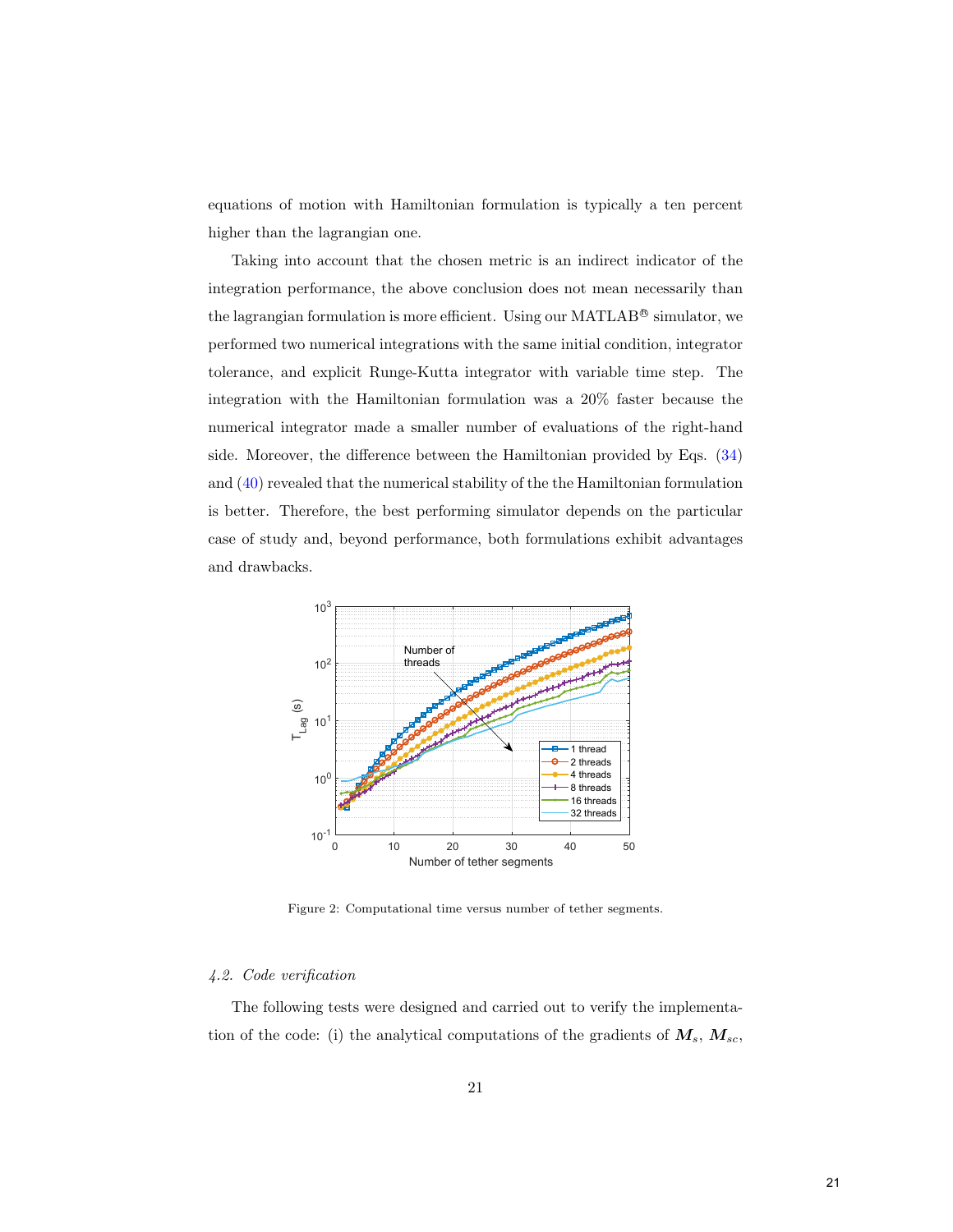

<span id="page-22-0"></span>Figure 3: Hamiltonian-to-Lagrangian computational time ratio.

and  $M_c$  have been compared against numerical calculations using finite difference methods, (ii) for  $N_R = 1$  and  $\sigma_T \to 0$ , i.e., a single straight and massless tether, we checked that the simulator recovers the results of Ref. [\[26\]](#page-41-5) for both longitudinal and lateral directional motions, (iii) for  $N_R = 5$  and longitudinal dynamics ( $\varphi_i = \dot{\varphi}_i = \eta = 0$ ), the results of the simulator agree with the ones presented in Ref. [\[15\]](#page-40-3), (iv) for every calculation the accomplishment of Eq. [\(40\)](#page-18-0) is monitored, and (v) the results of the simulations were postprocess to verify that the dynamics of all the rigid bodies (tether segments, kite, and rotors) satisfy the Newton's laws for linear and angular momentum. The latest test provides the constraint forces and also proves the consistency of our lagrangian simulator with classical mechanics formulation.

In addition to the previous tests, the implementation of the code has been verified by comparing the simulation results with a simple analytical solution. We consider a kite or drone without rotors  $(N<sub>G</sub> = 0)$ , and linked to the ground by a single  $(N_R = 1)$ , massless  $(\sigma_T = 0)$  and infinitely thin  $(\chi_R = 0)$  tether. There is no wind, and the length of the tether decreases according to the law  $l_R = 1 + v_{in} \tau$ , with  $v_{in}$  a negative constant representing the dimensionless reelin velocity. If we look for symmetric ( $\varphi_1 = \phi = \psi = 0$ ) and stationary ( $\dot{\mathbf{q}}_s = 0$ )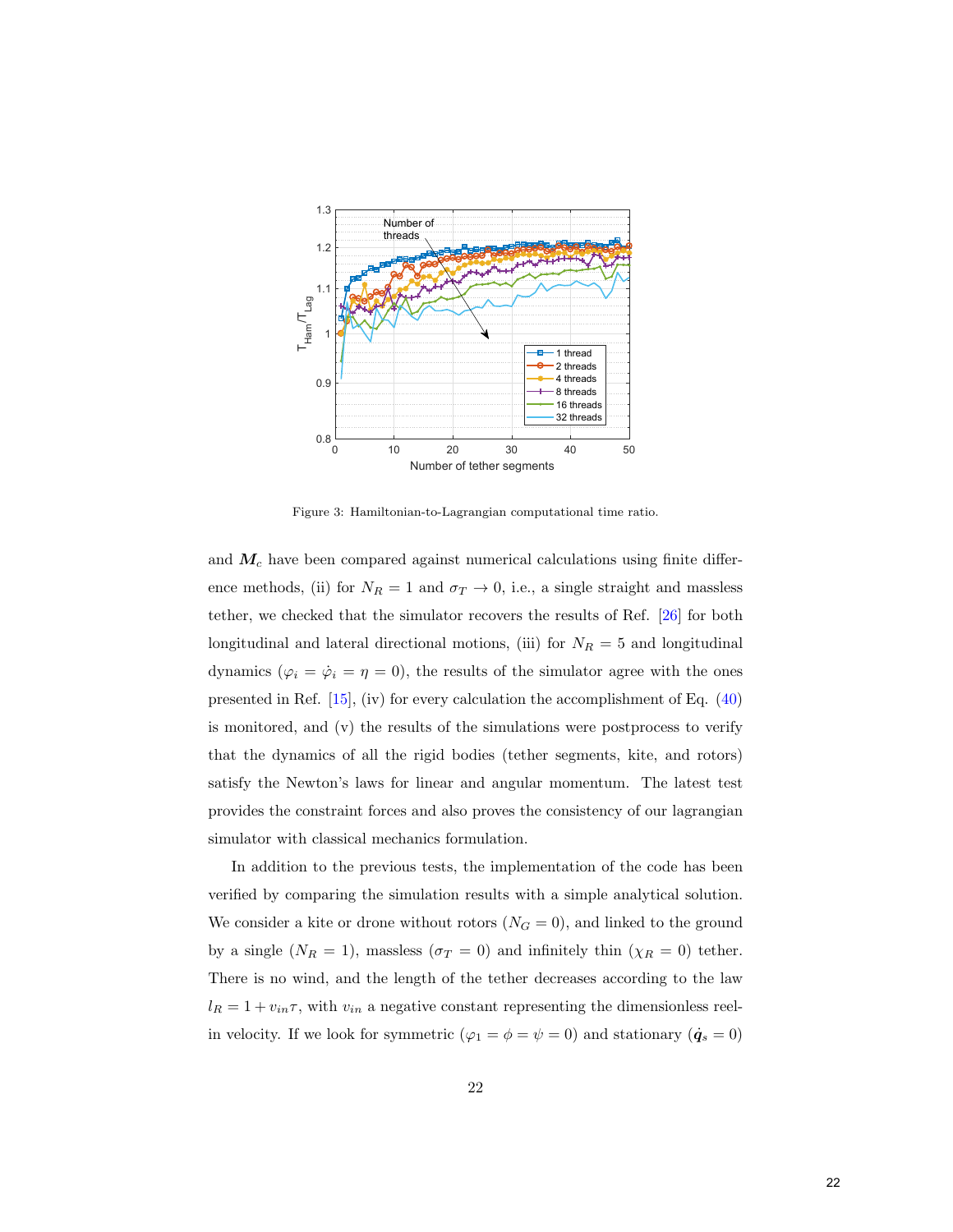solutions, then one finds  $\mathbf{v}_K = \mathbf{v}_K^A = v_{in} (\cos \gamma_1 \mathbf{i}_E + \sin \gamma_1 \mathbf{z}_E)$  and  $\alpha = \theta + \gamma_1$ . A simple force and torque balance for the kite gives

$$
\mu v_{in}^2 \left[ C_x \cos \theta + C_z \sin \theta \right] + T \cos \gamma_1 = 0 \tag{42}
$$

$$
\mu v_{in}^2 \left[ C_z \cos \theta - C_x \sin \theta \right] + T \sin \gamma_1 + 1 = 0 \tag{43}
$$

<span id="page-23-1"></span><span id="page-23-0"></span>
$$
\mu \epsilon_c v_{in}^2 C_m - T l_B \sin(\alpha - \delta) = 0 \tag{44}
$$

with  $C_x(\alpha) = C_{x0} + C_{x\alpha}\alpha$ ,  $C_z(\alpha) = C_{z0} + C_{z\alpha}\alpha$ ,  $C_m(\alpha) = C_{m0} + C_{m\alpha}\alpha$ , and T the dimensionless tether tension. For a given reel-in rate,  $v_{in}$ , Eqs. [\(42\)](#page-23-0)-[\(44\)](#page-23-1) provides the equilibrium pitch angle  $\theta$ , and tether elevation angle  $\gamma_1$  and tension T. These equations are non-linear, but a simple analytical analysis can be performed to uncover the physics of the reel-in maneuver. We first note that at the particular reel-in velocity

$$
v_{in}^* = \left[\mu \left(C_x^* \sin \theta^* - C_z^* \cos \theta^*\right)\right]^{-1/2},\tag{45}
$$

the tether tension vanishes and the state variables are  $\theta^* = -\arctan(C_x^*/C_z^*)$ and  $\gamma^* = \alpha^* - \theta^*$  with  $\alpha^* = -C_{m0}/C_{m\alpha}$ ,  $C_x^* = C_x (\alpha^*)$ ,  $C_z^* = C_z (\alpha^*)$ . In order to investigate the reel-in maneuver with velocities close to  $v_{in}^*$ , we substitute in Eqs. [\(42\)](#page-23-0)-[\(44\)](#page-23-1) the expansions  $v_{in} = v_{in}^* + \tilde{v}_{in}$ ,  $\alpha = \alpha^* + \tilde{\alpha}$ ,  $\theta = \theta^* + \tilde{\theta}$ ,  $T = \tilde{T}$ , and drop quadratic terms in the variables with tilde (assumed to be small). After some cumbersome calculations, one finds

$$
\tilde{T} = \frac{\mu \epsilon_c C_{m\alpha} v_{in}^{*2}}{l_B \sin(\alpha^* - \delta)} \tilde{\alpha}
$$
\n(46)

<span id="page-23-3"></span><span id="page-23-2"></span>
$$
\tilde{\alpha} = -\frac{2\tilde{v}_{in}}{v_{in}^*} \left[ \frac{C_z^{*2} + C_x^{*2}}{C_x^* C_{x\alpha} + C_z^* C_{z\alpha} + \frac{\epsilon_c C_{m\alpha} C_z^* \sin \gamma^*}{l_B \sin(\alpha^* - \delta) \cos \theta^*}} \right]
$$
(47)

Equations  $(46)$  and  $(47)$  show that the dependence of the tension with the reel-in velocity for this special non-accelerated solution is intricate. In particular, the aerodynamic parameters and the geometry of the bridle  $(l_B \text{ and } \delta)$  play an important role [see angle  $\delta$  in the denominator of Eq. [\(47\)](#page-23-3)] and the tether tension does not increases necessarily with the modulus of  $v_{in}$ . These features are highlighted in Fig. [4](#page-24-0) that shows the normalized tension, angle of attack and elevation angle of the tether computed from Eqs. [\(42\)](#page-23-0)-[\(44\)](#page-23-1) for  $\delta = 5^{\circ}$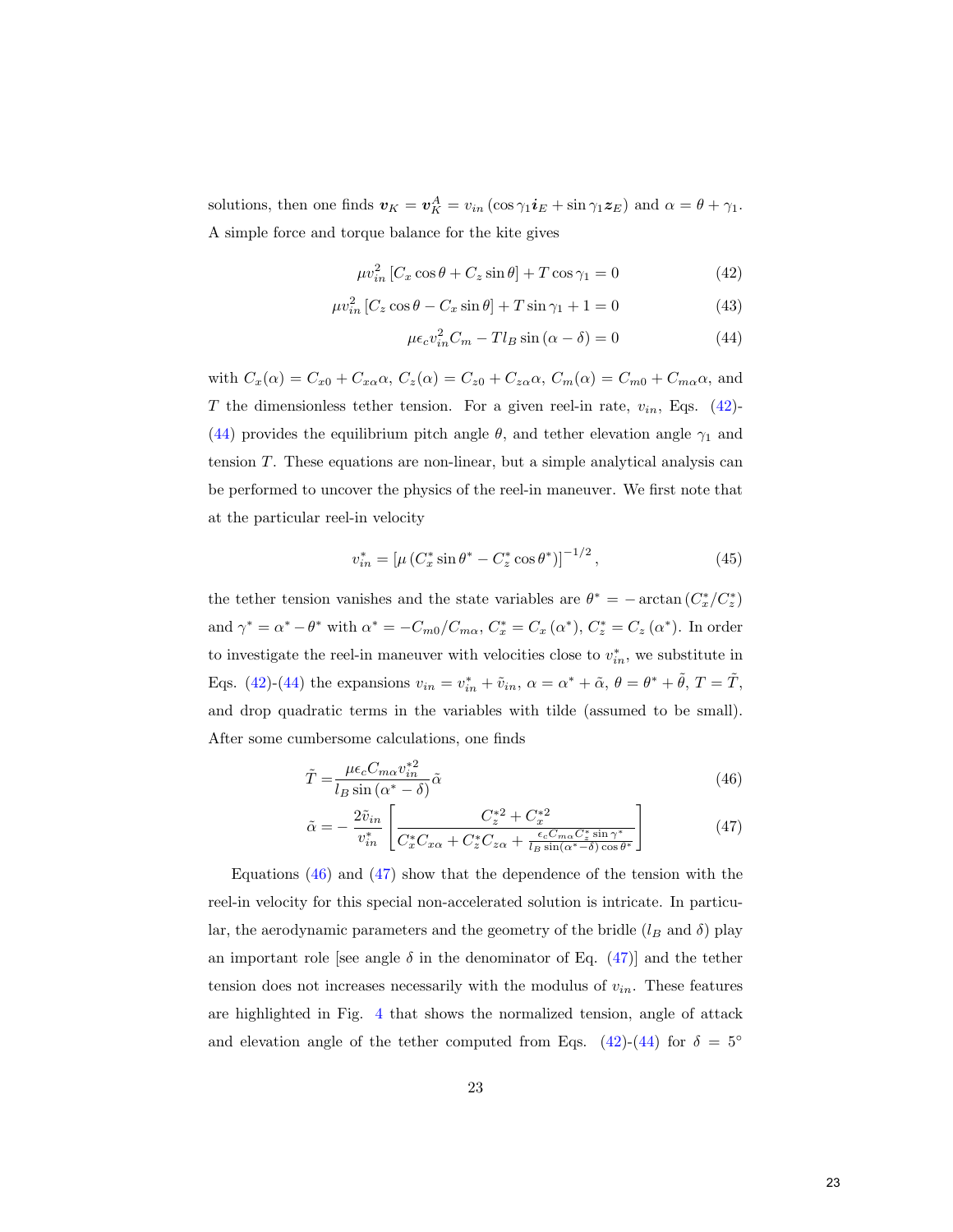and  $\delta = 25^{\circ}$ . The  $v_{in}$ -range yielding  $T < 0$  is not physical because the tether would be under compression. For  $\delta = 5^{\circ}$  ( $\delta = 25^{\circ}$ ) the tether tension increases (decreases) with  $|v_{in}|$ .



<span id="page-24-0"></span>Figure 4: Panels (a) and (b) show the normalized tension (left) and the elevation angle and angle of attack (right) versus the reel-in velocity for two bridle angles  $\delta$ 

This reel-in analytical solutions have been compared to the trajectories of the simulator. The values of the parameters used in the calculations are shown in Table [1,](#page-29-0) except that, according to previous discussion, we set  $V_w = 0$ ,  $\rho_T = 0$ ,  $D_T = 0$ . Two tests were carried out for bridle angles  $\delta = 5^{\circ}$  and  $\delta = 25^{\circ}$  and with reel-in velocities  $v_{in} = -0.064$  and  $v_{in} = -0.05$ , respectively. Therefore, we considered reel-in velocities larger and smaller than the zero-tension velocity  $v_{in}^{*} = -0.06$ , but always in the side of the diagram that make the tether work under traction  $(T > 0)$  (see Fig. [4\)](#page-24-0). We first verified with the code that the state vector  $\boldsymbol{x}_{in} = [\hat{\boldsymbol{q}}_s \ \dot{\boldsymbol{q}}_s]$ , with  $\hat{\boldsymbol{q}}_s = [\gamma_1 \ 0 \ \theta \ 0 \ 0]^T$  and  $\dot{\boldsymbol{q}}_s = \boldsymbol{0}$  and  $\gamma_1$  and  $\theta$ given by Eqs. [\(42\)](#page-23-0)-[\(44\)](#page-23-1), satisfies  $f(x_{in},u) = 0$  for both  $\delta$  values. In second place, we found the eigenvalues of the Jacobian matrix of  $f(x, u)$  evaluated at  $\boldsymbol{x}_{in}.$  We found that both reel-in maneuvers are longitudinally unstable and the one with the higher  $\delta$  was more unstable (the eigenvalue with positive real part was one order of magnitude larger). In third place, we integrate the equations of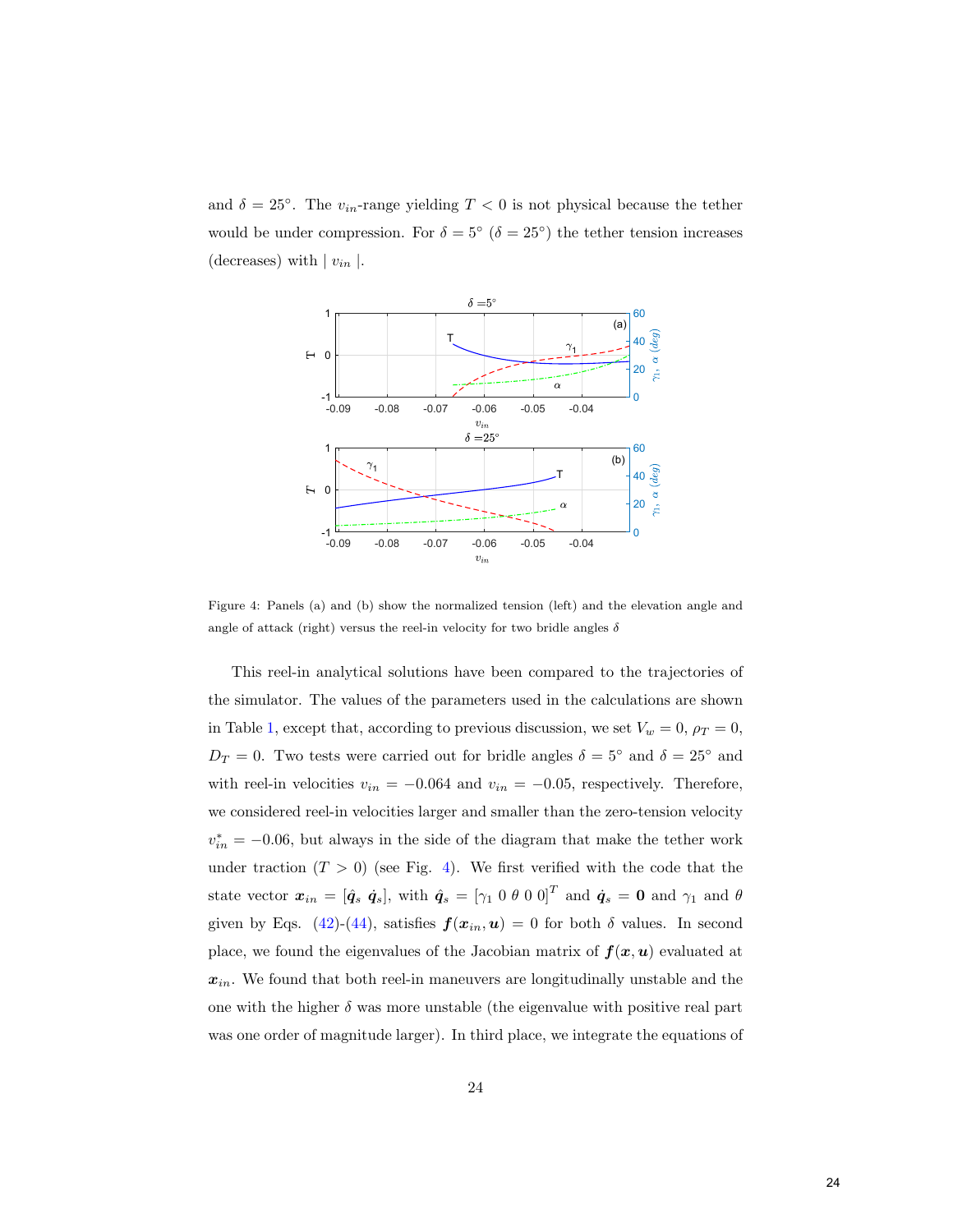motion numerically with initial conditions equal to  $x_{in}$  plus a small perturbation [see solid and blue lines in panels (a)-(c) in Fig.  $5$ [\]](#page-25-1). For convenience, the analytical solutions were plotted with dashed and red lines. In the case  $(\delta, v_{in})=$  $(5^{\circ}, -0.064)$ , which is weakly unstable, the analytical and numerical solution practically overlaps in the plot (a zoom reveals that the distance among them increases slowly). For  $(\delta, v_{in}) = (25^{\circ}, -0.05)$  the instability is evident.



<span id="page-25-1"></span>Figure 5: Panels (a) and (b) show the evolution of the tether tension, kite pitch angle and elevation angle, respectively for two reel-in maneuver with  $(\delta, v_{in}) = (5^{\circ}, -0.064)$  and  $(\delta, v_{in})=(25^{\circ}, 0.05)$ 

#### <span id="page-25-0"></span>5. Simulation results

This section presents two examples that illustrate the kind of dynamic analysis that can be carried out with the simulator. Quantitative results about energy generation were omitted because it is a topic beyond the scope of this work. It requires other tools such as optimal control solver, path planning, and a more accurate model for the aerodynamic performance of the rotors. Neverthe less, the analysis was split into ground and fly generation systems and we addressed open and close loop control problems. Additional results to the one presented in this section, such as 3D animations and more detailed information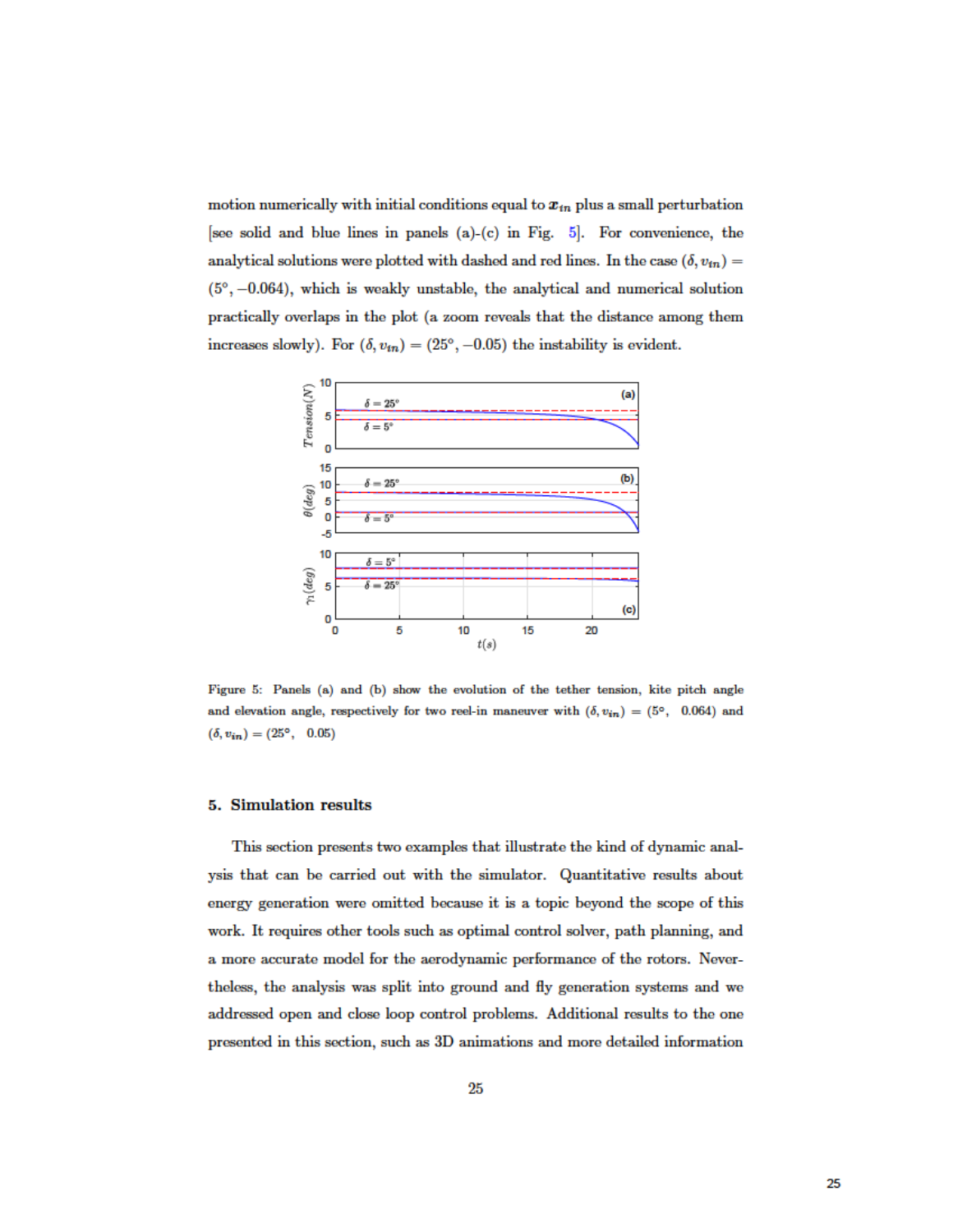about kite dynamics and the performance of the simulator, can be obtained by running the example programmes uploaded to the repository [\[30\]](#page-42-0).

#### 5.1. Ground-generation systems

During the energy generation phase of GG systems, the kite or drone performs a figure-of-eight trajectory while flying in crosswind conditions. As explained in the Introduction, this important maneuver has been studied in the past. However, to the best of our knowledge, it was never simulated with a self-consistent dynamical model because the control inputs did not correspond to the one that are present in a real AWE system. For this reason, we chose this maneuver and implemented an open-loop control strategy that ignores the reel-out of the main tether and changes the geometry of the bridle periodically. All the variables of  $q_c$  are constant, except for the bridle angle  $\eta$ , which follows the periodic law shown in Fig. [6a](#page-27-0). The law has two constant phases of duration  $1.2\sqrt{L_{T0}/g}$  and amplitude  $\eta = 17.5^{\circ}$  and  $\eta = -17.5^{\circ}$  linked by linear segments of duration  $1.5\sqrt{L_{T0}/g}$ . Therefore, the normalized period of the control law is  $\tau_p = 5.4.$ 

For the physical parameters of Table [1](#page-29-0) and the control law  $q_c(\tau)$  described in the paragraph above, one needs to compute the state  $x_0 = x(\tau = 0)$  that, once used as initial condition in Eq. [\(41\)](#page-19-1), gives a figure-of-eight trajectory  $x(\tau)$  satisfying  $x(0) = x(\tau_p)$ . This is, in principle, a difficult problem and it may even happen that such a periodic solution does not exist. In our case, the periodic solution exists and it was found by using a periodic orbit solver that also provides the stability of the trajectory (Floquet Multipliers) as a by-product [\[31\]](#page-42-1). As shown in Figs. [6](#page-27-0) and [7,](#page-28-0) the calculations were carried out for several numbers of tether segments  $(N_R = 1, 2 \text{ and } 3)$ . The selected case is interesting from an academic point of view because it highlights the importance of tether flexibility. It is evident from Fig. [6b](#page-27-0) that a model with just a straight and rigid tether  $(N_R = 1)$  does not provide the correct result because it overestimates the minimum altitude of the trajectory. Calculations with  $N_R = 2$  and  $N_R = 3$ reveal that the flexibility of the tether make the kite fly at much less altitude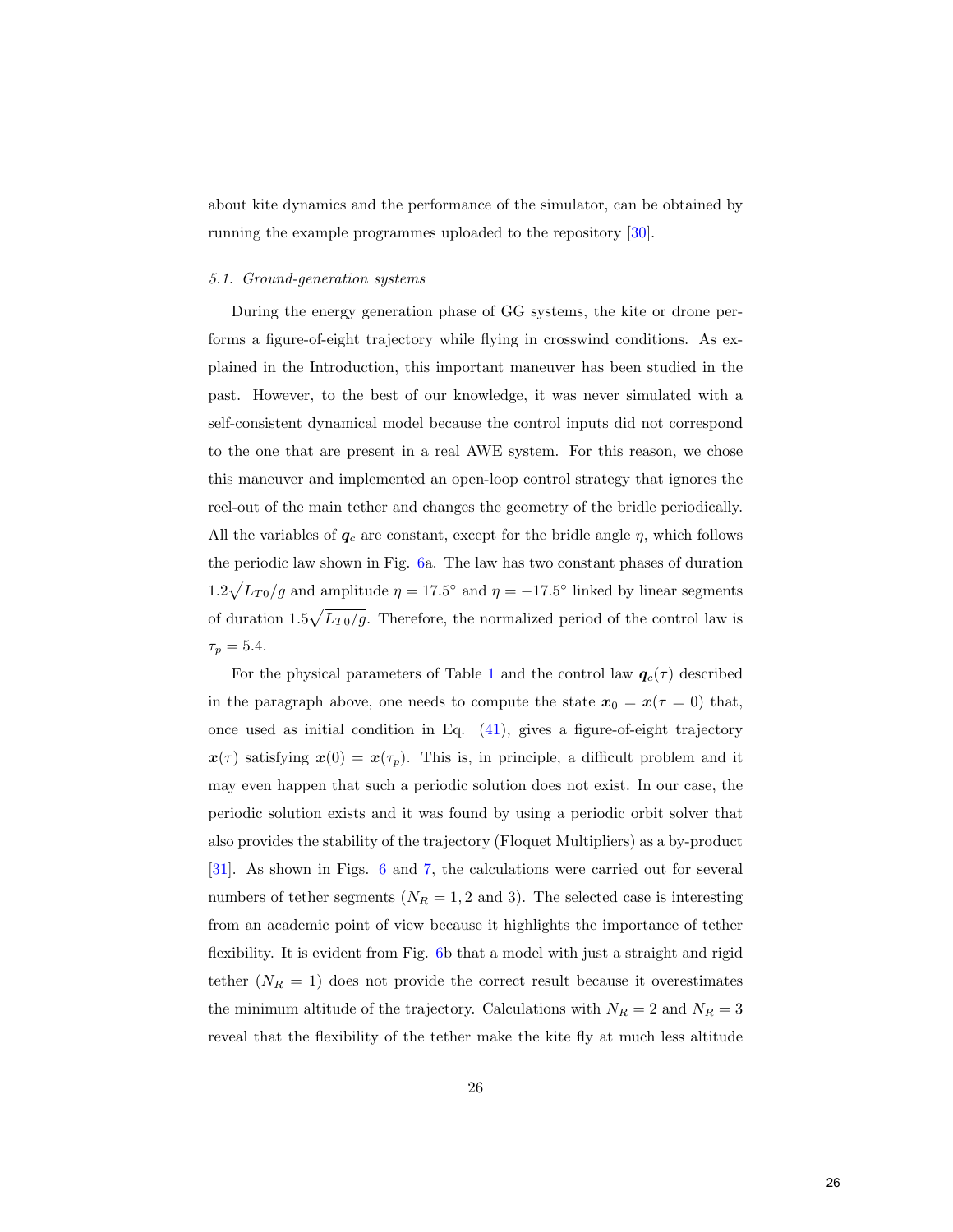and it practically crashes. Interestingly, for this particular case, just few tether segments are enough to capture correctly the tether dynamics because increasing  $N_R$  beyond 3 does not change the trajectory significantly. The evolution of the Euler angles of the kite is smoother as the number of tether segments increases (see Fig. [7\)](#page-28-0). We also mention that these orbits are unstable because they have a Floquet multiplier with modulus larger than one.



<span id="page-27-0"></span>Figure 6: Panel (a) and (b) show the control law for  $\eta$  and the trajectory of the center of mass of the kite, respectively.

#### 5.2. Fly-generation system

The last example involves a fixed-wing drone equipped with two rotors that spin in the same direction while generating power. The physical parameters of the mechanical system, which are shown in Table [2,](#page-43-0) do not coincide with any specific AWE system, but they mainly corresponds to the small glider Bubble Dancer, taken from the model provided by the AVL software [\[32\]](#page-42-2). We focus on a symmetric equilibrium state of the tethered drone with constant tether length and bridle geometry, and a rotor spinning velocity of  $\Omega_G^* = 3500$  rpm or, in normalized form,  $\dot{\lambda}_{1,2}^* = 6.4$ . The state vector  $\boldsymbol{x}^* = [\hat{\boldsymbol{q}}_s^* \ \dot{\boldsymbol{q}}_s^*]$  of such equilibrium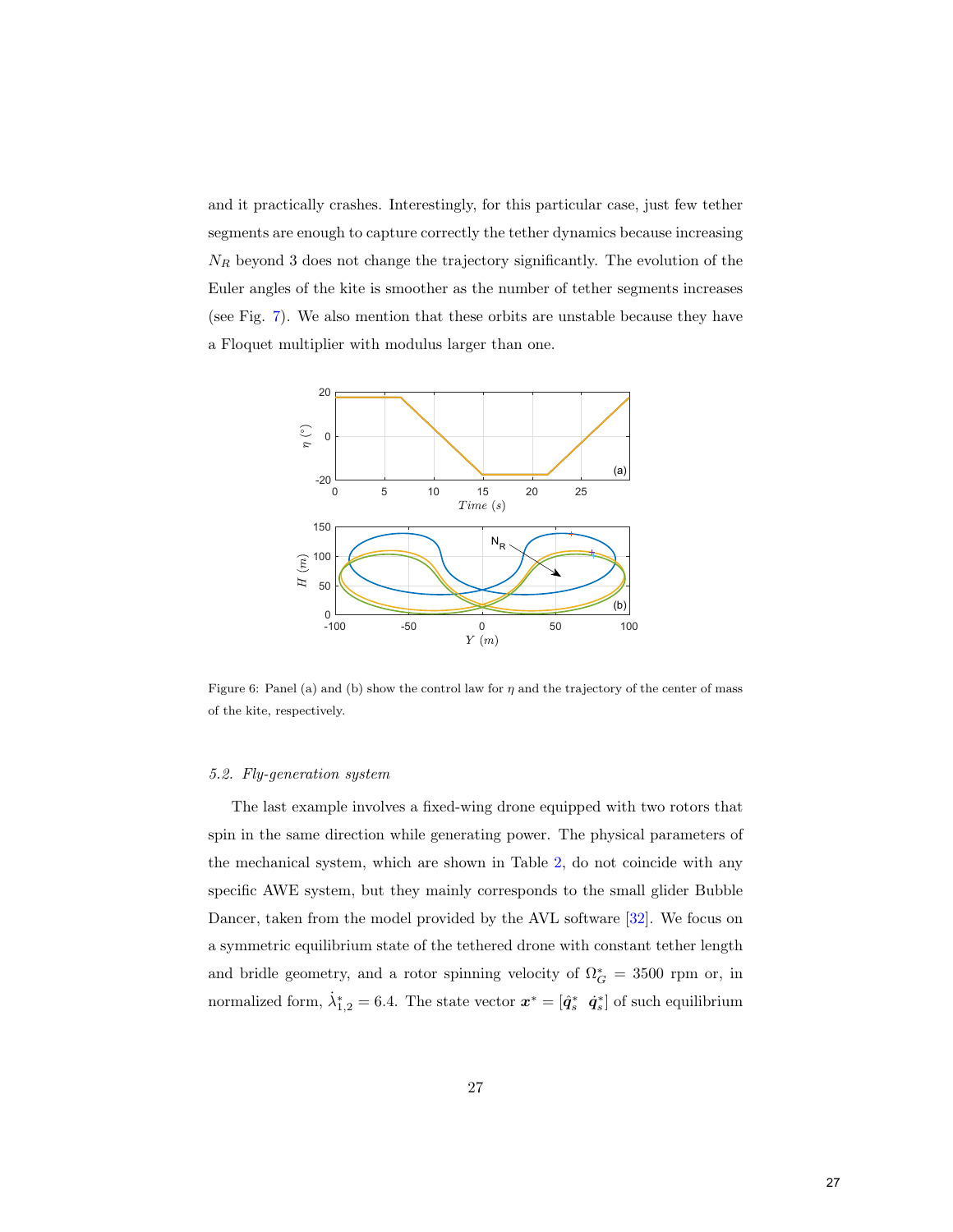

<span id="page-28-0"></span>Figure 7: Evolution of Euler angles in the maneuver of Fig. [6.](#page-27-0)

state is

$$
\hat{\boldsymbol{q}}_s^* = [\gamma_1^* \ \gamma_2^* \ \gamma_3^* \ \ 0 \ 0 \ 0 \ \ \theta^* \ 0 \ 0 ] \tag{48}
$$
\n
$$
\dot{\boldsymbol{q}}_s^* = [0 \ \ 0 \ \ 0 \ \ 0 \ 0 \ 0 \ 0 \ \ 0 \ \ 0 \ \dot{\lambda}_1^* \ \dot{\lambda}_2^*] \tag{49}
$$

One readily verifies that the equilibrium spinning velocity  $\dot{\lambda}_{1,2}^*$  is achieved for a constant normalized motor torque of  $\xi_1 = \xi_2 = 1.257 \times 10^{-4}$ . Since both rotors spins with the same direction, a reaction torque acts on the drone and an aileron deflection is required to keep the system symmetric. Imposing the equilibrium condition  $f(x^*, u^*) = 0$  one finds the aileron deflection  $\delta_a^* = -2.28^{\circ}$ , as well as the remaining state vector components  $\gamma_1^* = 63.6^\circ$ ,  $\gamma_2^* = 66.4^\circ$ ,  $\gamma_3 = 69.3^\circ$ ,  $\theta^* = 7.9^\circ.$ 

There are eigenvalues of the Jacobian matrix of the flow  $f$  evaluated at  $x^*$ with positive real parts. Therefore, the equilibrium state  $x^*$  is unstable. A numerical integration of Eq.  $(41)$  with initial condition equal to  $x^*$  plus a small perturbation confirms this result and shows that the drone moves laterally until it crashes. The equilibrium can be stabilized if the deflections of the control aerodynamic surfaces are no longer constant and they evolve according to the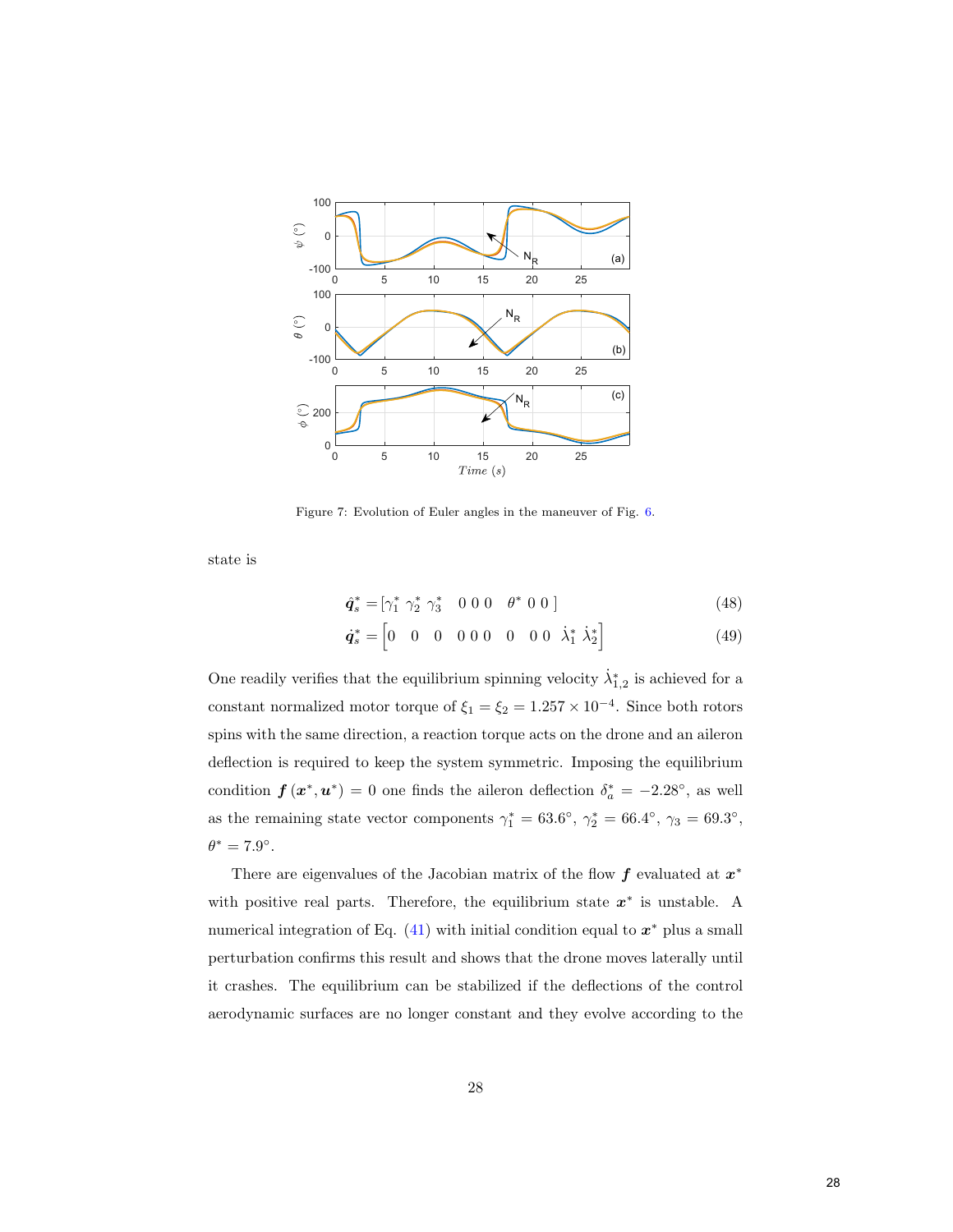|               | Symbol           | Value        | Symbol           | Value          |
|---------------|------------------|--------------|------------------|----------------|
| Environment   | $\mathfrak g$    | 9.81 $m/s^2$ | $\rho$           | 1.225 $kg/m^3$ |
|               | $V_w$            | $12 \; m/s$  |                  |                |
| Tether        | $L_{T0}$         | $300 \; m$   | $D_T$            | $2 \; mm$      |
|               | $\rho_T$         | 970 $kg/m^3$ | $C_{\perp}$      | $\mathbf{1}$   |
| <b>Bridle</b> | $L_B$            | $4 \; m$     | $\delta$         | $60^{\circ}$   |
| Kite          | $M_K$            | 3.4 $kg$     | $\cal S$         | $13 \; m^2$    |
|               | $\boldsymbol{B}$ | $5\,\,m$     | $\boldsymbol{C}$ | $1.5 \; m$     |
|               | $I_{xx}$         | 12.3 $kgm^2$ | $I_{yy}$         | 3.2 $kgm2$     |
|               | $I_{zz}$         | 11.4 $kgm^2$ | $I_{xz}$         | $0.4\ kg/m^2$  |
|               | $C_{x0}$         | $-0.065$     | $C_{x\alpha}$    | 0.18           |
|               | $C_{y\beta}$     | $-1.57$      | $C_{z0}$         | 0.12           |
|               | $C_{z\alpha}$    | $-2.97$      | $C_{l\beta}$     | 1.24           |
|               | $C_{lp}$         | $-0.15$      | $C_{n\beta}$     | 0.78           |
|               | $C_{nr}$         | $-0.002$     | $C_{m0}$         | 0.13           |
|               | $C_{m\alpha}$    | $-0.76$      | $C_{mq}$         | $-0.17$        |

<span id="page-29-0"></span>Table 1: Parameters of the ground-generation system

following laws

$$
\frac{d\delta_a}{d\tau} = -I_a \phi - P_a \dot{\phi} - D_a \ddot{\phi} \tag{50}
$$

$$
\frac{d\delta_r}{d\tau} = -I_r \psi - P_r \dot{\psi} - D_r \ddot{\psi} \tag{51}
$$

$$
\frac{d\delta_e}{d\tau} = I_e \left(\theta^* - \theta\right) \tag{52}
$$

with  $I_a = -I_r = 20$ ,  $P_a = D_a = -P_r = -D_r = 10$ , and  $I_e = -10$ , corresponding to the gains of a proportional-integral-derivative controller. Therefore, the deflection of the ailerons, the rudder, and the elevator for this close loop configuration depend on the attitude of the drone.

Figure [8](#page-30-1) shows the evolution of the deflections of the control surfaces for a numerical simulation with initial conditions equal to  $x^*$  plus a perturbation. These control actions, which are all below few degrees, are enough to stabilize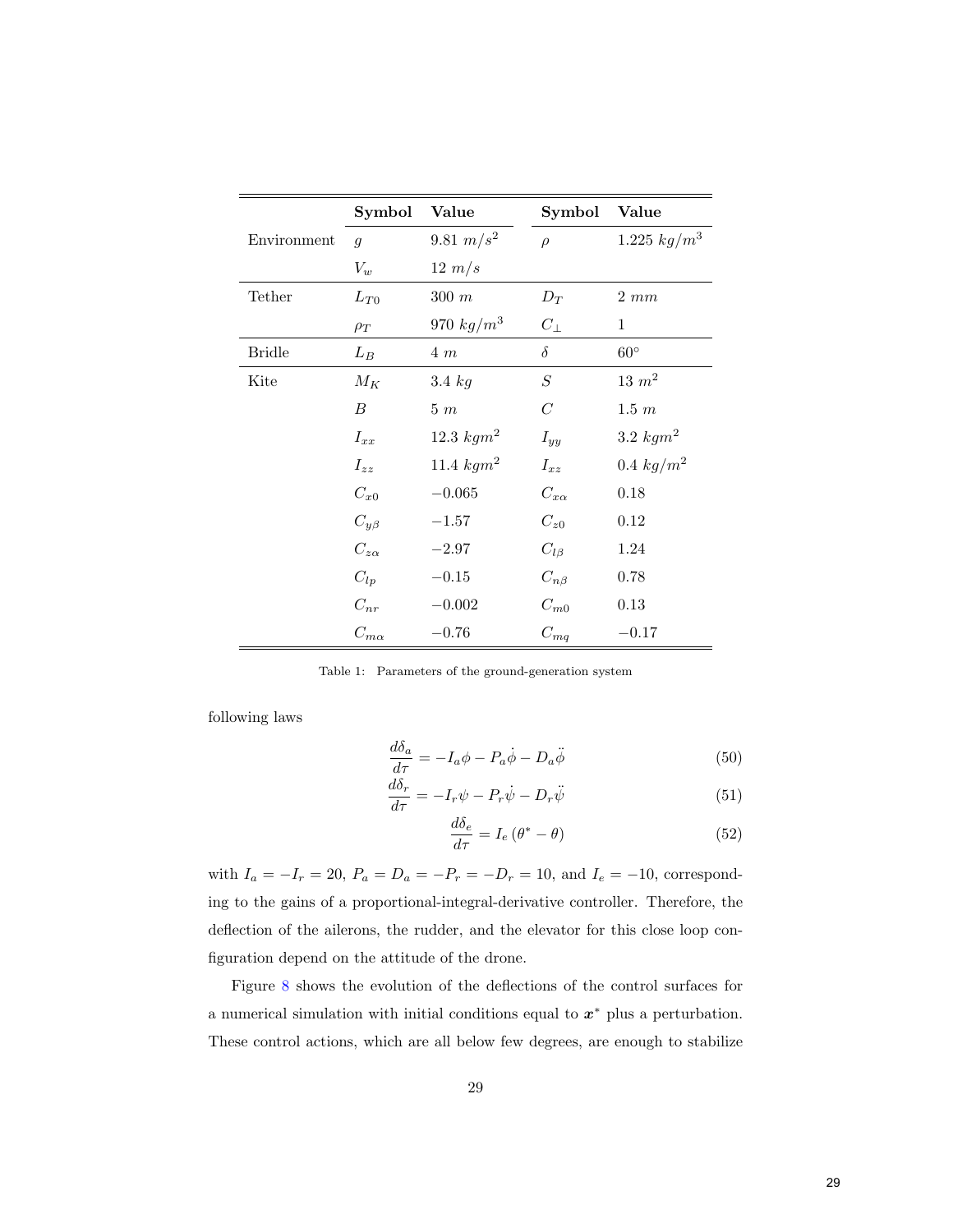the equilibrium state. As shown in Fig. [9](#page-31-0) the Euler angles of the drone (solid lines) approach to the target trajectory  $x^*$  (red dashed lines). The state of the center of mass of the drone and the main tether (not shown) also approach to  $x^*$  .



<span id="page-30-1"></span>Figure 8: Panel (a), (b), and (c) show the evolution of the deflection of the control aerodynamic surfaces.

### <span id="page-30-0"></span>6. Conclusions

This work presents a flight simulator for a kite or drone equipped with rotors and linked to the ground by a single tether. The control vector of the simulator includes variables that are inputs in real AWE systems such as the lengths of the main tether and the lines of the bridle, the deflection of the aerodynamic control surfaces, and the torque of the motor controller of the rotors. The tether has been modeled by a chain of inelastic rods, thus eliminating the fast longitudinal waves of elastic tethers. This model setup, combined with the removal of the fast and cyclic angular coordinates of the rotors, yielded a non-stiff set of equations that allows numerical integrations with larger time steps. Important physical effects, some of them ignored frequently in AWE simulators, have been incorporated in the simulator. They include tether inertia, aerodynamic drag,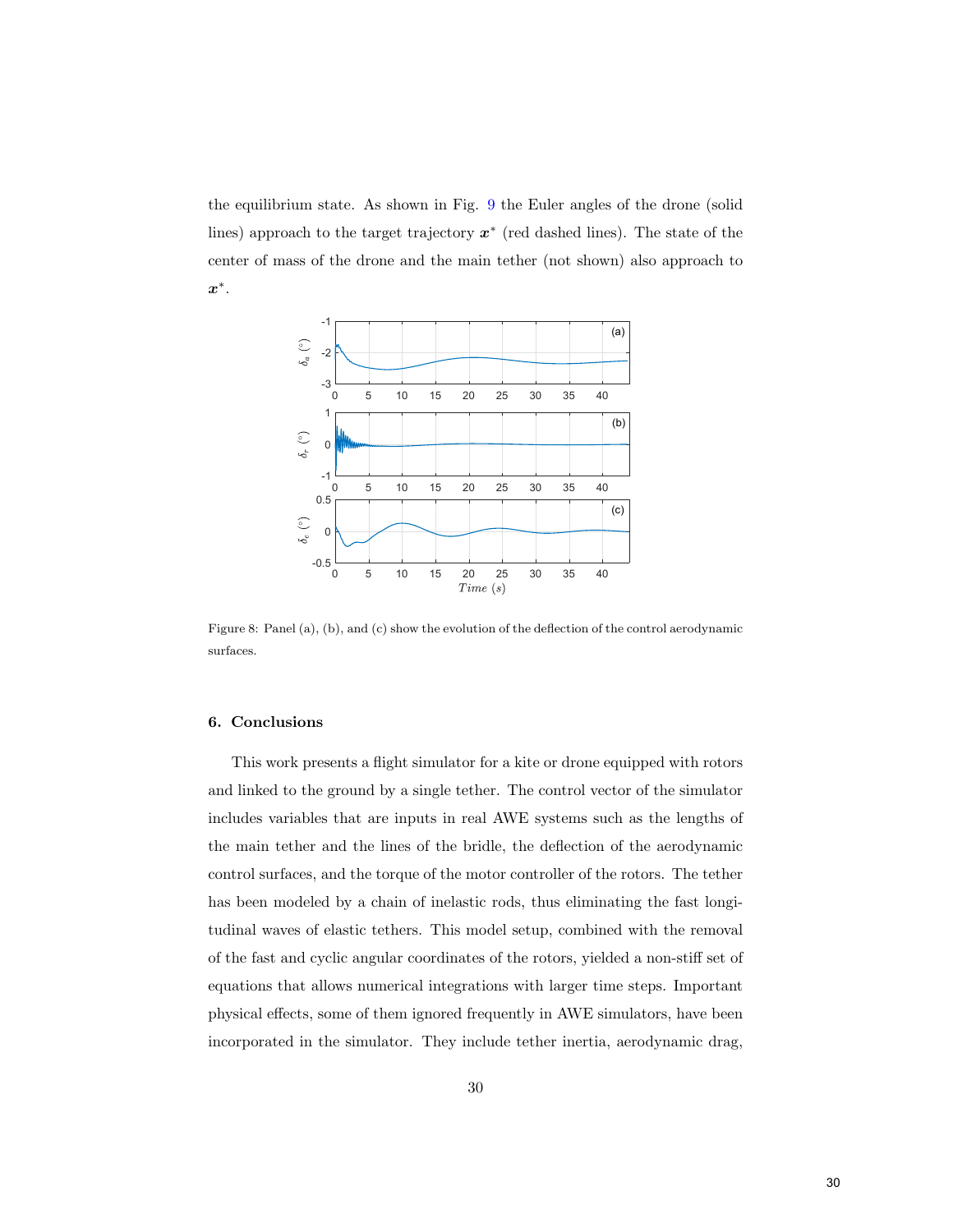

<span id="page-31-0"></span>Figure 9: Solid lines in panels (a), (b), and (c) show the evolution of the yaw, pitch and roll angle, respectively. Dashed lines correspond to the target trajectory.

and flexibility as well as the dynamical effects that are consequence of the high spinning velocity of the rotors.

The lagrangian formalism, with a minimal coordinate approach, enhances the efficiency and robustness of the simulator due to several reasons. First, the dynamical system is a set of ordinary differential equations that is not coupled with nonlinear algebraic constraints. Moreover, all the tensors appearing in the equations were computed analytically and, since one of their indexes were directly related with the number of tether segments used to discretize the tether, their parallelization is straightforward and efficient. The good scalability of the code is evident from Fig. [2.](#page-21-0) The Lagrange formalism does also provides a bridge towards the hamiltonian formulation of the equations of motion. Although the evaluation of the right-hand-side of Hamilton's equations is a bit more demanding than Lagrange's equations (see Fig. [3\)](#page-22-0), the numerical tests revealed that the numerical integration of Hamilton's equation is faster because the time step is larger for the same integrator tolerance.

The test cases carried out to verify the correct implementation of the simulator, and the results of Sec. [5](#page-25-0) indicate that the code is versatile and useful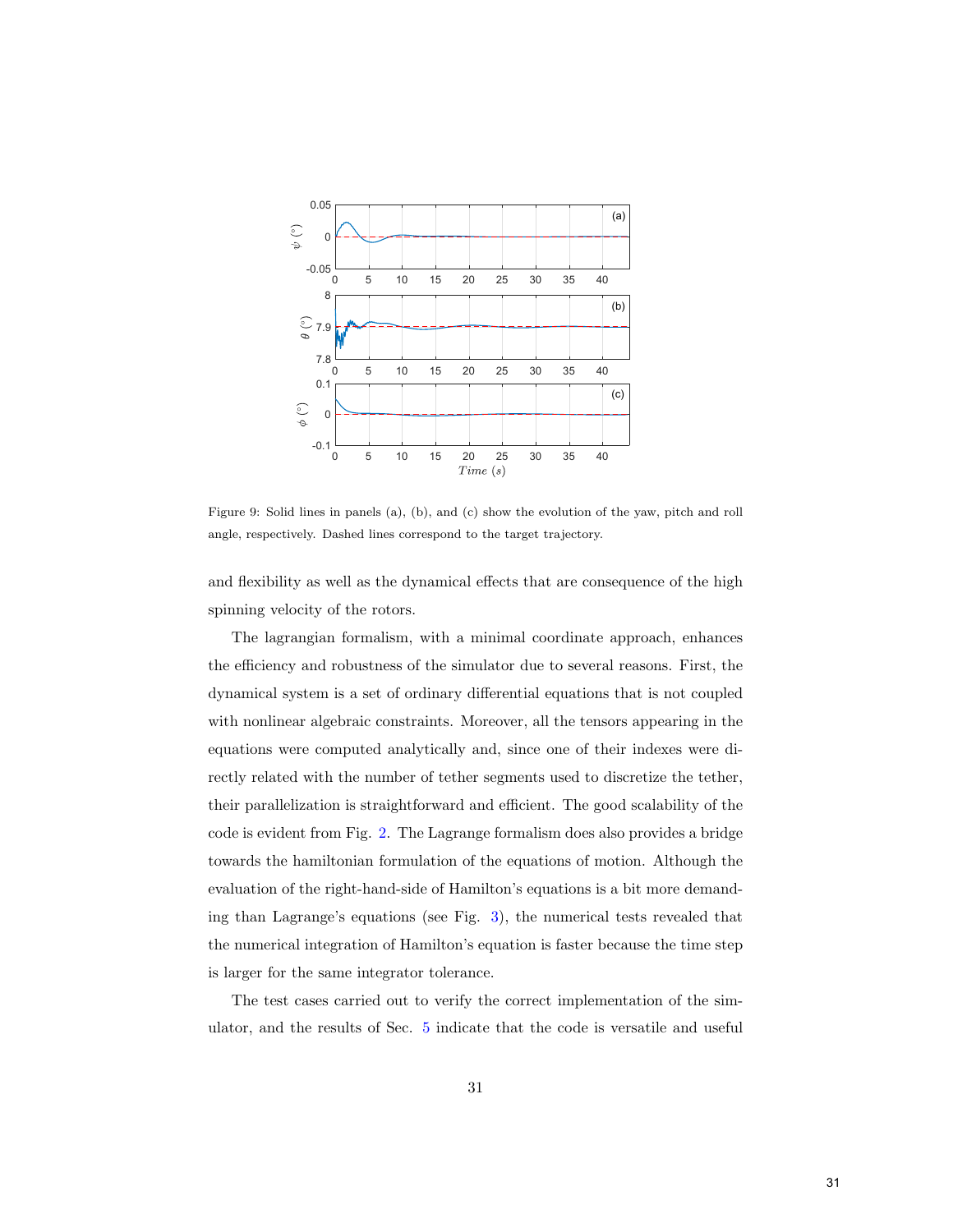to investigate the dynamics of GG and FG AWE systems. Reel-in maneuvers, figure-of-eight trajectories and equilibrium state analysis were presented. Open and close-loop control strategies were implemented. However, quantitative results on energy generation would still need, in the view of the authors, an improvement of the aerodynamic model of the kite and the rotors, and the combination of the simulator with an optimal control software.

#### Acknowledgments

This work was supported by the Ministerio de Economía, Industria y Competitividad of Spain and the European Regional Development Fund under the project ENE2015-69937-R (MINECO/FEDER, UE). GSA work is supported by the Ministerio de Economía, Industria y Competitividad of Spain under the Grant RYC-2014-15357. RS was partially supported by the EU projects AWESCO (H2020-ITN-642682) and REACH (H2020- FTIPilot-691173).

#### Appendix A. Rotation matrices

The components of a vector in two different frames of reference, for instance  $a = a_{xA}x_A + a_{yA}y_A + a_{zA}z_A = a_{xB}x_B + a_{yB}y_B + a_{zB}z_B$ , are related by a rotation matrix  $\boldsymbol{R}^{AB}$  as  $(a_{xA}, a_{yA}, a_{zA})^T = \boldsymbol{R}^{AB} (a_{xB}, a_{yB}, a_{zB})^T$ . The rotation matrix that relates vector components in the Earth frame  $S_E$  and in a frame attached to tether segment  $i$  is

<span id="page-32-1"></span><span id="page-32-0"></span>
$$
\boldsymbol{R}_i^{RE} = \begin{pmatrix} c\gamma_i c\varphi_i & c\gamma_i s\varphi_i & s\gamma_i \\ -s\varphi_i & c\varphi_i & 0 \\ -s\gamma_i c\varphi_i & -s\gamma_i s\varphi_i & c\gamma_i \end{pmatrix}
$$
(A.1)

The rotation matrix for  $S_E$  and  $S_K$  is

$$
\mathbf{R}^{EK} = \begin{pmatrix} c\psi c\theta & c\psi s\theta s\phi - s\psi c\phi & c\psi s\theta c\phi + s\psi s\phi \\ s\psi c\theta & s\psi s\theta s\phi + c\psi c\phi & s\psi s\theta c\phi - c\psi s\phi \\ -s\theta & c\theta s\phi & c\theta c\phi \end{pmatrix}
$$
(A.2)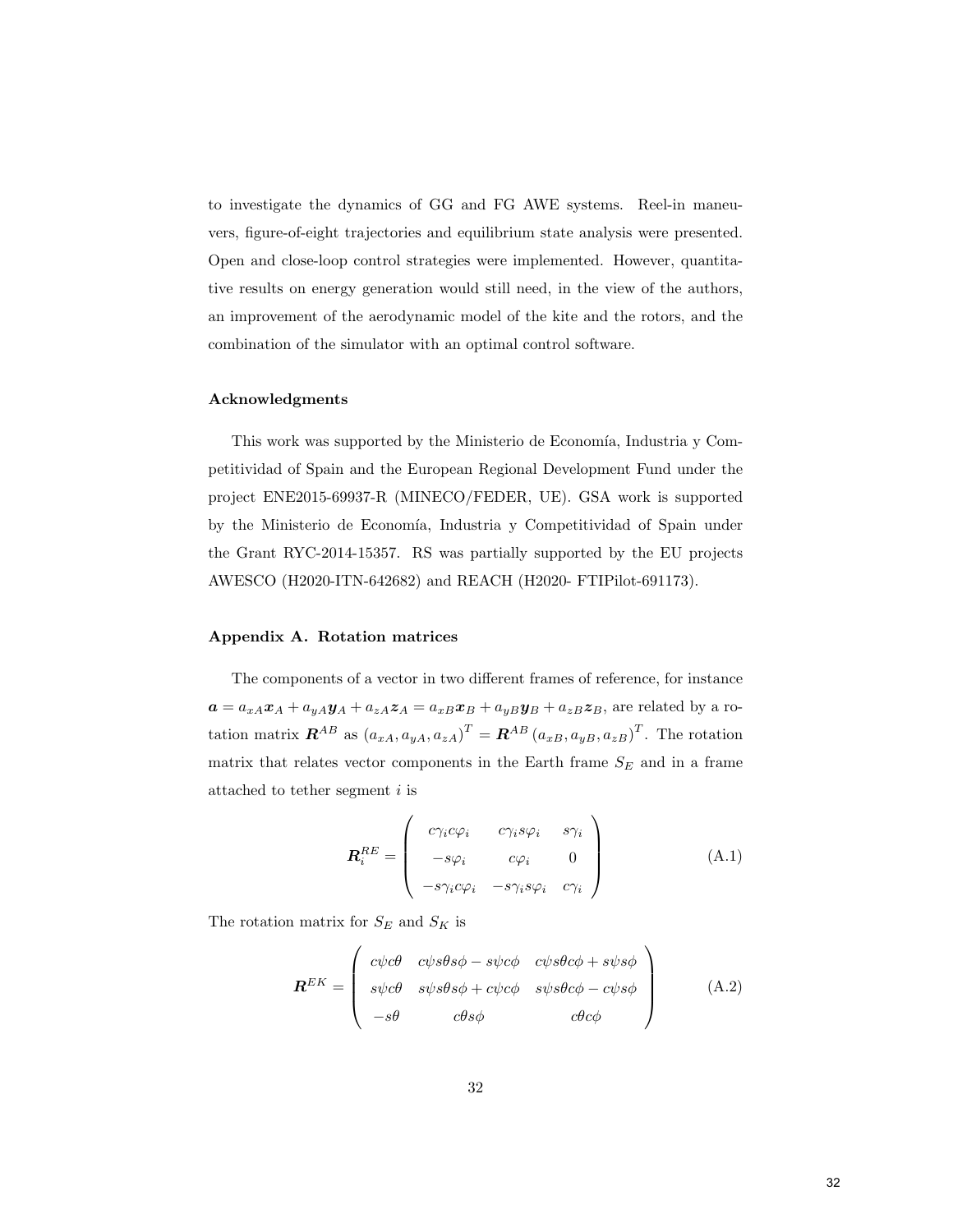and the one relating vector components of  ${\cal S}_{Gj}$  and  ${\cal S}_K$  is

$$
\boldsymbol{R}_{j}^{GK} = \begin{pmatrix} c\nu & 0 & -s\nu \\ s\nu s\lambda_{j} & c\lambda_{j} & cvs\lambda_{j} \\ s\nu c\lambda_{j} & -s\lambda_{j} & cvc\lambda_{j} \end{pmatrix}
$$
(A.3)

# <span id="page-33-0"></span>Appendix B. Velocities and angular velocities of the solids

Appendix B.1. Kinematics of the tether segments

From the rotation matrix in Eq.  $(A.1)$ , one finds the angular velocity of a segment  $i$  with respect to  ${\cal S}_E$ 

$$
\boldsymbol{\omega}_{Ri} = \sin \gamma_i \dot{\varphi}_i \boldsymbol{x}_{Ri} - \dot{\gamma}_i \boldsymbol{y}_{Ri} + \cos \gamma_i \dot{\varphi}_i \boldsymbol{z}_{Ri}
$$
(B.1)

Therefore, the components of the normalized angular velocity of segment  $i$  in  $S_i, \boldsymbol{\omega}_{R i} = p_{R i} \boldsymbol{x}_{R i} + q_{R i} \boldsymbol{y}_{R i} + r_{R i} \boldsymbol{z}_{R i},$  are

 $\mathcal{L}$ 

$$
\begin{pmatrix} p_{Ri} \\ q_{Ri} \\ r_{Ri} \end{pmatrix} = \mathbf{W}_{Ri} \dot{\mathbf{q}}_s
$$
 (B.2)

where the non-zero elements of  $\boldsymbol{W}_{Ri}$  are

$$
W_{Ri}(1, N_R + i) = s\gamma_i \tag{B.3}
$$

<span id="page-33-1"></span>
$$
W_{Ri}(2,i) = -1 \tag{B.4}
$$

$$
W_{Ri}(3, N_R + i) = c\gamma_i \tag{B.5}
$$

The absolute normalized velocity of a segment i, found by taking the  $\tau$ derivative of Eq.  $(7)$ , is

$$
\boldsymbol{v}_{Ri} = -\dot{l}_R \sum_{j=1}^i e_j \left[ c \gamma_j \left( c \varphi_j \boldsymbol{x}_E + s \varphi_j \boldsymbol{y}_E \right) + s \gamma_j \boldsymbol{z}_E \right]
$$
  
+ 
$$
l_R \sum_{j=1}^i e_j \dot{\gamma}_j \left[ s \gamma_j \left( c \varphi_j \boldsymbol{x}_E + s \varphi_j \boldsymbol{y}_E \right) - c \gamma_j \boldsymbol{z}_E \right]
$$
  
+ 
$$
l_R \sum_{j=1}^i e_j \dot{\varphi}_j c \gamma_j \left( s \varphi_j \boldsymbol{x}_E - c \varphi_j \boldsymbol{y}_E \right)
$$
(B.6)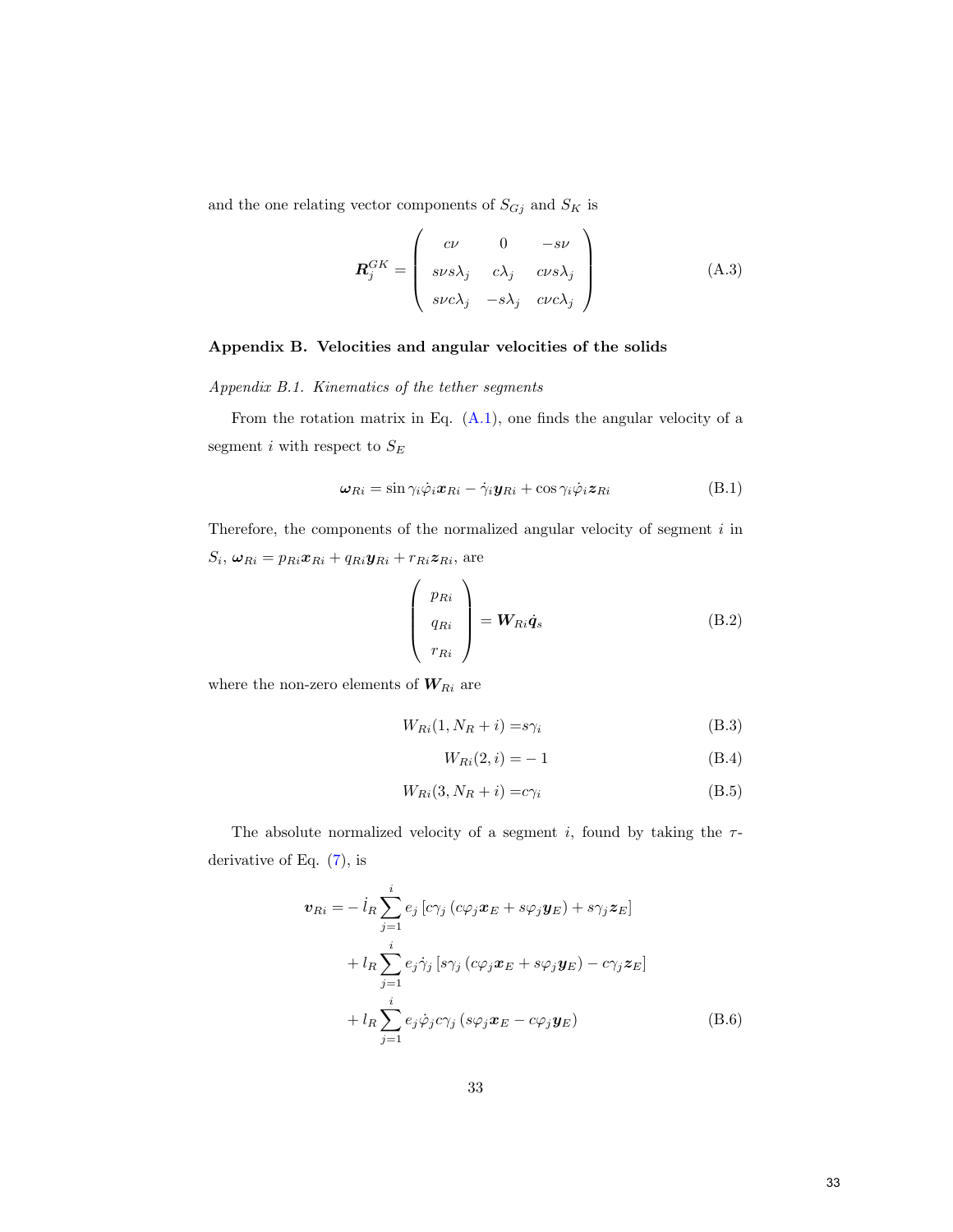After writing  $v_{Ri} = u_{Ri}x_E + v_{Ri}y_E + w_{Ri}z_E$ , one finds that Eq. [\(B.6\)](#page-33-1) takes the form  $\mathcal{L}$ 

<span id="page-34-3"></span><span id="page-34-2"></span><span id="page-34-1"></span>
$$
\begin{pmatrix} u_{Ri} \\ v_{Ri} \\ w_{Ri} \end{pmatrix} = \mathbf{S}_{Ri}\dot{\mathbf{q}}_s + \mathbf{C}_{Ri}\dot{\mathbf{q}}_c
$$
 (B.7)

and the only non-zero elements of  $\boldsymbol{S}_{Ri}$  and  $\boldsymbol{C}_{Ri}$  are

$$
S_{Ri}(:,j) = l_R e_j \left[ \sin \gamma_j \cos \varphi_j \quad \sin \gamma_j \sin \varphi_j \quad -\cos \gamma_j \right]^T
$$
 (B.8)

$$
S_{Ri}(:, N_R + j) = l_R e_j \left[ \cos \gamma_j \sin \varphi_j - \cos \gamma_j \cos \varphi_j \right]^T
$$
 (B.9)

$$
C_{Ri}(:,1) = -\sum_{j=1}^{i} e_j \left[ \cos \gamma_j \cos \varphi_j \right] \cos \gamma_j \sin \varphi_j \left[ \sin \gamma_j \right]^T \tag{B.10}
$$

where the symbol : denotes that the indexes cover all the rows [from 1 to 3 in Eqs. [\(B.8\)](#page-34-1)-[\(B.10\)](#page-34-2)],  $i = 1, ..., N_R$  and  $e_j = 1$  ( $e_j = 1/2$ ) if  $j < i$  ( $j = i$ ). In Eqs. [\(B.8\)](#page-34-1)-[\(B.9\)](#page-34-3), index j takes values  $j = 1, \ldots, i$ .

# <span id="page-34-0"></span>Appendix B.2. Kinematics of the kite

The normalized angular velocity of the kite with respect to  $S_E$  is found from the rotation matrix in Eq. [\(A.2\)](#page-32-1). Its components in the  $S_K$  frame are

$$
\omega_K = \left(\dot{\phi} - \dot{\psi}s\theta\right)\boldsymbol{x}_K + \left(\dot{\theta}c\phi + \dot{\psi}c\theta s\phi\right)\boldsymbol{y}_K +
$$

$$
\left(\dot{\psi}c\theta c\phi - \dot{\theta}s\phi\right)\boldsymbol{z}_K
$$
(B.11)

or, writing  $\boldsymbol{\omega}_K = p_K \boldsymbol{x}_K + q_K \boldsymbol{y}_K + r_K \boldsymbol{z}_K$ ,

$$
\begin{pmatrix} p_K \\ q_K \\ r_K \end{pmatrix} = \mathbf{W}_K \dot{\mathbf{q}}_s \tag{B.12}
$$

with the non-zero elements of  $\boldsymbol{W}_K$  given by

$$
W_K(:, 2N_R + 1: 2N_R + 3) = \begin{pmatrix} 0 & -s\theta & 1 \\ c\phi & c\theta s\phi & 0 \\ -s\phi & c\theta c\phi & 0 \end{pmatrix}
$$
 (B.13)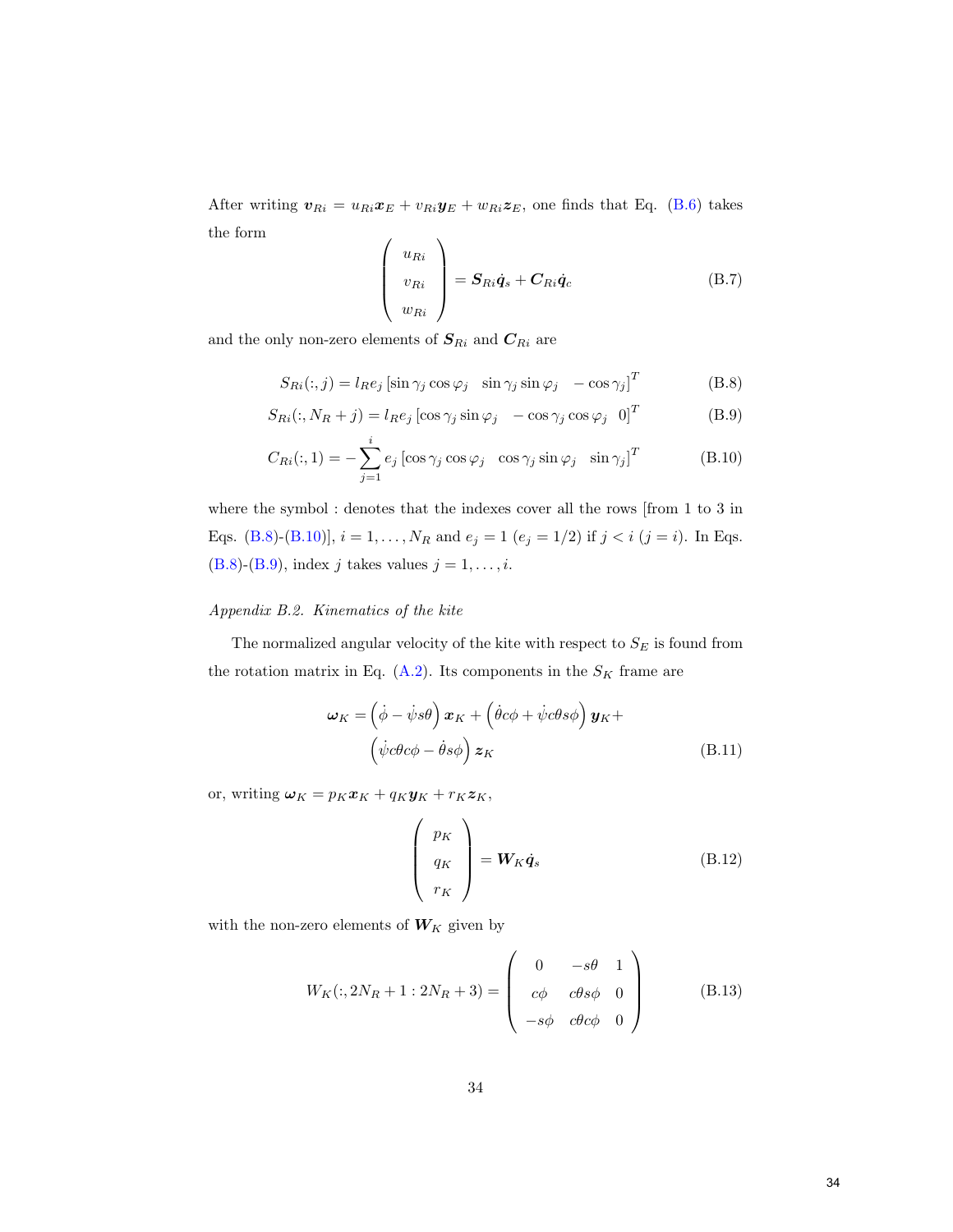The normalized absolute velocity of the kite is found by taking the  $\tau$ derivative of Eq. [\(13\)](#page-12-2). It reads

$$
\boldsymbol{v}_{K} = \frac{dr_{Q}}{d\tau} \mid_{S_{E}} + \frac{1}{L_{T0}} \frac{d\overline{QO_{K}}}{d\tau} \mid_{S_{K}} + \boldsymbol{\omega}_{K} \times \frac{\overline{QO_{K}}}{L_{T0}} \tag{B.14}
$$

where we used Coriolis Theorem. The kite velocity components in  $S_K, \; \pmb{v}_K =$  $u_K\boldsymbol{x}_E + v_K\boldsymbol{y}_E + w_K\boldsymbol{z}_E,$  are

<span id="page-35-0"></span>
$$
\begin{pmatrix} u_K \\ v_K \\ w_K \end{pmatrix} = \mathbf{S}_K \dot{\mathbf{q}}_s + \mathbf{C}_K \dot{\mathbf{q}}_c \tag{B.15}
$$

In order to find the non-zero elements of  $S_K$  and  $C_K$ , we first note that the first term in Eq. [\(B.14\)](#page-35-0) gives

$$
S_K(:,j) = l_R [s\gamma_j c\varphi_j \ s\gamma_j s\varphi_j \ -c\gamma_j]^T
$$
 (B.16)

$$
S_K(:, N_R + j) = l_R [c\gamma_j s\varphi_j - c\gamma_j c\varphi_j 0]^T
$$
 (B.17)

with  $j = 1, \ldots, N_R$ , and

$$
C_K(:,1) = -\sum_{j=1}^{N_R} \left[ c\gamma_j c\varphi_j \ c\gamma_j s\varphi_j \ s\gamma_j \right]^T
$$
 (B.18)

The second term in Eq. [\(B.14\)](#page-35-0) only contributes to  $C_K$  with the non-zero elements

$$
C_K(:,2:4) = \mathbf{R}^{EK} \cdot \begin{pmatrix} -c\delta c\eta & l_B s\delta c\eta & l_B c\delta s\eta \\ -c\delta s\eta & l_B s\delta s\eta & -l_B c\delta c\eta \\ -s\delta & -l_B c\delta & 0 \end{pmatrix}, \quad (B.19)
$$

where the symbols  $2:4$  denote that the indexes of  $\mathcal{C}_K$  cover from its second to its fourth column. The last term in Eq. [\(B.14\)](#page-35-0) gives

$$
S_K(:, 2N_R + 1 : 2N_R + 3) = -l_B \mathbf{R}^{EK}
$$

$$
\cdot \begin{pmatrix} s\delta c\phi + c\delta s\eta s\phi & s\delta c\theta s\phi - c\delta s\eta c\theta c\phi & 0 \\ -c\delta c\eta s\phi & c\delta c\eta c\theta c\phi + s\delta s\theta & -s\delta \\ -c\delta c\eta c\phi & -c\delta s\eta s\theta - c\delta c\eta c\theta s\phi & c\delta s\eta \end{pmatrix}
$$
(B.20)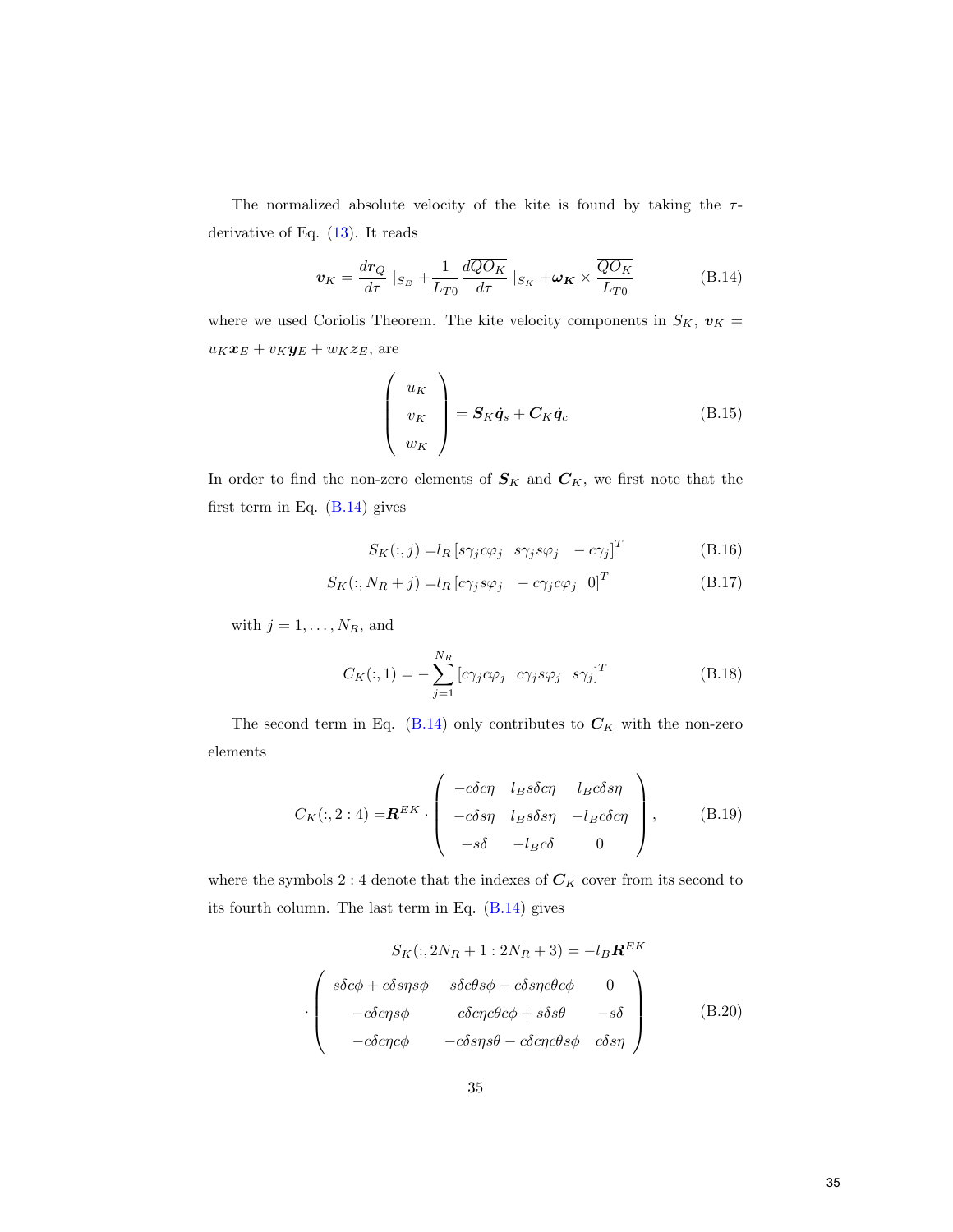<span id="page-36-0"></span>Appendix B.3. Kinematics of the rotors

The components of the normalized angular velocities of the rotors in their own frames,  $\omega_{Gj} = p_{Gj}x_{Gj} + q_{Gj}y_{Gj} + r_{Gj}z_{Gj}$ , are written as

$$
\begin{pmatrix} p_{Gj} \\ q_{Gj} \\ r_{Gj} \end{pmatrix} = \mathbf{W}_{Gj} \dot{\mathbf{q}}_s
$$
 (B.21)

with the non-zero elements of  $W_{Gj}$  given by

$$
W_{Gj}(:,2N_R+1:2N_R+3) = \mathbf{R}_j^{GK} \cdot W_K(:,2N_R+1:2N_R+3)
$$
 (B.22)

$$
W_{Gj}(1, 2N_R + 3 + j) = 1\tag{B.23}
$$

After using Coriolis Theorem, the normalized velocities of the centers of mass of the rotors with respect to  ${\cal S}_E$  becomes

$$
\boldsymbol{v}_{Gj} = \boldsymbol{v}_K + \boldsymbol{\omega}_K \times \frac{\overline{O_K O_{Gj}}}{L_{T0}}
$$
(B.24)

where we took into account that the derivative of  $\overline{O_KO_{Gj}}$  for an observer linked to the kite is zero. After writing  $\mathbf{v}_{Gj} = u_{Gj}\mathbf{x}_E + v_{Gj}\mathbf{y}_E + w_{Gj}\mathbf{z}_E$ , one finds

$$
\begin{pmatrix} u_{Gj} \\ v_{Gj} \\ w_{Gj} \end{pmatrix} = \mathbf{S}_{Gj}\dot{\mathbf{q}}_s + \mathbf{C}_{Gj}\dot{\mathbf{q}}_c
$$
 (B.25)

where  $S_{Gj} = S_K + S_{Gj}^0$ ,  $C_{Gj} = C_K$ , and the non-zero elements of  $S_{Gj}^0$  are

$$
S_{Gj}^{0}(:,2N_R+1:2N_R+3) = \mathbf{R}^{EK}
$$

$$
\cdot \begin{pmatrix} z_{Gj}c\phi + y_{Gj}s\phi & z_{Gj}c\theta s\phi - y_{Gj}c\theta c\phi & 0\\ -x_{Gj}s\phi & x_{Gj}c\theta c\phi + z_{Gj}s\theta & -z_{Gj} \\ -x_{Gj}c\phi & -y_{Gj}s\theta - x_{Gj}c\theta s\phi & y_{Gj} \end{pmatrix}
$$
(B.26)

#### <span id="page-36-1"></span>Appendix C. Aerodynamic models

Appendix C.1. Aerodynamic model of the tether

The simulator considers the aerodynamic force component normal to each tether segment and ignores the tangential force component and the aerodynamic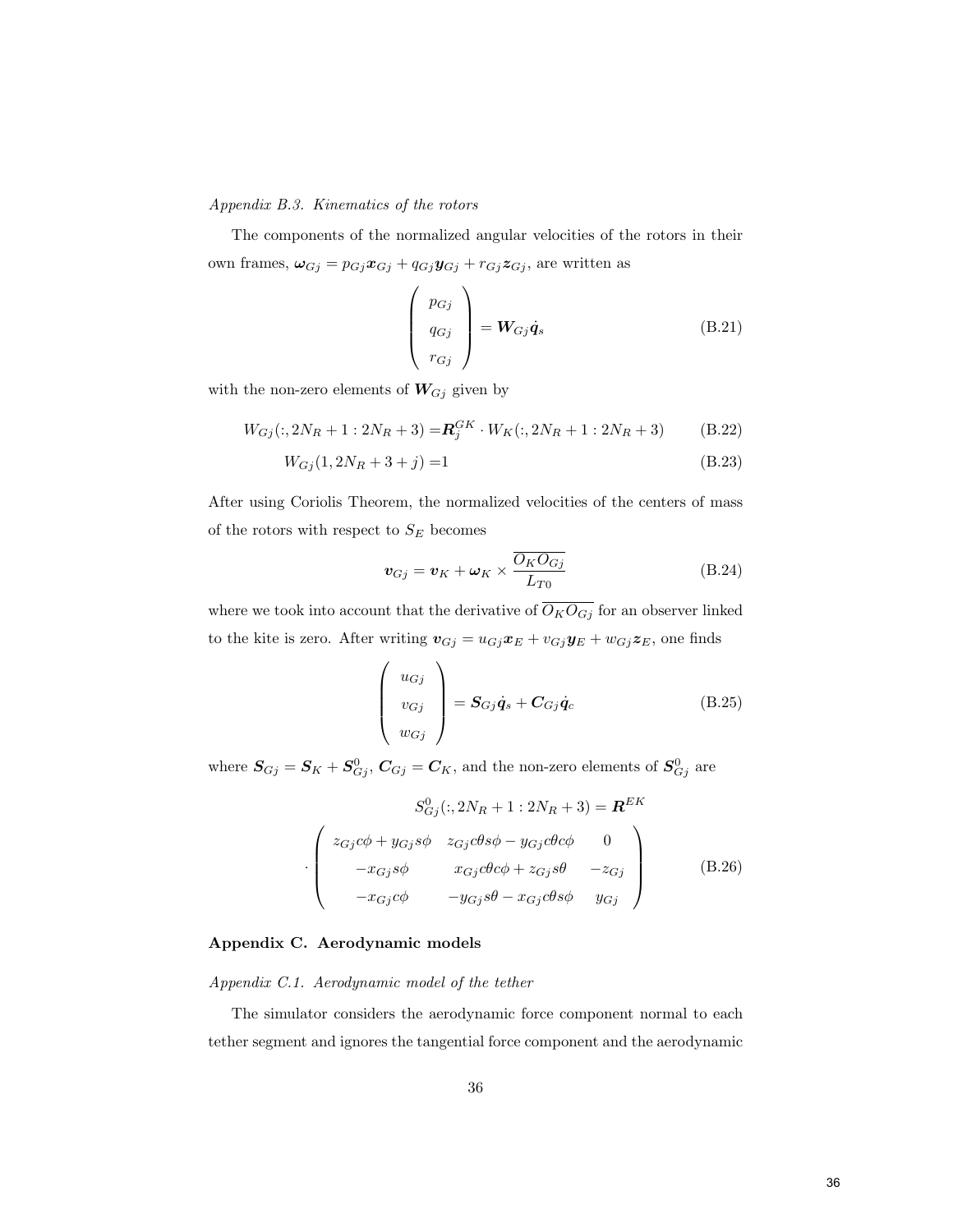torque. The dimensionless aerodynamic force acting on a segment  $i$  is

$$
\boldsymbol{f}_{Ri} = -\chi_R l_R v_{Ri\perp}^A \boldsymbol{v}_{Ri\perp}^A \tag{C.1}
$$

where we introduced the coefficient  $\chi_R \equiv C_\perp \rho D_t L_{t0}^2 / 2M_K$ , air density  $\rho$ , tether diameter  $D_t$ , normal drag coefficient  $C_{\perp}$ , and the normalized perpendicular airspeed

<span id="page-37-0"></span>
$$
\boldsymbol{v}_{Ri\perp}^{A} = \boldsymbol{v}_{Ri}^{A} - \left(\boldsymbol{v}_{Ri}^{A} \cdot \boldsymbol{x}_{Ri}\right) \boldsymbol{x}_{Ri} \tag{C.2}
$$

with  $\boldsymbol{v}_{Ri}^A = \boldsymbol{v}_{Ri} - \boldsymbol{v}_w$  being the normalized airspeed of a tether segment.

#### Appendix C.2. Aerodynamic model of the kite

The normalized aerodynamic force of the kite and the moment about its center of mass are given by

<span id="page-37-1"></span>
$$
\mathbf{f}_{K} = \mu (v_{K}^{A})^{2} \left[ (C_{x0} + C_{x\alpha}\alpha) \mathbf{x}_{K} + (C_{y\beta}\beta + C_{y\delta_{r}}\delta_{r}) \mathbf{y}_{K} \right. \n+ (C_{z0} + C_{z\alpha}\alpha) \mathbf{z}_{K} \right],
$$
\n(C.3)  
\n
$$
\mathbf{m}_{K} = \mu (v_{K}^{A})^{2} \epsilon_{b} \left[ (C_{l\beta}\beta + C_{lp}p + C_{l\delta_{a}}\delta_{a} + C_{l\delta_{r}}\delta_{r}) \mathbf{x}_{K} \right. \n+ (C_{n\beta}\beta + C_{nr}r + C_{n\delta_{r}}\delta_{r}) \mathbf{z}_{K} \right] \n\mu (v_{K}^{A})^{2} \epsilon_{c} (C_{m0} + C_{m\alpha}\alpha + C_{mq}q + C_{m\delta_{e}}\delta_{e}) \mathbf{y}_{K}
$$
\n(C.4)

with  $\mathbf{v}_K^A = \mathbf{v}_K - \mathbf{v}_w$  the airspeed of the kite,  $\mu \equiv \rho SL_{T0}/2M_K$ ,  $\epsilon_b = B/L_{T0}$ ,  $\epsilon_c = C/L_{T0}, (p,q,r) \equiv \sqrt{g/L_{T0}} (Bp_K/2, Cq_K, Br_K/2)/V_T$ , and  $V_T$  a reference velocity. For simplicity, the effect of the control aerodynamic surfaces (ailerons, elevator and rudder ) was included in the aerodynamic torque but it was ignored in the force except for the lateral force of the rudder deflection. The attack and sideslip angles of the kite in Eqs.  $(C.3)$  and  $(C.4)$  are given by

$$
\alpha = \arctan\left(\frac{\mathbf{v}_K^A \cdot \mathbf{z}_K}{\mathbf{v}_K^A \cdot \mathbf{x}_K}\right), \quad \beta = \arcsin\left(\frac{\mathbf{v}_K^A \cdot \mathbf{y}_K}{|\mathbf{v}_K^A|}\right). \tag{C.5}
$$

Appendix C.3. Aerodynamic model of the rotors

The simulator only includes the aerodynamic force and torque components along the axes of the rotors  $(x_{Gi})$ . The model is based on the airspeed normal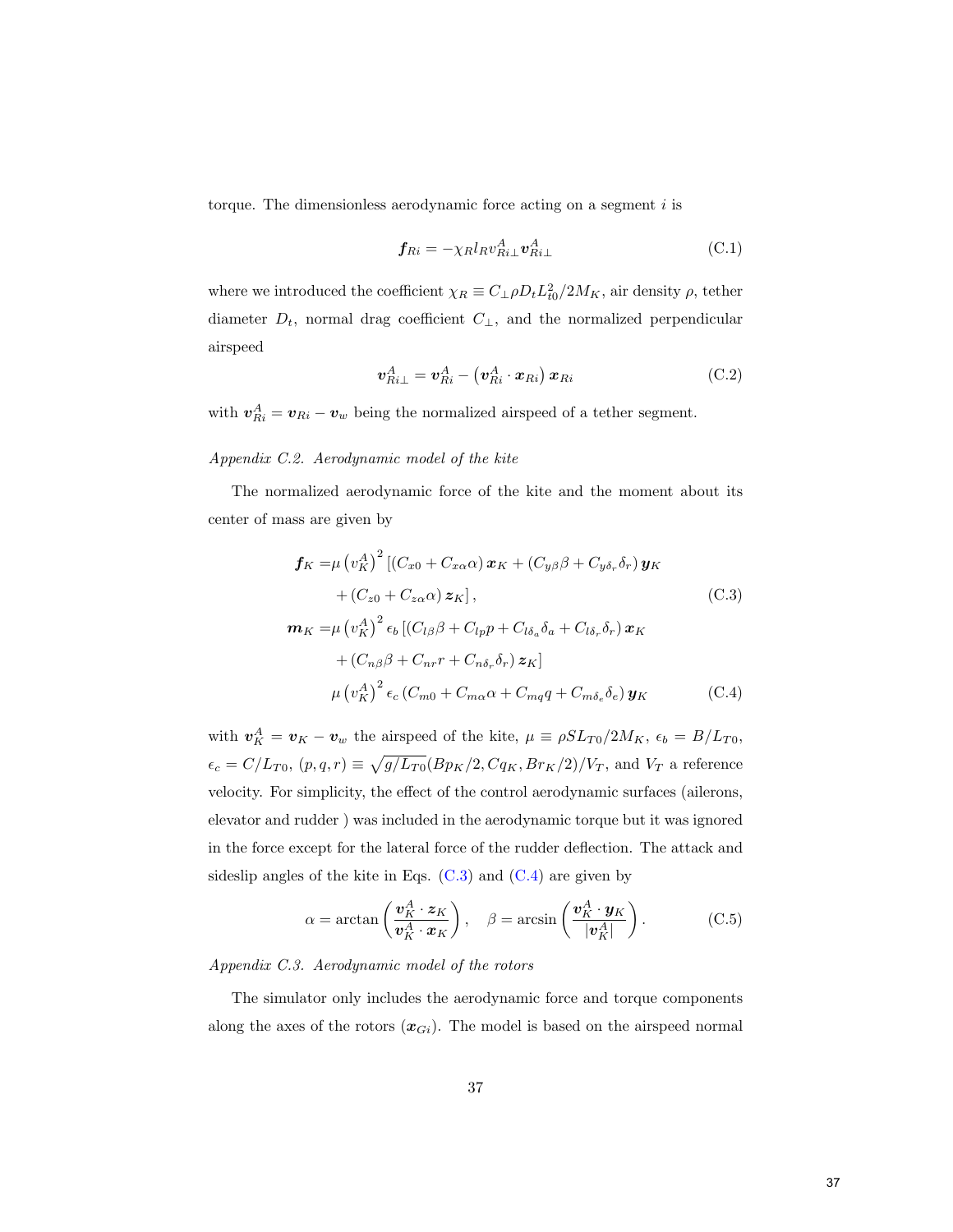to the plane of the blade,  $v_{Gi\perp}^A = v_{Gi}^A \cdot x_{Gi}$ . The dimensionless force and torque are

$$
\mathbf{f}_{AG}^{i} = -\chi_{G} C_{fi} \left( v_{Gi}^{A} \right)^{2} \mathbf{x}_{Gi} \tag{C.6}
$$

$$
\boldsymbol{m}_{AG}^{i} = l_{G}\chi_{G}C_{mi}\left(v_{Gi\perp}^{A}\right)^{2}\boldsymbol{x}_{Gi} \tag{C.7}
$$

where  $v_{Gi}^A = v_{Gi} - v_w$  is the airspeed of rotor i, and  $\chi_G \equiv \rho \pi R_G^2 L_{T0}/2M_K$ . In general, the thrust and moment coefficients,  $C_f$  and  $C_m$  of a rotor named j depend on its tip speed ratio and the pitch angle if there is a controller. For certain regimes,  $C_{fi}$  and  $C_{mi}$  are both positive and the rotor gives power and a drag. For others, the rotor acts as a propeller and gives thrust while consuming power  $(C_{fi} < 0$  and  $C_{mi} < 0$ ). Since there is a lack of information on the performance of the rotors used by AWES, our simulator takes constant values for  $C_{fi}$  and  $C_{mi}$ .

# References

- <span id="page-38-0"></span>[1] A. Cherubini, A. Papini, R. Vertechy, M. Fontana, Airborne wind energy systems: A review of the technologies, Renewable and Sustainable Energy Reviews 51 (2015) 1461 – 1476. [doi:https://doi.org/10.1016/j.rser.](http://dx.doi.org/https://doi.org/10.1016/j.rser.2015.07.053) [2015.07.053](http://dx.doi.org/https://doi.org/10.1016/j.rser.2015.07.053).
- <span id="page-38-1"></span>[2] M. Diehl, R. Leuthold, R. Schmehl (Eds.), The International Airborne Wind Energy Conference 2017: Book of Abstracts, Freiburg, Germany, 2017. [doi:10.6094/UNIFR/12994](http://dx.doi.org/10.6094/UNIFR/12994).
- <span id="page-38-2"></span>[3] C. Sieg, T. Gehrmann, P. Bechtle, U. Zillmann, Awesome: An affordable standardized open-source test platform for awe systems, in: M. Diehl, R. Leuthold, R. Schmehl (Eds.), Book of Abstracts of the International Airborne Wind Energy Conference 2017, Albert Ludwig University Freiburg and Delft University of Technology, Freiuburg, Germany, 2017, pp. 1–188. [doi:10.4233/uuid:4c361ef1-d2d2-4d14-9868-16541f60edc7](http://dx.doi.org/10.4233/uuid:4c361ef1-d2d2-4d14-9868-16541f60edc7).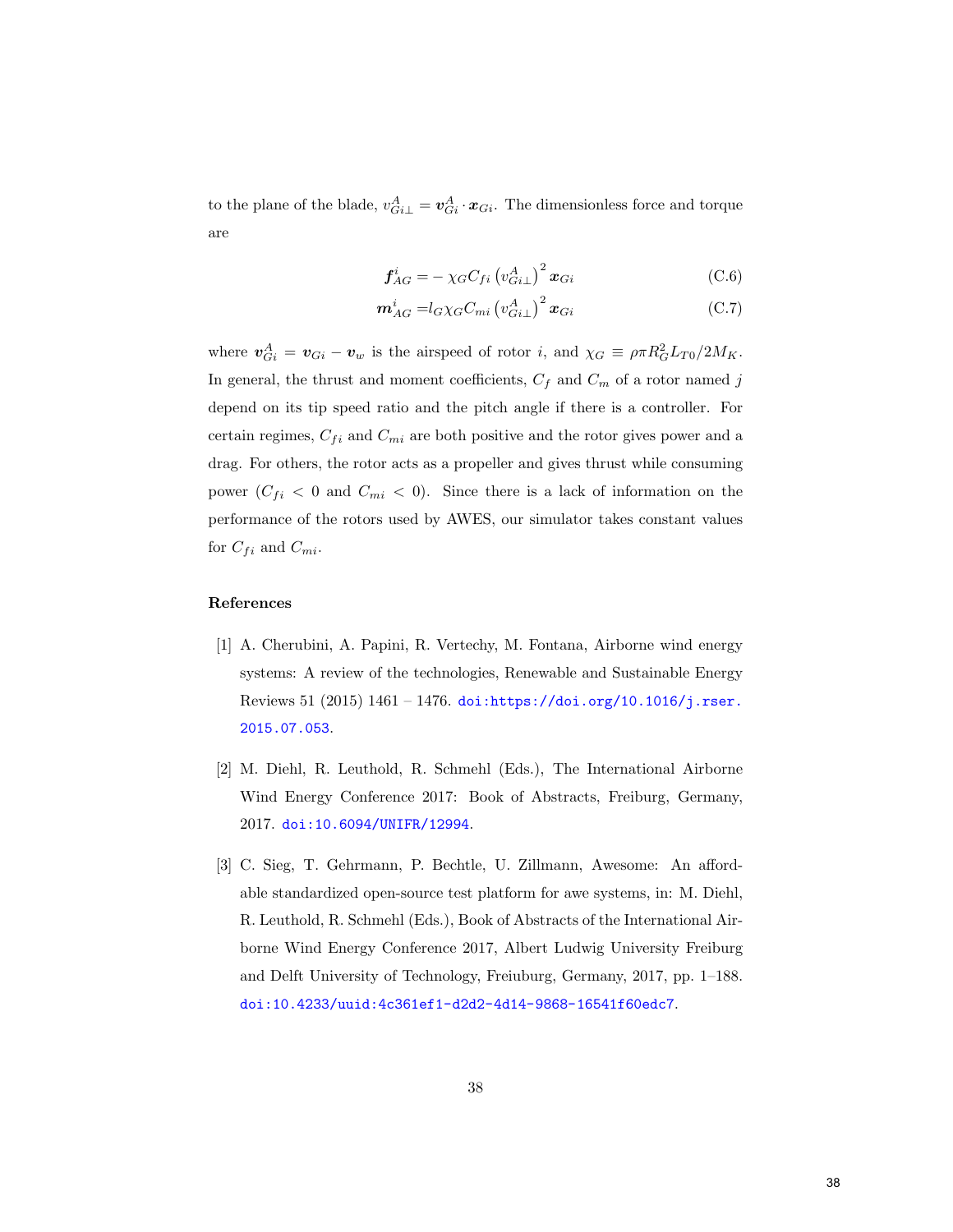- <span id="page-39-0"></span>[4] M. Winter, E. Schmidt, R. Silva de Oliveira, An open-source software platform for awe systems, in: M. Diehl, R. Leuthold, R. Schmehl (Eds.), Book of Abstracts of the International Airborne Wind Energy Conference 2017, Albert Ludwig University Freiburg and Delft University of Technology, Freiuburg, Germany, 2017, pp. 1–188. [doi:10.4233/uuid:](http://dx.doi.org/10.4233/uuid:4c361ef1-d2d2-4d14-9868-16541f60edc7) [4c361ef1-d2d2-4d14-9868-16541f60edc7](http://dx.doi.org/10.4233/uuid:4c361ef1-d2d2-4d14-9868-16541f60edc7).
- <span id="page-39-1"></span>[5] U. Fechner, R. van der Vlugt, E. Schreuder, R. Schmehl, Dynamic model of a pumping kite power system, Renewable Energy 83 (2015) 705 – 716. [doi:http://dx.doi.org/10.1016/j.renene.2015.04.028](http://dx.doi.org/http://dx.doi.org/10.1016/j.renene.2015.04.028).
- <span id="page-39-2"></span>[6] A. Okholm, Kite energy simulator, [https://github.com/kitextech/](https://github.com/kitextech/kitesim) [kitesim](https://github.com/kitextech/kitesim) (2017).
- <span id="page-39-3"></span>[7] U. Fechner, A methodology for the design of kite-power control systems, Ph.D. thesis, Delft University of Technology, Delft, The Netherland (November 2016). [doi:10.4233/uuid:](http://dx.doi.org/10.4233/uuid:85efaf4c-9dce-4111-bc91-7171b9da4b77) [85efaf4c-9dce-4111-bc91-7171b9da4b77](http://dx.doi.org/10.4233/uuid:85efaf4c-9dce-4111-bc91-7171b9da4b77).
- <span id="page-39-4"></span>[8] M. L. Loyd, Crosswind kite power, J. Energy 4 (3) (1980) 24–30. [doi:](http://dx.doi.org/10.2514/3.48021) [10.2514/3.48021](http://dx.doi.org/10.2514/3.48021).
- <span id="page-39-5"></span>[9] M. S. Ahmed, A. Hably, S. Bacha, Kite generator system modeling and grid integration, IEEE Transactions on Sustainable Energy 4 (4) (2013) 968–976. [doi:10.1109/TSTE.2013.2260364](http://dx.doi.org/10.1109/TSTE.2013.2260364).
- <span id="page-39-6"></span>[10] L. Fagiano, A. Zgraggen, M. Morari, M. Khammash, Automatic crosswind flight of tethered wings for airborne wind energy: Modeling, control design, and experimental results, Control Systems Technology, IEEE Transactions on 22 (4) (2014) 1433–1447. [doi:10.1109/TCST.2013.2279592](http://dx.doi.org/10.1109/TCST.2013.2279592).
- <span id="page-39-7"></span>[11] A. Ilzhfer, B. Houska, M. Diehl, Nonlinear mpc of kites under varying wind conditions for a new class of large-scale wind power generators, International Journal of Robust and Nonlinear Control 17 (17) (2007) 1590–1599. [doi:10.1002/rnc.1210](http://dx.doi.org/10.1002/rnc.1210).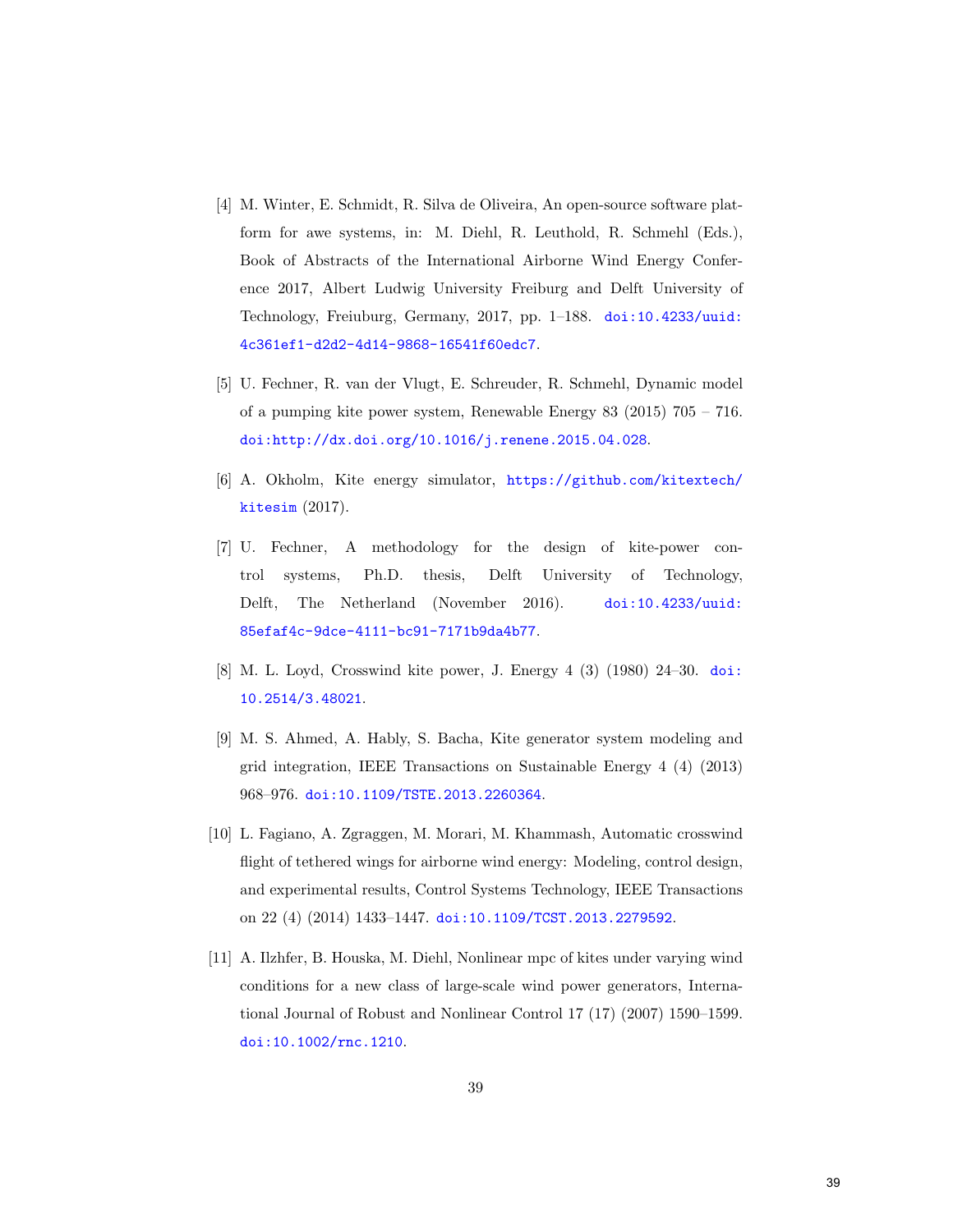- <span id="page-40-0"></span>[12] G. Sánchez-Arriaga, Dynamics and control of single line kites, The Aeronautical Journal 110 (1111) (2006) 615–621. [doi:10.1017/](http://dx.doi.org/10.1017/S0001924000001470) [S0001924000001470](http://dx.doi.org/10.1017/S0001924000001470).
- <span id="page-40-1"></span>[13] E. Terink, J. Breukels, R. Schmehl, W. Ockels, Flight dynamics and stability of a tethered inflatable kiteplane, AIAA Journal of Aircraft 48 (2) (2011) 503–513. [doi:10.2514/1.C031108](http://dx.doi.org/10.2514/1.C031108).
- <span id="page-40-2"></span>[14] L. Salord Losantos, G. Sánchez-Arriaga, Flight dynamics and stability of kites in steady and unsteady wind conditions, Journal of Aircraft 52 (2) (2015) 660–666. [doi:10.2514/1.C032825](http://dx.doi.org/10.2514/1.C032825).
- <span id="page-40-3"></span>[15] A. Pastor-Rodríguez, G. Sánchez-Arriaga, M. Sanjurjo-Rivo, Modeling and stability analysis of tethered kites at high-altitudes, Journal of Guidance, Control, and Dynamics 40 (8) (2017) 1892–1901. [doi:10.2514/1.G002550](http://dx.doi.org/10.2514/1.G002550).
- <span id="page-40-4"></span>[16] S. G. C. de Groot, J. Breukels, R. Schmehl, W. Ockels, Modeling kite flight dynamics using a multibody reduction approach, Journal of Guidance, Control and Dynamics 34 (6) (2011) 1671–1682. [doi:10.2514/1.52686](http://dx.doi.org/10.2514/1.52686).
- <span id="page-40-5"></span>[17] F. Gohl, R. H. Luchsinger, Simulation Based Wing Design for Kite Power, Springer Berlin Heidelberg, Berlin, Heidelberg, 2013, pp. 325–338. [doi:](http://dx.doi.org/10.1007/978-3-642-39965-7_18) [10.1007/978-3-642-39965-7\\_18](http://dx.doi.org/10.1007/978-3-642-39965-7_18).
- <span id="page-40-6"></span>[18] P. Williams, B. Lansdorp, W. Ockels, Nonlinear control and estimation of a tethered kite in changing wind conditions, Journal of Guidance, Control and Dynamics 31 (3) (2008) 793–799. [doi:10.2514/1.31604](http://dx.doi.org/10.2514/1.31604).
- <span id="page-40-7"></span>[19] M. Zanon, S. Gros, J. Andersson, M. Diehl, Airborne wind energy based on dual airfoils, IEEE Transactions on Control Systems Technology 21 (4) (2013) 1215–1222. [doi:10.1109/TCST.2013.2257781](http://dx.doi.org/10.1109/TCST.2013.2257781).
- <span id="page-40-8"></span>[20] V. Beletsky, E. Levin, A. A. Society, Dynamics of space tether systems, Advances in astronautical sciences, Published for the American Astronautical Society by Univelt, Inc., 1993.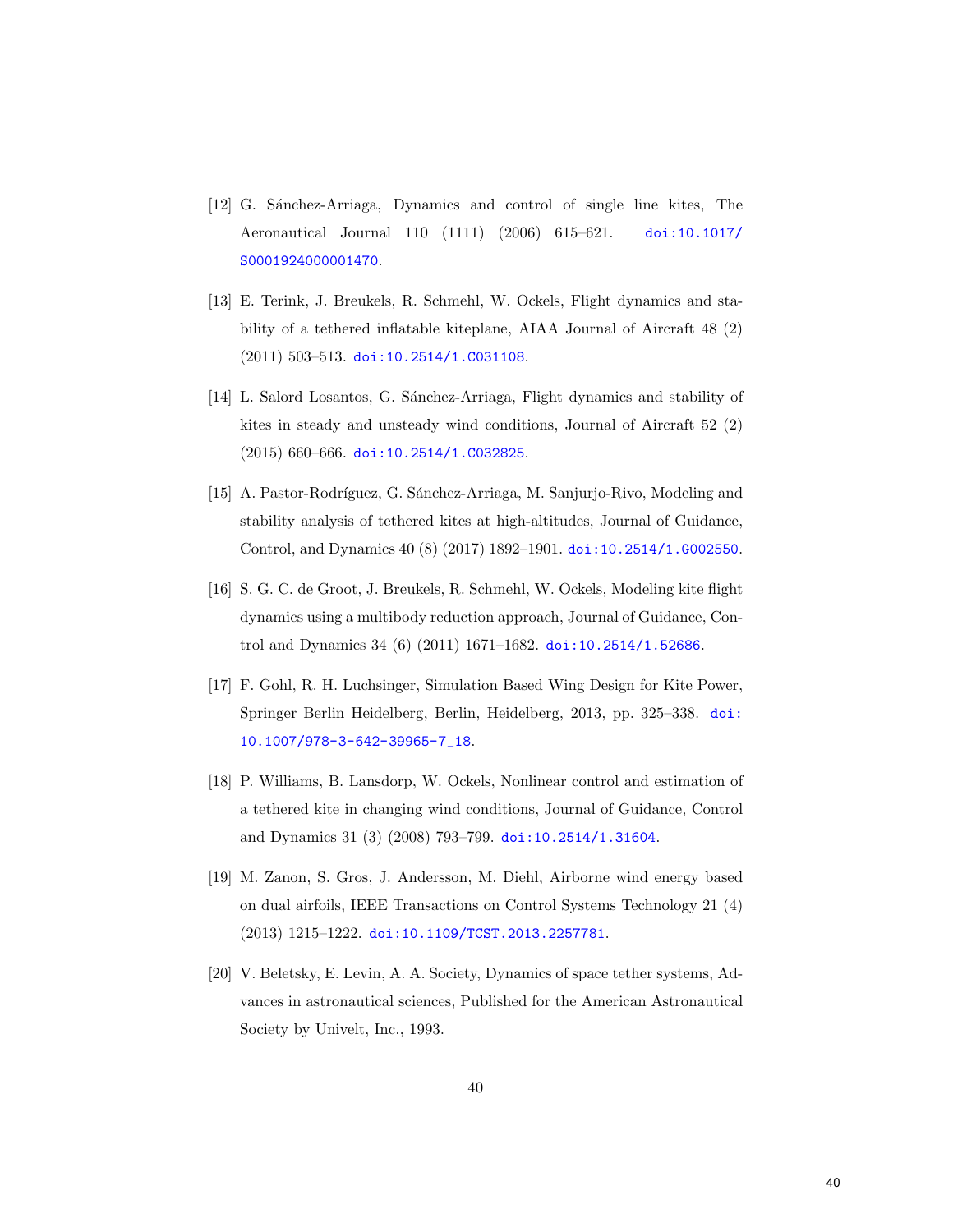- <span id="page-41-0"></span>[21] J. Peláez, O. López-Rebollal, E. Lorenzini, M. L. Cosmos, Two-bar model for the dynamics and stability of electrodynamic tethers, Journal of Guidance, Control, and Dynamics 25 (6) (2002) 1125–1135. [doi:10.2514/2.](http://dx.doi.org/10.2514/2.4992) [4992](http://dx.doi.org/10.2514/2.4992).
- <span id="page-41-1"></span>[22] J. Puig-Suari, J. M. Logunski, S. G. Tragesser, Aerocapture with a flexible tether, Journal of Guidance Control Dynamics 18 (1995) 1305–1312. [doi:](http://dx.doi.org/10.2514/3.21546) [10.2514/3.21546](http://dx.doi.org/10.2514/3.21546).
- <span id="page-41-2"></span>[23] B. L. Biswell, J. Puig-Suari, J. M. Longuski, S. G. Tragesser, Three-Dimensional Hinged-Rod Model for Elastic Aerobraking Tethers, Journal of Guidance Control Dynamics 21 (1998) 286–295. [doi:10.2514/2.4234](http://dx.doi.org/10.2514/2.4234).
- <span id="page-41-3"></span>[24] R. A. Adomaitis, Kites and bifurcation theory, SIAM Review 31 (3) (1989) 478. [doi:10.1137/1031092](http://dx.doi.org/10.1137/1031092).
- <span id="page-41-4"></span>[25] P. Williams, B. Lansdorp, W. Ockels, Optimal crosswind towing and power generation with tethered kites, Journal of Guidance, Control and Dynamics 31 (1) (2008) 81–93. [doi:10.2514/1.30089](http://dx.doi.org/10.2514/1.30089).
- <span id="page-41-5"></span>[26] J. Alonso-Pardo, G. Sanchez-Arriaga, Kite model with bridle control for wind-power generation, Journal of Aircraft  $52$  (3) (2015) 917–923. [doi:](http://dx.doi.org/10.2514/1.C033283) [10.2514/1.C033283](http://dx.doi.org/10.2514/1.C033283).
- <span id="page-41-6"></span>[27] G. Sánchez-Arriaga, M. Garcia-Villalba, R. Schmehl, Modelling and dynamics of a two-line kite, Applied Mathematical Modelling 47 (2017) 473– 486. [doi:https://doi.org/10.1016/j.apm.2017.03.030](http://dx.doi.org/https://doi.org/10.1016/j.apm.2017.03.030).
- <span id="page-41-7"></span>[28] A. P. Minakov, Fundamentals of the thread mechanics, Proceedings of the Moscow Textile Institute 9 (1941).
- <span id="page-41-8"></span>[29] G. S´anchez-Arriaga, A. Pastor-Rodrguez, R. Borobia-Moreno, R. Schmehl, [A constraint-free flight simulator package for airborne wind energy systems,](http://stacks.iop.org/1742-6596/1037/i=6/a=062018) Journal of Physics: Conference Series 1037 (6) (2018) 062018. URL <http://stacks.iop.org/1742-6596/1037/i=6/a=062018>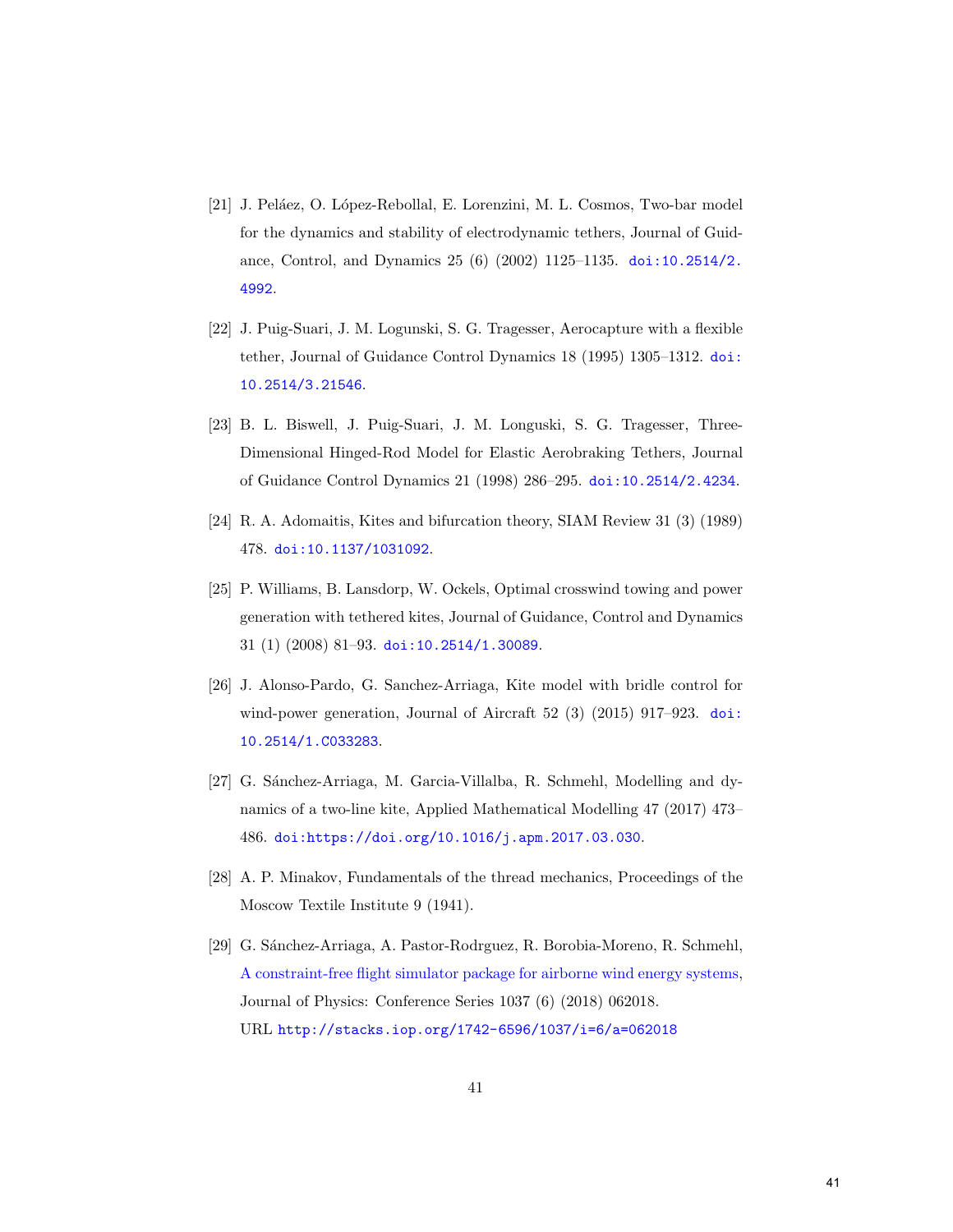- <span id="page-42-0"></span> $\left[30\right]$ G. Sánchez-Arriaga, A. Pastor-Rodríguez, Kiteflex,  ${\tt https://github.com/}$  ${\tt https://github.com/}$  ${\tt https://github.com/}$ [apastor3/laksa](https://github.com/apastor3/laksa) (2018).
- <span id="page-42-1"></span>[31] M. Lara, J. Peláez, On the numerical continuation of periodic orbits. an intrinsic, 3-dimensional, differential, predictor-corrector algorithm, Astronomy and Astrophysics 389 (2002) 692–701. [doi:10.1051/0004-6361:](http://dx.doi.org/10.1051/0004-6361:20020598) [20020598](http://dx.doi.org/10.1051/0004-6361:20020598).
- <span id="page-42-2"></span>[32] M. Drela, H. Youngren, Avl: Athena vortex lattice, [http://web.mit.edu/](http://web.mit.edu/drela/Public/web/avl/) [drela/Public/web/avl/](http://web.mit.edu/drela/Public/web/avl/) (1988).